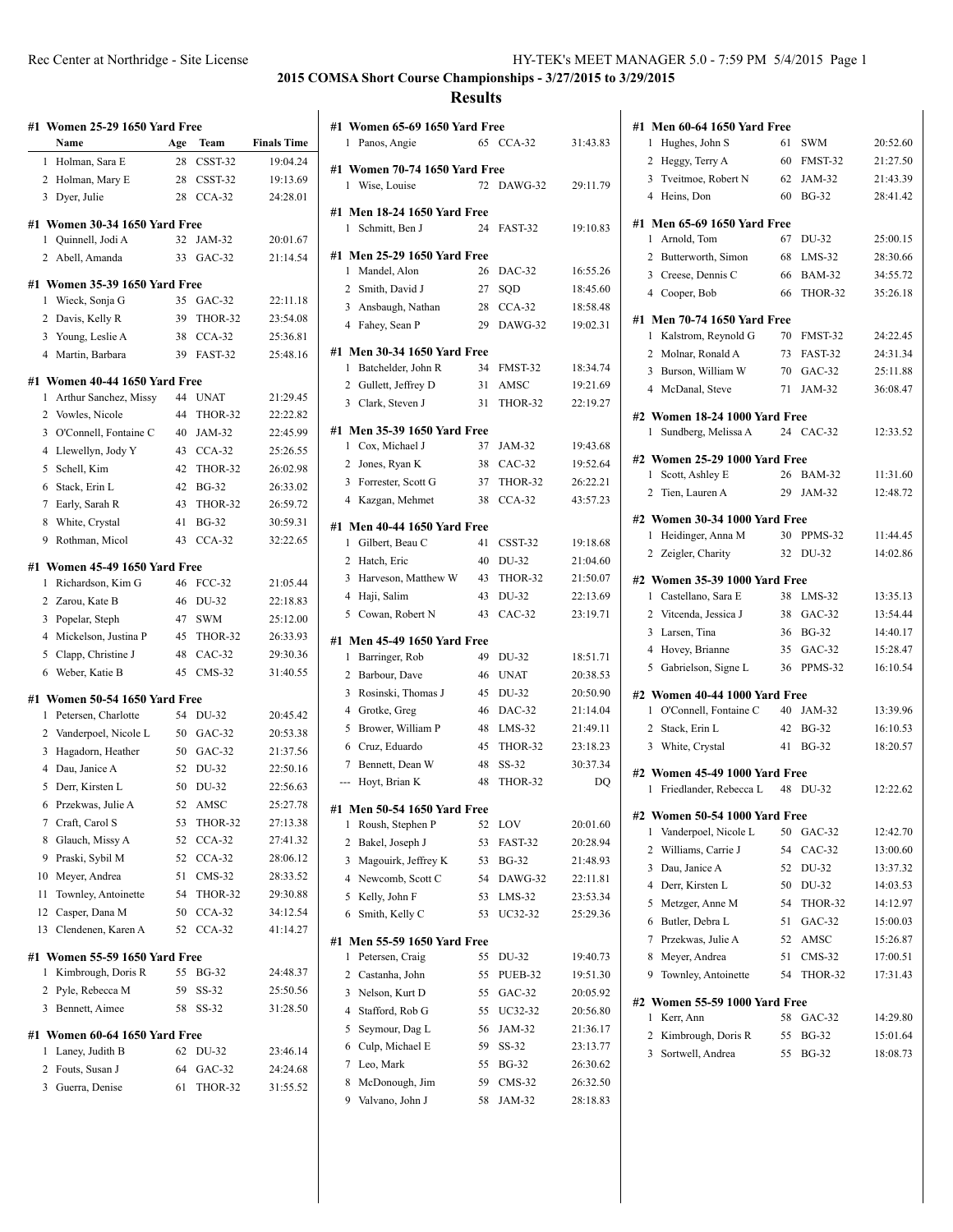| Rec Center at Northridge - Site License | HY-TEK's MEET MANAGER 5.0 - 7:59 PM 5/4/2015 Page 2 |
|-----------------------------------------|-----------------------------------------------------|
|                                         |                                                     |

| #2 Women 60-64 1000 Yard Free                         |    |              |            |
|-------------------------------------------------------|----|--------------|------------|
| Laney, Judith B<br>1                                  | 62 | DU-32        | 14:25.76   |
| 2 Fouts, Susan J                                      |    | 64 GAC-32    | 14:45.04   |
| 3 Schickli, Jeanne                                    | 62 | UC32-32      | 17:36.46   |
| 4 Guerra, Denise                                      | 61 | THOR-32      | 19:16.56   |
| #2 Women 65-69 1000 Yard Free                         |    |              |            |
| Noble, Ann<br>1                                       |    | 67 CCA-32    | 20:52.46   |
|                                                       |    |              |            |
| #2 Women 70-74 1000 Yard Free<br>Anziano, Marcia<br>1 |    | 70 CAC-32    | 17:35.67   |
| 2 Wise, Louise                                        | 72 | DAWG-32      | 17:41.38   |
| 3 Phelps, Reola                                       |    | 70 CCA-32    | 26:00.33   |
|                                                       |    |              |            |
| #2 Women 80-84 1000 Yard Free                         |    |              |            |
| Buchannan, Peggy<br>1.                                | 82 | <b>BG-32</b> | 24:38.67   |
| #2 Men 18-24 1000 Yard Free                           |    |              |            |
| Hansen, James C<br>1                                  |    | 19 DU-32     | 12:37.05   |
| #2 Men 25-29 1000 Yard Free                           |    |              |            |
| Smith, David J<br>1                                   | 27 | SQD          | 11:19.54   |
| 2 Fahey, Sean P                                       | 29 | DAWG-32      | 11:29.37   |
|                                                       |    |              |            |
| #2 Men 30-34 1000 Yard Free                           |    |              |            |
| 1 Gullett, Jeffrey D                                  | 31 | AMSC         | 11:01.66   |
| 2 Batchelder, John R                                  | 34 | FMST-32      | 11:06.95   |
| 3 Clark, Steven J                                     | 31 | THOR-32      | 12:59.55   |
| #2 Men 35-39 1000 Yard Free                           |    |              |            |
| 1 Cox, Michael J                                      | 37 | JAM-32       | 11:51.69   |
| 2 Jones, Ryan K                                       | 38 | $CAC-32$     | 11:52.83   |
| 3 Caswell, Ian                                        | 36 | <b>BG-32</b> | 12:26.75   |
| #2 Men 40-44 1000 Yard Free                           |    |              |            |
| 1<br>Hatch, Eric                                      | 40 | DU-32        | 12:03.94   |
| 2<br>Maguire, Michael C                               | 42 | DAC-32       | 12:06.93   |
| 3<br>Harveson, Matthew W                              | 43 | THOR-32      | 13:07.20   |
| 4 Cowan, Robert N                                     | 43 | $CAC-32$     | 13:59.27   |
| 5<br>Ness, Ryan                                       | 40 | THOR-32      | 17:32.24   |
| --- Lotrich, Anthony                                  | 41 | UC32-32      | <b>DNF</b> |
|                                                       |    |              |            |
| #2 Men 45-49 1000 Yard Free                           |    |              |            |
| Garland, Bob<br>1                                     | 45 | $GAC-32$     | 10:57.34   |
| Barringer, Rob<br>2                                   | 49 | DU-32        | 11:20.84   |
| 3<br>Rosinski, Thomas J                               | 45 | DU-32        | 12:13.13   |
| 4<br>Barbour, Dave                                    | 46 | UNAT         | 12:14.43   |
| 5<br>Holmes, Todd                                     | 45 | AMSC         | 12:24.34   |
| Daughtrey, Clay L<br>6                                | 47 | THOR-32      | 12:57.62   |
| Brower, William P<br>7                                | 48 | $LMS-32$     | 12:58.06   |
| 8<br>Cruz, Eduardo                                    | 45 | THOR-32      | 13:53.56   |
| Hoyt, Brian K<br>9<br>White, Brad                     | 48 | THOR-32      | 14:12.84   |
| 10                                                    | 45 | <b>BG-32</b> | 14:41.80   |
| #2 Men 50-54 1000 Yard Free                           |    |              |            |
| Newcomb, Scott C<br>1                                 | 54 | DAWG-32      | 13:03.04   |
| 2<br>Scaringe, Stephen                                | 50 | DU-32        | 13:47.80   |
| 3<br>Kelly, John F                                    | 53 | $LMS-32$     | 14:10.81   |
| Garcia, Doug A<br>4                                   | 53 | LOV          | 15:05.75   |
|                                                       |    |              |            |

|   | #2 Men 60-64 1000 Yard Free                 |          |                          |                      |
|---|---------------------------------------------|----------|--------------------------|----------------------|
| 1 | Mann, Michael T                             | 60       | $GAC-32$                 | 11:41.99             |
| 2 | Hughes, John S                              | 61       | <b>SWM</b>               | 12:29.00             |
|   | 3 Heggy, Terry A                            | 60       | FMST-32                  | 12:52.03             |
|   | 4 Morrison, Jeffrey W                       | 60       | MESA-32                  | 14:28.40             |
|   | 5 Glossa, Jeff                              | 60       | THOR-32                  | 16:12.13             |
|   |                                             |          |                          |                      |
|   | #2 Men 65-69 1000 Yard Free                 |          |                          |                      |
| 1 | Butterworth, Simon                          | 68       | $LMS-32$                 | 16:53.96             |
| 2 | Zaparanick, Robert R                        | 69       | $CCA-32$                 | 20:12.19<br>20:46.22 |
|   | 3 Cooper, Bob<br>4 Creese, Dennis C         | 66<br>66 | THOR-32<br><b>BAM-32</b> | 21:07.58             |
|   |                                             |          |                          |                      |
|   | #3 Women 18-24 500 Yard Free                |          |                          |                      |
| 1 | Weirich, Elizabeth R                        | 23       | PPMS-32                  | 5:59.37              |
|   | 2 Sundberg, Melissa A                       | 24       | $CAC-32$                 | 6:03.58              |
|   | #3 Women 25-29 500 Yard Free                |          |                          |                      |
| 1 | Holman, Sara E                              | 28       | CSST-32                  | 5:33.47              |
|   | 2 Holman, Mary E                            | 28       | CSST-32                  | 5:36.26              |
|   | 3 Scott, Ashley E                           | 26       | BAM-32                   | 5:55.59              |
|   | 4 Babcock, Emmylou C                        | 26       | UC32-32                  | 6:29.18              |
| 5 | Clagett, Kate                               | 28       | PPMS-32                  | 7:17.01              |
|   | #3 Women 30-34 500 Yard Free                |          |                          |                      |
|   | 1 Heidinger, Anna M                         | 30       | PPMS-32                  | 5:31.90              |
|   | 2 Zeigler, Charity                          | 32       | DU-32                    | 6:58.30              |
| 3 | Willey, Briana D                            | 31       | <b>BG-32</b>             | 8:37.87              |
|   |                                             |          |                          |                      |
| 1 | #3 Women 35-39 500 Yard Free<br>Lee, Jodi L | 37       |                          | 5:42.85              |
|   |                                             |          | THOR-32<br><b>UNAT</b>   | 6:24.96              |
| 2 | Maguire, Courtney S                         | 39<br>38 | $LMS-32$                 | 6:30.48              |
|   | 3 Castellano, Sara E<br>4 Davis, Kelly R    | 39       | THOR-32                  | 6:44.07              |
|   | 5 Martin, Barbara                           | 39       | FAST-32                  | 7:45.44              |
| 6 | Gabrielson, Signe L                         | 36       | PPMS-32                  | 8:00.10              |
|   |                                             |          |                          |                      |
|   | #3  Women 40-44 500 Yard Free               |          |                          |                      |
| 1 | Arthur Sanchez, Missy                       | 44       | <b>UNAT</b>              | 6:20.83              |
|   | 2 Paul, Heather                             | 40       | $CMS-32$                 | 6:26.96              |
|   | 3 O'Connell, Fontaine C                     | 40       | JAM-32                   | 6:31.14              |
|   | 4 Stack, Erin L                             | 42       | <b>BG-32</b>             | 7:41.60              |
|   | 5 Henault, Kerry F                          | 43       | THOR-32                  | 7:51.09              |
| 6 | Soto, Sandra M                              | 40       | THOR-32                  | 8:34.98              |
| 7 | White, Crystal                              | 41       | <b>BG-32</b>             | 8:43.34              |
|   | #3  Women 45-49 500 Yard Free               |          |                          |                      |
| 1 | Richardson, Kim G                           | 46       | $FCC-32$                 | 6:08.66              |
| 2 | Kroeger-Weeks, Kim L                        | 45       | <b>BG-32</b>             | 7:52.71              |
| 3 | Olczak, Suzanne F                           | 46       | $CAC-32$                 | 8:07.85              |
|   | #3 Women 50-54 500 Yard Free                |          |                          |                      |
| 1 | Scott-Kube, Anna T                          | 52       | <b>BAM-32</b>            | 5:55.07              |
|   | 2 Petersen, Charlotte                       | 54       | DU-32                    | 6:01.12              |
| 3 | Nelson, Judy A                              | 54       | GAC-32                   | 6:03.90              |
| 4 | MacLaren, Kathleen A                        | 52       | PPMS-32                  | 6:09.54              |
| 5 | Hagadorn, Heather                           | 50       | GAC-32                   | 6:15.68              |
| 6 | Vanderpoel, Nicole L                        | 50       | $GAC-32$                 | 6:17.84              |
| 7 | Metzger, Anne M                             | 54       | THOR-32                  | 6:45.89              |
| 8 | Derr, Kirsten L                             | 50       | DU-32                    | 6:52.42              |
|   |                                             |          |                          |                      |
|   |                                             |          |                          |                      |

| 10             | Maleike, Corinna M                               | 54       | THOR-32                  | 7:17.71            |
|----------------|--------------------------------------------------|----------|--------------------------|--------------------|
|                | Butler, Debra L                                  | 51       | GAC-32                   | 7:18.53            |
| 11             | Przekwas, Julie A                                | 52       | AMSC                     | 7:37.99            |
| 12             | Andrie, Katherine Q                              | 50       | AMSC                     | 7:54.97            |
| 13             | Craft, Carol S                                   | 53       | THOR-32                  | 7:58.13            |
| 14             | Townley, Antoinette                              | 54       | THOR-32                  | 8:28.71            |
| 15             | Clendenen, Karen A                               | 52       | $CCA-32$                 | 12:17.23           |
|                | #3 Women 55-59 500 Yard Free                     |          |                          |                    |
| 1              | Kimbrough, Doris R                               | 55       | <b>BG-32</b>             | 7:25.03            |
| 2              | Bennett, Aimee                                   | 58       | $SS-32$                  | 8:35.79            |
|                | 3 Sortwell, Andrea                               |          | 55 BG-32                 | 8:47.66            |
| 4              | Dyer, Dorothy A                                  |          | 57 CCA-32                | 9:49.76            |
|                | 5 Keaveny, Martha                                | 59       | <b>BG-32</b>             | 10:30.88           |
|                | #3 Women 60-64 500 Yard Free                     |          |                          |                    |
|                | 1 Guerra, Denise                                 | 61       | THOR-32                  | 9:16.08            |
|                |                                                  |          |                          |                    |
|                | #3 Women 65-69 500 Yard Free<br>1 Noble, Ann     |          | 67 CCA-32                | 10:08.69           |
|                |                                                  |          |                          |                    |
|                | #3 Women 70-74 500 Yard Free                     |          |                          |                    |
|                | 1 Anziano, Marcia                                |          | 70 CAC-32                | 8:39.80            |
|                | 2 Wise, Louise                                   |          | 72 DAWG-32               | 8:49.61            |
| 3              | McKim, Penny A                                   |          | 70 CCA-32                | 9:21.67            |
|                | 4 Phelps, Reola                                  |          | 70 CCA-32                | 12:39.96           |
|                | #3 Women 75-79 500 Yard Free                     |          |                          |                    |
|                | 1 Brueggeman, Nancy K                            |          | 76 SS-32                 | 12:07.71           |
|                |                                                  |          |                          |                    |
| 1              | #3 Women 80-84 500 Yard Free<br>Buchannan, Peggy |          | 82 BG-32                 | 12:00.71           |
|                | 2 Weigand, Jacqueline J 80                       |          | JAM-32                   | 12:11.18           |
|                |                                                  |          |                          |                    |
|                | #4 Men 18-24 500 Yard Free                       |          |                          |                    |
|                |                                                  |          | SQD                      |                    |
|                | 1 Gorycki, Ruppert L                             | 24       |                          | 5:48.63            |
|                | 2 Blount, Kyle                                   | 24       | SQD                      | 5:54.57            |
| 3              | Hansen, James C                                  | 19       | DU-32                    | 6:01.84            |
|                | #4 Men 25-29 500 Yard Free                       |          |                          |                    |
| 1              | Smith, David J                                   | 27       | SOD                      | 5:22.20            |
| $\overline{2}$ | Fahey, Sean P                                    | 29       | DAWG-32                  | 5:29.21            |
|                |                                                  |          |                          |                    |
|                | #4 Men 30-34 500 Yard Free                       |          | 31 AMSC                  |                    |
|                | 1 Gullett, Jeffrey D                             |          |                          | 5:13.14            |
| 2<br>3         | Batchelder, John R                               | 34<br>34 | FMST-32<br>PPMS-32       | 5:21.22            |
|                | Ladrow, Andy W                                   |          |                          | 5:26.17            |
| 4              | Jorgensen, Christopher M 34                      |          | CSST-32                  | 5:37.50            |
| 5<br>6         | Boylan, Patrick<br>Clark, Steven J               | 31<br>31 | <b>BAM-32</b><br>THOR-32 | 5:55.90<br>6:13.36 |
|                |                                                  |          |                          |                    |
|                | #4 Men 35-39 500 Yard Free                       |          |                          |                    |
| 1              | Caswell, Ian                                     | 36       | <b>BG-32</b>             | 5:33.91            |
| 2              | Jensen, Brian R                                  | 39       | <b>BG-32</b>             | 6:29.45            |
| 3              | Forrester, Scott G                               | 37       | THOR-32                  | 7:35.34            |
|                | #4 Men 40-44 500 Yard Free                       |          |                          |                    |
| 1              | Gilbert, Beau C                                  | 41       | CSST-32                  | 5:33.50            |
| 2              | Hatch, Eric                                      | 40       | DU-32                    | 5:54.12            |
| 3              | Walker, Kirk                                     | 43       | $LMS-32$                 | 6:05.06            |
| 4              | Harveson, Matthew W                              | 43       | THOR-32                  | 6:15.85            |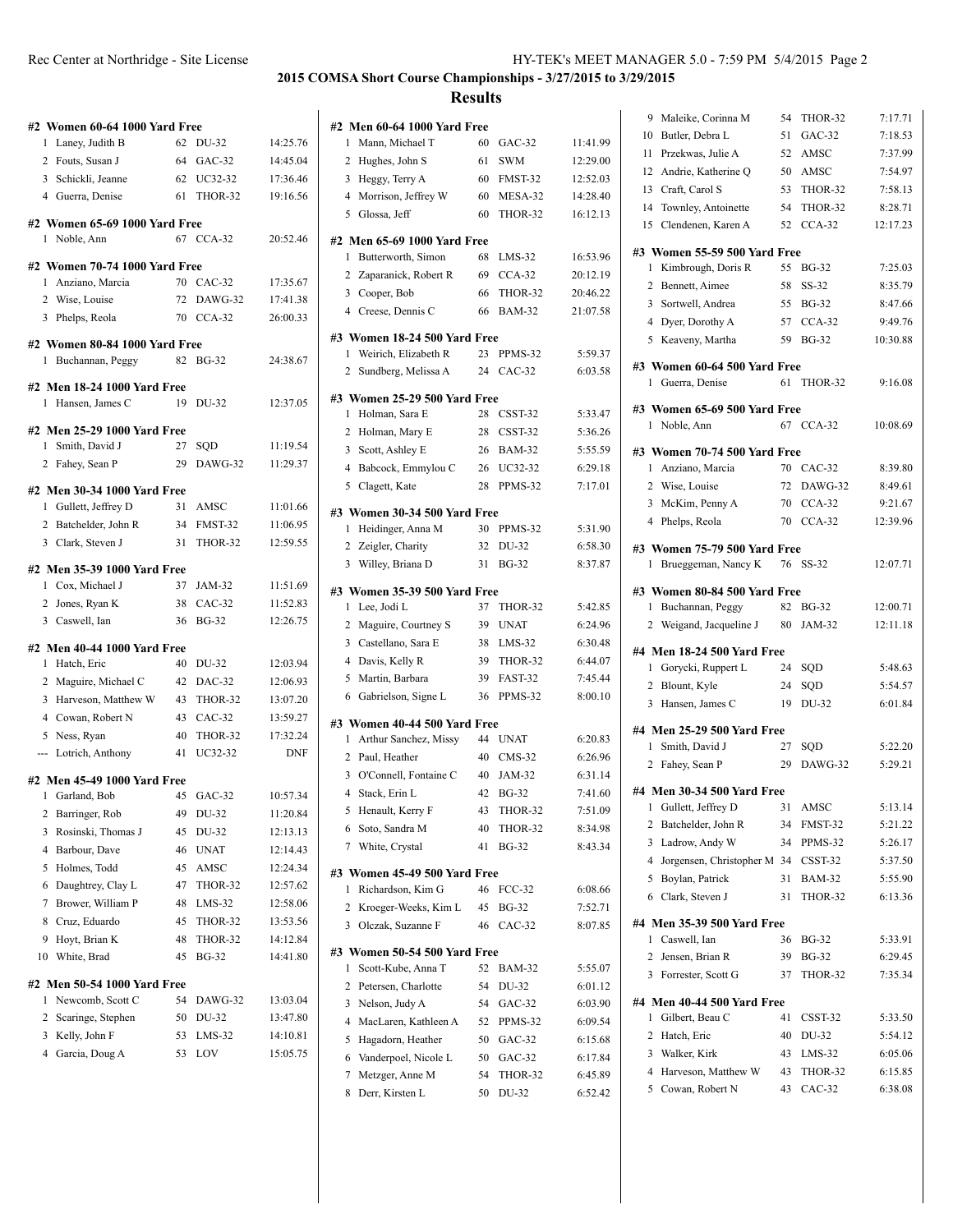#### Rec Center at Northridge - Site License

|  | HY-TEK's MEET MANAGER 5.0 - 7:59 PM 5/4/2015 Page 3 |  |  |  |
|--|-----------------------------------------------------|--|--|--|
|--|-----------------------------------------------------|--|--|--|

 $\overline{a}$ 

#### **2015 COMSA Short Course Championships - 3/27/2015 to 3/29/2015**

#### **Results**

2 PPMS-32

| #4 Men 45-49 500 Yard Free                    |    |                         |          |
|-----------------------------------------------|----|-------------------------|----------|
| Garland, Bob<br>1                             | 45 | $GAC-32$                | 5:16.72  |
| 2<br>Barringer, Rob                           | 49 | DU-32                   | 5:19.08  |
| 3<br>Rosinski, Thomas J                       | 45 | DU-32                   | 5:34.09  |
| 4 Barbour, Dave                               | 46 | <b>UNAT</b>             | 5:51.31  |
| 5 Holmes, Todd                                | 45 | AMSC                    | 6:02.21  |
| 6 Daughtrey, Clay L                           | 47 | THOR-32                 | 6:09.53  |
| Brower, William P<br>7                        | 48 | $LMS-32$                | 6:17.63  |
| 8<br>Bennett, Dean W                          | 48 | SS-32                   | 8:49.93  |
|                                               |    |                         |          |
| #4 Men 50-54 500 Yard Free<br>Wise, Mike<br>1 | 50 | DU-32                   | 5:30.13  |
| 2<br>Roush, Stephen P                         | 52 | LOV                     | 5:34.05  |
| Melanson, Ed<br>3                             | 52 | <b>UNAT</b>             | 5:48.62  |
| 4 Magouirk, Jeffrey K                         | 53 | <b>BG-32</b>            | 6:09.35  |
| Newcomb, Scott C<br>5                         | 54 | DAWG-32                 | 6:32.39  |
| 6 Goddard, Tim                                | 54 | FAST-32                 | 6:34.69  |
| 7 Kelly, John F                               | 53 | $LMS-32$                | 6:45.06  |
| Pokorny, Martin P<br>8                        | 54 | <b>UNAT</b>             | 6:50.53  |
| Smith, Kelly C<br>9                           | 53 | UC32-32                 | 7:23.02  |
|                                               |    |                         |          |
| #4 Men 55-59 500 Yard Free                    |    |                         |          |
| Petersen, Craig<br>1                          | 55 | DU-32                   | 5:18.37  |
| Nelson, Kurt D<br>2                           | 55 | $GAC-32$                | 5:38.94  |
| 3<br>Castanha, John                           | 55 | PUEB-32                 | 5:44.71  |
| 4 Orten, Frank T                              | 56 | <b>SWM</b>              | 5:52.15  |
| 5<br>Seymour, Dag L                           | 56 | JAM-32                  | 6:01.18  |
| 6 Nolte, Christopher C                        | 58 | $CAC-32$                | 6:04.23  |
| McDonough, Jim<br>7                           | 59 | $CMS-32$                | 7:48.94  |
| Valvano, John J<br>8                          | 58 | <b>JAM-32</b>           | 8:13.78  |
| #4 Men 60-64 500 Yard Free                    |    |                         |          |
| Mann, Michael T<br>1                          | 60 | GAC-32                  | 5:14.44  |
| 2<br>Hughes, John S                           | 61 | SWM                     | 6:00.75  |
| 3<br>Heggy, Terry A                           | 60 | FMST-32                 | 6:12.44  |
| 4 Clemens, Marvin K                           | 60 | FMST-32                 | 7:33.51  |
| Glossa, Jeff<br>5                             | 60 | THOR-32                 | 7:55.49  |
| Ott, Bill A<br>6                              | 62 | JAM-32                  | 9:36.22  |
| #4 Men 65-69 500 Yard Free                    |    |                         |          |
| 1 Gleser, Robert A                            | 69 | DU-32                   | 6:49.36  |
| 2<br>Carney, Kent                             | 67 | <b>EVER</b>             | 7:04.78  |
| 3<br>Butterworth, Simon                       | 68 | $LMS-32$                | 8:22.57  |
| 4<br>Zaparanick, Robert R                     | 69 | $CCA-32$                | 10:09.09 |
| Cooper, Bob<br>5                              | 66 | THOR-32                 | 10:19.44 |
|                                               |    |                         |          |
| #4 Men 70-74 500 Yard Free                    |    |                         |          |
| 1<br>Abrahams, Richard T                      | 70 | DU-32                   | 6:53.35  |
| Burson, William W<br>2                        | 70 | $GAC-32$                | 7:15.06  |
| Kalstrom, Reynold G<br>3                      | 70 | FMST-32                 | 7:15.30  |
| #4 Men 80-84 500 Yard Free                    |    |                         |          |
| Hadley, Steve G<br>1                          | 83 | <b>UNAT</b>             | 9:28.67  |
| Martin, Joe P<br>2                            | 83 | SS-32                   | 12:47.85 |
| #5 Women 18+200 Yard Medley Relay             |    |                         |          |
| DU-32<br>1                                    |    | A                       | 2:00.35  |
| Wright, Ashley R W23                          |    | Petersen, Charlotte W54 |          |
| Zeigler, Charity W32                          |    | Keel, Katherine M W24   |          |
|                                               |    |                         |          |

| 2 PPMS-32                                | A                        | 2:03.03 | 4 CAC-32                          | A                         | 2:56.88 |
|------------------------------------------|--------------------------|---------|-----------------------------------|---------------------------|---------|
| Niston, Caitlyn J W24                    | Heidinger, Anna M W30    |         | Anziano, Marcia W70               | Campbell, Ellen A W51     |         |
| Auxer, Joselyn W23                       | Weirich, Elizabeth R W23 |         | Hashimoto, Christine W67          | Olczak, Suzanne F W46     |         |
| 3 THOR-32                                | A                        | 2:05.45 |                                   |                           |         |
| Vowles, Nicole W44                       | Lee, Jodi L W37          |         | #5 Women 55+200 Yard Medley Relay |                           |         |
|                                          |                          |         | 1 CCA-32                          | B                         | 4:00.22 |
| Booth, Kate W22                          | Maleike, Corinna M W54   |         | Phelps, Reola W70                 | McKim, Penny A W70        |         |
| 4 AMSC                                   | B                        | 2:20.91 | Noble, Ann W67                    | Dyer, Dorothy A W57       |         |
| MacClain, Dakota D W23                   | Fostvedt, Alishia L W38  |         |                                   |                           |         |
| Jones, Elizabeth W31                     | Neal, Stefanie N W24     |         | #6 Men 18+200 Yard Medley Relay   |                           |         |
| 5 GAC-32                                 | A                        | 2:33.23 | 1 PPMS-32                         | A                         | 1:39.14 |
| Kerr, Ann W58                            | Danielsen, Sonia W53     |         | Paknys, Ramunas M23               | Trinidad, Reuben D M35    |         |
| Burke, Haley W21                         | Anderson, Jeanette B W56 |         | Colvert, Brian M31                | Oldach, Rob C M52         |         |
| 6 CAC-32                                 | A                        | 2:44.09 | 2 BG-32                           | A                         | 1:48.47 |
|                                          |                          |         | Caswell, Ian M36                  | Jensen, Brian R M39       |         |
| Sundberg, Melissa A W24                  | Stafford, Hope W32       |         | Gimlin, Matt R M30                | Larson, Clint M23         |         |
| Nolte, Susan D W54                       | Yoder, Margie E W62      |         | 3 THOR-32                         | A                         |         |
| #5 Women 25+200 Yard Medley Relay        |                          |         |                                   |                           | 1:53.82 |
| 1 GAC-32                                 | A                        | 2:02.84 | Clark, Steven J M31               | Cassella, Ryan M33        |         |
|                                          | Fischer, Kristen L W28   |         | Bergford, Brian M33               | Wiles, Tyler A M23        |         |
| Lyons, Emma R W26                        |                          |         | 4 SQD                             | A                         | 1:54.85 |
| Abell, Amanda W33                        | Anderson, Jill W25       |         | Gorycki, Ruppert L M24            | Blount, Kyle M24          |         |
| 2 BAM-32                                 | A                        | 2:03.64 | Burleigh, Roger M31               | Pryor, Keith T M44        |         |
| Hester, Ulla W44                         | Boylan, Lindsay W32      |         | 5 AMSC                            | A                         | 1:55.58 |
| DeHaven, Kathleen W43                    | Scott-Kube, Anna T W52   |         | Pazmino, Jorge E M45              | Holmes, Todd M45          |         |
| 3 BG-32                                  | A                        | 2:17.07 | Gullett, Jeffrey D M31            |                           |         |
| Stack, Erin L W42                        | Early, Becky D W41       |         |                                   | Fulcomer, Vance M24       |         |
| Bortnowski, Lauren M W28 Engle, Beth W37 |                          |         | 6 DU-32                           | A                         | 2:02.43 |
| 4 LMS-32                                 | A                        | 2:17.85 | Hansen, James C M19               | Hatch, Eric M40           |         |
|                                          |                          |         | Nielsen, Richard L M50            | Acosta, Marty J M49       |         |
| Wetherall, Sharon L W44                  | Blair, Katie W34         |         |                                   |                           |         |
| Woltman, Jillian K W30                   | Castellano, Sara E W38   |         | #6 Men 25+ 200 Yard Medley Relay  |                           |         |
| 5 THOR-32                                | A                        | 2:25.68 | 1 DAC-32                          | A                         | 1:40.33 |
| Schell, Kim W42                          | Mickelson, Justina P W45 |         | Mandel, Alon M26                  | Grotke, Greg M46          |         |
| Grey, Elizabeth W33                      | Henault, Kerry F W43     |         | Van Dissel, Britton J M25         | Maguire, Michael C M42    |         |
| 6 BG-32                                  | B                        | 2:43.58 | 2 DU-32                           | A                         | 1:50.10 |
| Kroeger-Weeks, Kim L W4.                 | White, Crystal W41       |         | Taylor, Dylan M27                 | Fowler, Austin M M26      |         |
| Gryboski, Katy W40                       | Willey, Briana D W31     |         | Rosinski, Thomas J M45            | Clare, Christopher R M44  |         |
| 7 CCA-32                                 | A                        | 3:07.84 | 3 BAM-32                          | A                         | 1:54.87 |
|                                          |                          |         | Wong, Doug L M39                  | McCarthy, Garrett M50     |         |
| Mazzetta, Marcy L W56                    | Glauch, Missy A W52      |         | Boylan, Patrick M31               | Bank, Holden J M55        |         |
| Clendenen, Karen A W52                   | Dyer, Julie W28          |         |                                   | A                         |         |
| #5 Women 35+200 Yard Medley Relay        |                          |         | 4 FMST-32                         |                           | 2:21.42 |
| $GAC-32$                                 |                          | 2:29.84 | Smith, John D M47                 | Kalstrom, Reynold G M70   |         |
| Wieck, Sonja G W35                       | Vitcenda, Jessica J W38  |         | Batchelder, John R M34            | Clemens, Marvin K M60     |         |
|                                          |                          |         | 5 CCA-32                          | A                         | 2:44.36 |
| Hovey, Brianne W35                       | Kinnersley, Darcy A W43  |         | Standring, Timothy J M64          | Zaparanick, Robert R M69  |         |
| 2 THOR-32                                | A                        | 2:36.64 | Ansbaugh, Nathan M28              | Kazgan, Mehmet M38        |         |
| Davis, Kelly R W39                       | Early, Sarah R W43       |         |                                   |                           |         |
| Craft, Carol S W53                       | Broncucia, Stacy L W46   |         | #6 Men 35+ 200 Yard Medley Relay  |                           |         |
| 3 GAC-32                                 | B                        | 2:43.02 | 1 DU-32                           | A                         | 1:39.59 |
| Butler, Debra L W51                      | Shaw, Lori D W58         |         | O'Sullivan, Chris M40             | Eisenhuth, Matthew S M40  |         |
| Garland, Crystal W43                     | Todd, Bette E W68        |         | Addadi, Mehdi M37                 | Renteria, Jose M35        |         |
|                                          |                          |         | 2 GAC-32                          | A                         | 1:54.54 |
| #5 Women 45+200 Yard Medley Relay        |                          |         | Miller, James M37                 | Garland, Bob M45          |         |
| 1 AMSC                                   | A                        | 2:47.53 | Brown, Brian M44                  | Nelson, Kurt D M55        |         |
| Przekwas, Julie A W52                    | Bershok, Rhonda W50      |         | 3 THOR-32                         | A                         | 2:01.21 |
| Walker, Laurie W50                       | Andrie, Katherine Q W50  |         |                                   |                           |         |
| 2 THOR-32                                | A                        | 2:50.48 | Hoyt, Brian K M48                 | Cruz, Eduardo M45         |         |
| Townley, Antoinette W54                  | Stokoe, Jeanne W53       |         | Daughtrey, Clay L M47             | Harveson, Matthew W M43   |         |
|                                          |                          |         | 4 LMS-32                          | A                         | 2:07.17 |
| Guerra, Denise W61                       | Miller, Shelley L W52    |         | Walker, Kirk M43                  | Coveney, Christopher M M. |         |
| 3 DU-32                                  | A                        | 2:54.58 | Brower, William P M48             | Kelly, John F M53         |         |
| Oberg, Jane G W77                        | Derr, Kirsten L W50      |         |                                   |                           |         |
| Dau, Janice A W52                        | Michael, Joyce E W57     |         |                                   |                           |         |
|                                          |                          |         |                                   |                           |         |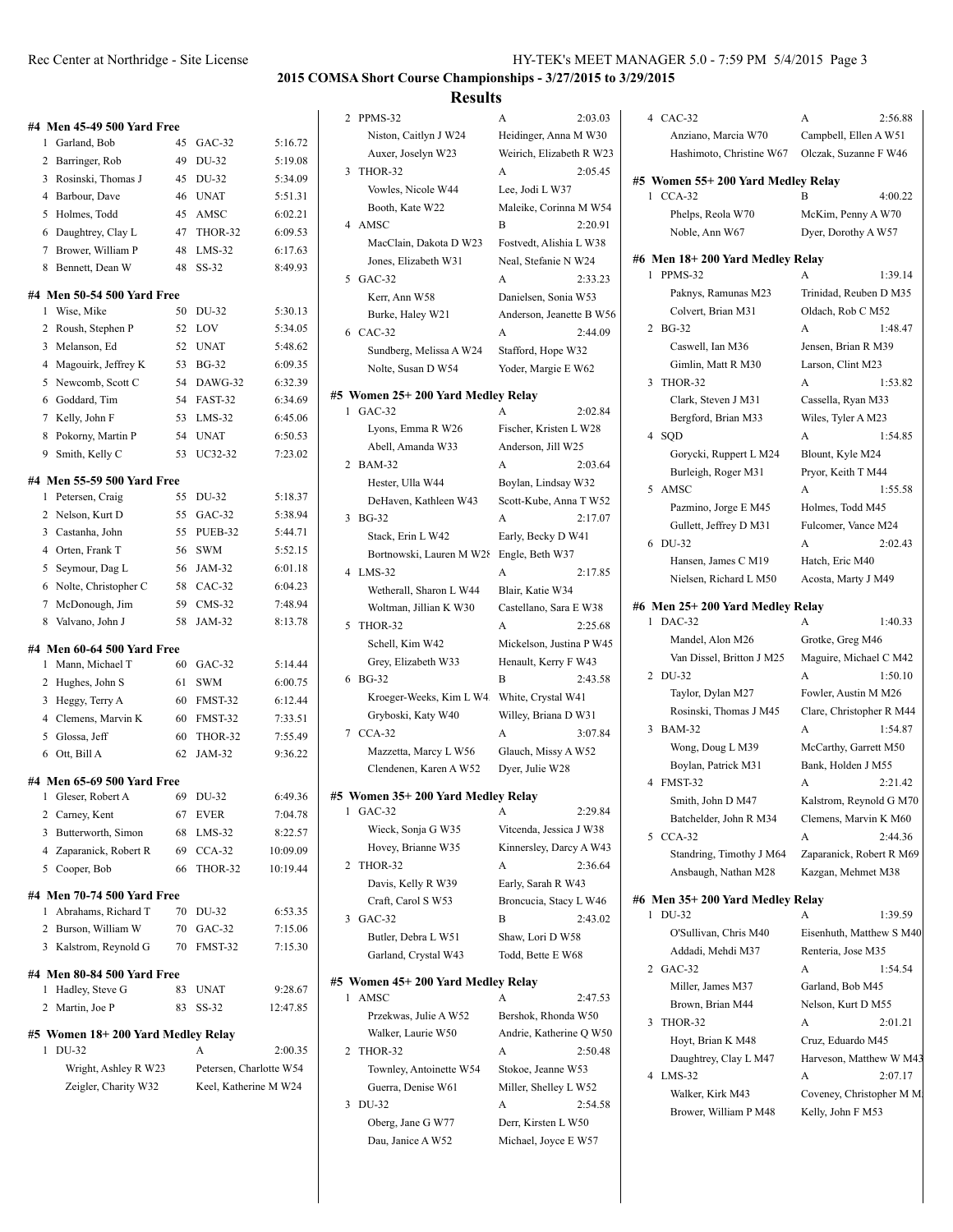| (#6 Men 35+200 Yard Medley Relay)                  |    |                       |         |                              |
|----------------------------------------------------|----|-----------------------|---------|------------------------------|
| <b>BG-32</b><br>5                                  |    | A                     | 2:08.44 | #8 Men :<br>1<br><b>Boty</b> |
| White, Brad M45                                    |    | Weber, Brad M45       |         |                              |
| Boals, Dan M46                                     |    | Weaver, Chris M39     |         | #8 Men 2                     |
| THOR-32<br>6                                       |    | B                     | 2:58.39 | 1<br>Smit                    |
| Forrester, Scott G M37                             |    | Ness, Ryan M40        |         | 2 Fahe                       |
| Glossa, Jeff M60                                   |    | Cooper, Bob M66       |         | #8 Men.                      |
|                                                    |    |                       |         | 1 Gull                       |
| #6 Men 45+200 Yard Medley Relay<br>DU-32<br>1      |    | A                     | 1:56.60 | 2 Colv                       |
| Le Vasseur, Andrew P M51                           |    | Mann, Jonathan E M54  |         | 3 Batc                       |
| Wise, Mike M50                                     |    | Nasser, Rob M45       |         | 4 Boy                        |
| 2<br><b>BG-32</b>                                  |    | A                     | 2:10.77 | Clar<br>5                    |
| Leo, Mark M55                                      |    | McElhinney, Tom B M61 |         |                              |
| Hess, Richard M60                                  |    | Ramirez, Alfonso M53  |         | #8 Men.                      |
| <b>BG-32</b><br>3                                  |    | C                     | 2:30.28 | $\mathbf{1}$<br>Jone         |
| Lehman, Melvin J M61                               |    | Huggins, David A M55  |         | 2<br>Forr                    |
| Magouirk, Jeffrey K M53                            |    | Cattles, Steve M55    |         | #8 Men 4                     |
|                                                    |    |                       |         | 1 Gilb                       |
| #6 Men 55+ 200 Yard Medley Relay                   |    |                       |         | #8 Men 4                     |
| DU-32<br>1                                         |    | A                     | 1:52.06 | 1 Pins                       |
| Petersen, Craig M55                                |    | Scott, Greg C M55     |         | 2 Cruz                       |
| Abrahams, Richard T M70                            |    | Barrand, Mark M62     |         | 3 Rosi                       |
| 2 JAM-32                                           |    | A                     | 2:27.90 | 4 Broy                       |
| Tveitmoe, Robert N M62                             |    | Valvano, John J M58   |         |                              |
| Seymour, Dag L M56                                 |    | Ott, Bill A M62       |         | #8 Men !                     |
| --- CAC-32                                         |    | A                     | DO      | $\mathbf{1}$<br>Man          |
| Plummer, Mark A M78                                |    | Marsh, Russell L M59  |         | 2<br>Mag                     |
| Nolte, Christopher C M58                           |    | Blodgett, Bob H M64   |         | #8 Men :                     |
| #6 Men 65+200 Yard Medley Relay                    |    |                       |         | $\mathbf{1}$<br>Cast         |
| 1 DU-32                                            |    | A                     | 2:26.11 | 2<br>Leo,                    |
| Gleser, Robert A M69                               |    | Arnold, Tom M67       |         | 3<br>Reet                    |
| Hultin, Wally B M71                                |    | Vaughan, James M M68  |         | #8 Men                       |
|                                                    |    |                       |         | 1<br>Heg                     |
| #7 Women 18-24 200 Yard Fly<br>1 Booth, Kate       | 22 | THOR-32               | 2:24.81 | 2<br>Hein                    |
|                                                    |    |                       |         |                              |
| #7 Women 30-34 200 Yard Fly                        |    |                       |         | #8 Men'                      |
| 1 Quinnell, Jodi A                                 | 32 | JAM-32                | 2:29.60 | $\mathbf{1}$<br>Mol          |
| 2 Boylan, Lindsay                                  | 32 | <b>BAM-32</b>         | 2:50.18 | #8 Men'                      |
| 3 Grey, Elizabeth                                  | 33 | THOR-32               | 3:06.02 | 1<br>Woli                    |
| #7 Women 35-39 200 Yard Fly                        |    |                       |         | $#9$ Wom                     |
| Davis, Kelly R<br>1                                | 39 | THOR-32               | 3:08.53 | Suno<br>1                    |
| 2 Wieck, Sonja G                                   | 35 | $GAC-32$              | 3:15.40 | 2<br>Mac                     |
|                                                    |    |                       |         | 3<br>Weir                    |
| #7 Women 40-44 200 Yard Fly<br>Framke, Erin C<br>1 | 41 | DU-32                 | 2:47.28 | 4 Wrig                       |
| 2 O'Connell, Fontaine C                            | 40 | JAM-32                | 3:12.17 | 5<br>Alst                    |
| 3 Schell, Kim                                      | 42 | THOR-32               | 4:36.01 | 6<br>Aux                     |
|                                                    |    |                       |         | 7<br>Burk                    |
| #7 Women 50-54 200 Yard Fly                        |    |                       |         | Nist<br>8                    |
| Vanderpoel, Nicole L<br>1                          | 50 | GAC-32                | 2:53.19 |                              |
| 2 Dau, Janice A                                    | 52 | DU-32                 | 3:05.05 | #9 Wom                       |
| 3 Meyer, Andrea                                    | 51 | $CMS-32$              | 3:50.55 | 1<br>Darl                    |
| 4 Craft, Carol S                                   | 53 | THOR-32               | 3:58.80 | 2<br>Bigg                    |
| 5 Clendenen, Karen A                               | 52 | $CCA-32$              | 5:19.85 | 3<br>Bort                    |
| #7 Women 55-59 200 Yard Fly                        |    |                       |         | 4<br>Scot                    |
| Pyle, Rebecca M<br>1                               | 59 | SS-32                 | 3:21.13 | 5<br>And                     |
|                                                    |    |                       |         |                              |

| #8 Men 18-24 200 Yard Fly<br>1 Botyarov, Michael | 20 | HRM-32        | 2:21.95 |
|--------------------------------------------------|----|---------------|---------|
| #8 Men 25-29 200 Yard Fly                        |    |               |         |
| 1 Smith, David J                                 | 27 | SQD           | 2:16.22 |
| 2 Fahey, Sean P                                  | 29 | DAWG-32       | 2:36.94 |
| #8 Men 30-34 200 Yard Fly                        |    |               |         |
| 1 Gullett, Jeffrey D                             | 31 | AMSC          | 2:03.94 |
| 2 Colvert, Brian                                 |    | 31 PPMS-32    | 2:10.08 |
| 3 Batchelder, John R                             |    | 34 FMST-32    | 2:11.03 |
| 4 Boylan, Patrick                                | 31 | BAM-32        | 2:45.45 |
| 5 Clark, Steven J                                | 31 | THOR-32       | 3:15.14 |
| #8 Men 35-39 200 Yard Fly                        |    |               |         |
| 1 Jones, Ryan K                                  | 38 | CAC-32        | 2:40.57 |
| 2 Forrester, Scott G                             | 37 | THOR-32       | 3:22.19 |
| #8 Men 40-44 200 Yard Fly                        |    |               |         |
| 1 Gilbert, Beau C                                | 41 | CSST-32       | 2:18.57 |
| #8 Men 45-49 200 Yard Fly                        |    |               |         |
| 1 Pins, Michael T                                | 49 | <b>BAM-32</b> | 2:41.33 |
| 2 Cruz, Eduardo                                  | 45 | THOR-32       | 3:01.59 |
| 3 Rosinski, Thomas J                             | 45 | DU-32         | 3:13.96 |
| 4 Brower, William P                              | 48 | $LMS-32$      | 3:14.19 |
| #8 Men 50-54 200 Yard Fly                        |    |               |         |
| 1 Mann, Jonathan E                               | 54 | DU-32         | 2:17.42 |
| 2 Magouirk, Jeffrey K                            | 53 | <b>BG-32</b>  | 3:37.21 |
| #8 Men 55-59 200 Yard Fly                        |    |               |         |
| 1 Castanha, John                                 | 55 | PUEB-32       | 3:01.15 |
| 2 Leo, Mark                                      | 55 | <b>BG-32</b>  | 3:28.41 |
| 3 Reetz, Eric F                                  | 55 | <b>BG-32</b>  | 4:09.14 |
|                                                  |    |               |         |
| #8 Men 60-64 200 Yard Fly                        | 60 | FMST-32       | 3:10.79 |
| 1 Heggy, Terry A<br>2 Heins, Don                 | 60 | <b>BG-32</b>  | 3:55.09 |
|                                                  |    |               |         |
| #8 Men 70-74 200 Yard Fly                        |    |               |         |
| 1 Molnar, Ronald A                               | 73 | FAST-32       | 3:36.05 |
| #8 Men 75-79 200 Yard Fly                        |    |               |         |
| Wolfe, Artie<br>1                                | 75 | <b>UNAT</b>   | 3:18.49 |
| #9 Women 18-24 50 Yard Back                      |    |               |         |
| Sundberg, Melissa A<br>1                         | 24 | CAC-32        | 29.63   |
| $\overline{2}$<br>MacClain, Dakota D             | 23 | AMSC          | 31.07   |
| Weirich, Elizabeth R<br>3                        | 23 | PPMS-32       | 32.41   |
| Wright, Ashley R<br>$\overline{4}$               | 23 | DU-32         | 32.90   |
| 5<br>Alster, Charlotte J                         | 24 | FAST-32       | 33.89   |
| 6<br>Auxer, Joselyn                              | 23 | PPMS-32       | 35.36   |
| 7<br>Burke, Haley                                | 21 | $GAC-32$      | 35.41   |
| Niston, Caitlyn J<br>8                           | 24 | PPMS-32       | 35.94   |
| #9 Women 25-29 50 Yard Back                      |    |               |         |
| Darling, Leane<br>1                              | 29 | <b>UHM-39</b> | 28.48   |
| 2<br>Biggs, Brittany A                           | 25 | <b>HRM-32</b> | 29.38   |
| 3 Bortnowski, Lauren M                           | 28 | <b>BG-32</b>  | 29.65   |
| $\overline{4}$<br>Scott, Ashley E                | 26 | <b>BAM-32</b> | 30.96   |
| 5<br>Anderson, Jill                              | 25 | $GAC-32$      | 31.97   |
|                                                  |    |               |         |

| Tien, Lauren A<br>6                                   | 29 | JAM-32        | 33.25 |
|-------------------------------------------------------|----|---------------|-------|
| 7<br>Babcock, Emmylou C                               | 26 | UC32-32       | 35.20 |
| 8 Clagett, Kate                                       | 28 | PPMS-32       | 40.91 |
| #9 Women 30-34 50 Yard Back                           |    |               |       |
| 1<br>Linke, Lyndsey M                                 | 34 | <b>FCC-32</b> | 29.60 |
| 2 Zeigler, Charity                                    | 32 | DU-32         | 30.44 |
| 3 Jones, Elizabeth                                    | 31 | AMSC          | 32.50 |
| 4 Abell, Amanda                                       | 33 | $GAC-32$      | 33.42 |
| 5 Woltman, Jillian K                                  | 30 | $LMS-32$      | 37.45 |
| 6 Stephens, Virginia A                                | 33 | IMPT-32       | 37.47 |
| 7 Blair, Katie                                        | 34 | $LMS-32$      | 38.84 |
| 8 Grey, Elizabeth                                     | 33 | THOR-32       | 39.69 |
| 9 Fischer, Christine                                  | 34 | FAST-32       | 39.82 |
| 10 Stafford, Hope                                     | 32 | $CAC-32$      | 44.68 |
| #9 Women 35-39 50 Yard Back<br>1 Engle, Beth          | 37 | <b>BG-32</b>  | 38.71 |
| 2 Hovey, Brianne                                      | 35 | $GAC-32$      | 39.07 |
| 3 Martin, Barbara                                     | 39 | FAST-32       | 43.81 |
|                                                       |    |               |       |
| #9 Women 40-44 50 Yard Back<br>DeHaven, Kathleen<br>1 | 43 | <b>BAM-32</b> | 31.10 |
| 2 Early, Becky D                                      | 41 | $BG-32$       | 32.72 |
| 3 Garland, Crystal                                    | 43 | $GAC-32$      | 34.82 |
| 4 Wetherall, Sharon L                                 | 44 | LMS-32        | 34.90 |
| Hester, Ulla<br>5                                     | 44 | <b>BAM-32</b> | 34.98 |
| Phillips, Eileen A<br>6                               | 42 | <b>UNAT</b>   | 35.15 |
| 7 Gryboski, Katy                                      | 40 | <b>BG-32</b>  | 36.19 |
| 8 Early, Sarah R                                      | 43 | THOR-32       | 40.03 |
| 9 Stack, Erin L                                       | 42 | <b>BG-32</b>  | 43.36 |
| 10<br>Kinnersley, Darcy A                             | 43 | $GAC-32$      | 43.58 |
| Soto, Sandra M<br>11                                  | 40 | THOR-32       | 56.64 |
| #9 Women 45-49 50 Yard Back                           |    |               |       |
| Richardson, Kim G<br>1                                | 46 | $FCC-32$      | 34.90 |
| 2 DeLong, Mary A                                      | 48 | FAST-32       | 38.47 |
| 3 Whitmore, Teri A                                    | 46 | $CMS-32$      | 40.27 |
| 4 Mickelson, Justina P                                | 45 | THOR-32       | 40.56 |
| 5 Broncucia, Stacy L                                  | 46 | THOR-32       | 40.61 |
| #9 Women 50-54 50 Yard Back                           |    |               |       |
| I<br>Sappey, Collette H                               | 50 | <b>RMT-32</b> | 31.14 |
| Oerman, Voni M<br>2                                   | 54 | $GAC-32$      | 36.13 |
| Nelson, Judy A<br>3                                   | 54 | $GAC-32$      | 36.40 |
| Hagadorn, Heather<br>4                                | 50 | $GAC-32$      | 37.02 |
| 5<br>Vanderpoel, Nicole L                             | 50 | $GAC-32$      | 37.20 |
| Campbell, Ellen A<br>6                                | 51 | $CAC-32$      | 37.80 |
| Maleike, Corinna M<br>7                               | 54 | THOR-32       | 39.83 |
| Miller, Shelley L<br>8                                | 52 | THOR-32       | 40.37 |
| Przekwas, Julie A<br>9                                | 52 | AMSC          | 43.51 |
| Nolte, Susan D<br>10                                  | 54 | $CAC-32$      | 45.40 |
| Walker, Laurie<br>11                                  | 50 | AMSC          | 48.57 |
| 12<br>Danielsen, Sonia                                | 53 | $GAC-32$      | 49.49 |
| Townley, Antoinette<br>13                             | 54 | THOR-32       | 50.36 |
| #9 Women 55-59 50 Yard Back                           |    |               |       |
| Cotton Tatnall, Suzy C<br>1                           | 55 | <b>HRM-32</b> | 33.29 |
| 2<br>Kerr, Ann                                        | 58 | $GAC-32$      | 37.72 |
| 3<br>Anderson, Jeanette B                             | 56 | $GAC-32$      | 39.23 |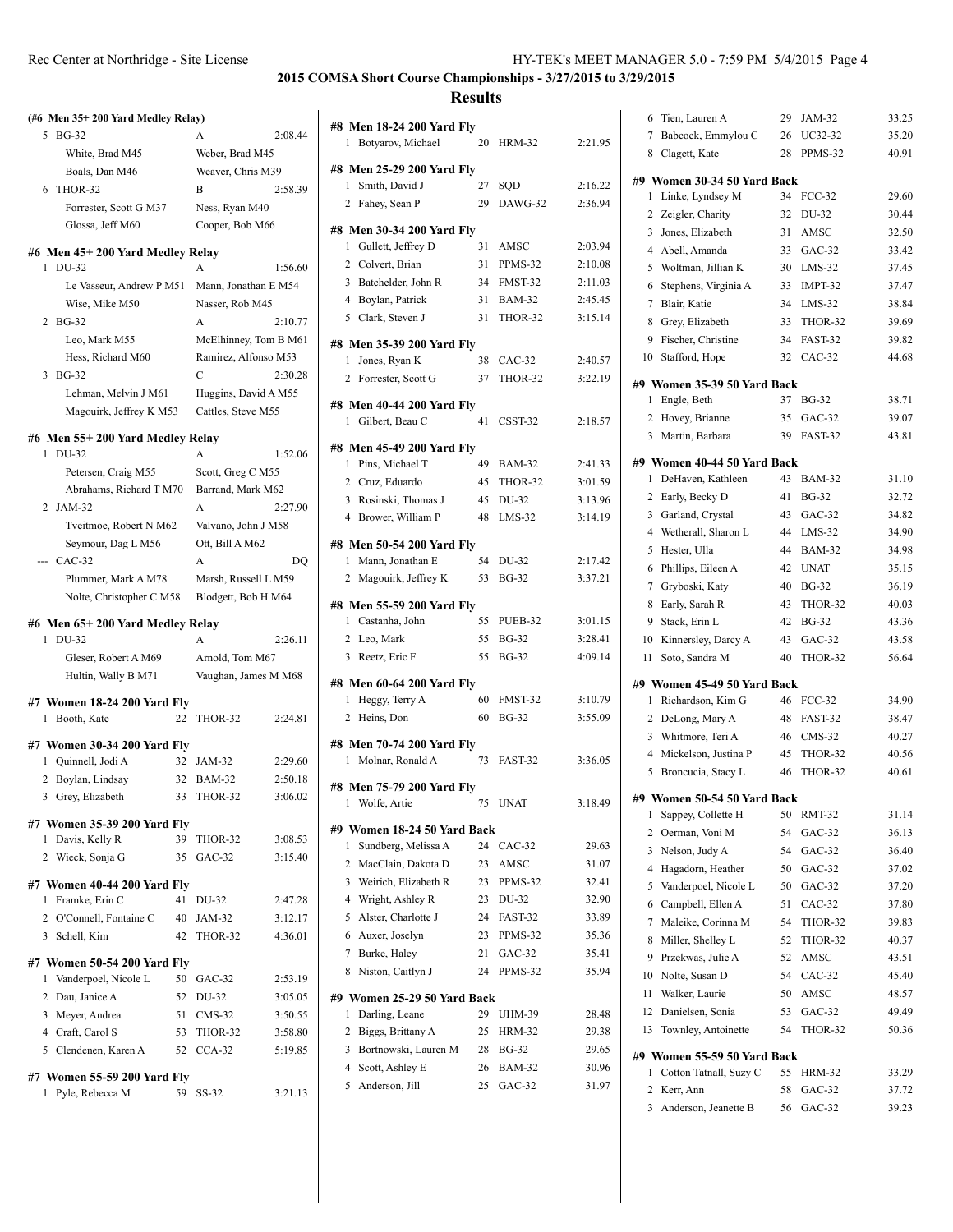|                     | (#9 Women 55-59 50 Yard Back) |          |                        |                    |
|---------------------|-------------------------------|----------|------------------------|--------------------|
| 4                   | Mazzetta, Marcy L             | 56       | $CCA-32$               | 45.23              |
| 5                   | Michael, Joyce E              | 57       | DU-32                  | 47.57              |
| 6                   | Sortwell, Andrea              | 55       | <b>BG-32</b>           | 49.21              |
| $7\overline{ }$     | Shaw, Lori D                  | 58       | $GAC-32$               | 49.32              |
| 8                   | Bennett, Aimee                | 58       | $SS-32$                | 1:01.15            |
|                     | #9 Women 60-64 50 Yard Back   |          |                        |                    |
| 1                   | Haan, Mary Wohl               | 61       | <b>BAM-32</b>          | 36.95              |
| $\overline{2}$      | Rosener, Karen K              | 61       | $FCC-32$               | 39.52              |
| 3                   | Guerra, Denise                | 61       | THOR-32                | 46.41              |
|                     | 4 Yoder, Margie E             | 62       | $CAC-32$               | 59.48              |
|                     | #9 Women 65-69 50 Yard Back   |          |                        |                    |
| 1.                  | Hashimoto, Christine          | 67       | CAC-32                 | 45.10              |
| 2                   | Todd, Bette E                 | 68       | $GAC-32$               | 54.55              |
|                     | #9 Women 70-74 50 Yard Back   |          |                        |                    |
| 1                   | McKim, Penny A                | 70       | $CCA-32$               | 58.01              |
| $\overline{c}$      | Phelps, Reola                 | 70       | $CCA-32$               | 1:23.24            |
|                     | #9 Women 75-79 50 Yard Back   |          |                        |                    |
|                     | 1 Oberg, Jane G               | 77       | DU-32                  | 50.39              |
| 2                   | Brueggeman, Nancy K           | 76       | SS-32                  | 59.87              |
|                     |                               |          |                        |                    |
|                     | #9 Women 80-84 50 Yard Back   |          |                        |                    |
| 1<br>$\overline{c}$ | Weigand, Jacqueline J         | 80<br>82 | JAM-32<br><b>BG-32</b> | 1:07.50<br>1:09.10 |
|                     | Buchannan, Peggy              |          |                        |                    |
|                     | #10 Men 18-24 50 Yard Back    |          |                        |                    |
| 1                   | Schmitt, Ben J                | 24       | FAST-32                | 26.70              |
|                     | 2 Anderson, Jake              |          | 20 GAC-32              | 27.69              |
| 3                   | Larson, Clint                 | 23       | <b>BG-32</b>           | 28.18              |
| 4                   | Hansen, James C               | 19       | DU-32                  | 28.59              |
| 5                   | Wiles, Tyler A                | 23       | THOR-32                | 30.74              |
| 6                   | Lupo, Jason G                 | 23<br>24 | IMPT-32<br>AMSC        | 31.61<br>32.54     |
| 7                   | Fulcomer, Vance               |          |                        |                    |
|                     | #10 Men 25-29 50 Yard Back    |          |                        |                    |
| 1                   | Mandel, Alon                  | 26       | DAC-32                 | 22.80              |
| 2                   | Fowler, Austin M              |          | 26 DU-32               | 25.25              |
| 3                   | Nemick, Gregory W             | 27       | <b>RMT-32</b>          | 27.02              |
| 4                   | Taylor, Dylan                 | 27       | DU-32                  | 27.33              |
| 5                   | Deming, Ryan M                | 25       | FAST-32                | 29.65              |
| 6                   | Ganivev, Doston               | 27       | SQD                    | 31.59              |
|                     | #10 Men 30-34 50 Yard Back    |          |                        |                    |
| 1                   | Clark, Steven J               | 31       | THOR-32                | 31.08              |
| 2                   | Bergford, Brian               | 33       | THOR-32                | 33.20              |
|                     | #10 Men 35-39 50 Yard Back    |          |                        |                    |
| 1                   | Addadi, Mehdi                 | 37       | DU-32                  | 25.11              |
|                     | 2 Caswell, Ian                | 36       | <b>BG-32</b>           | 26.15              |
| 3                   | Jones, Ryan K                 | 38       | $CAC-32$               | 28.81              |
| 4                   | Miller, James                 | 37       | $GAC-32$               | 29.22              |
| 5                   | Wong, Doug L                  | 39       | <b>BAM-32</b>          | 29.59              |
| 6                   | Jensen, Brian R               | 39       | <b>BG-32</b>           | 35.64              |
|                     | #10 Men 40-44 50 Yard Back    |          |                        |                    |
| 1                   | O'Sullivan, Chris             | 40       | DU-32                  | 24.50              |
| 2                   | Eisenhuth, Matthew S          | 40       | DU-32                  | 27.14              |

| 3              | Williams, John J                             | 41 | RTC           | 27.84   |
|----------------|----------------------------------------------|----|---------------|---------|
| 4              | Edwards, Dan                                 | 41 | CMS-32        | 28.48   |
| 5              | Hatch, Eric                                  | 40 | DU-32         | 32.15   |
| 6              | Clare, Christopher R                         | 44 | DU-32         | 32.19   |
|                | 7 Lotrich, Anthony                           | 41 | UC32-32       | 48.65   |
|                |                                              |    |               |         |
|                | #10 Men 45-49 50 Yard Back                   |    |               |         |
| 1              | Garland, Bob                                 | 45 | $GAC-32$      | 28.47   |
| $\overline{2}$ | Nasser, Rob                                  | 45 | DU-32         | 28.54   |
| 3              | Barringer, Rob                               | 49 | DU-32         | 28.74   |
| 4              | Daughtrey, Clay L                            | 47 | THOR-32       | 29.80   |
| 5              | Grotke, Greg                                 | 46 | DAC-32        | 30.36   |
| 6              | Cusack, Clif                                 | 45 | <b>RMT-32</b> | 30.93   |
| 7              | Pazmino, Jorge E                             | 45 | AMSC          | 32.00   |
| 8              | Weber, Brad                                  | 45 | <b>BG-32</b>  | 32.72   |
| 9              | Hoyt, Brian K                                | 48 | THOR-32       | 32.96   |
| 10             | Cruz, Eduardo                                | 45 | THOR-32       | 32.99   |
| 11             | White, Brad                                  | 45 | <b>BG-32</b>  | 35.85   |
| 12             | Smith, John D                                | 47 | FMST-32       | 38.72   |
| 13             | Rosinski, Thomas J                           | 45 | DU-32         | 45.23   |
|                | #10 Men 50-54 50 Yard Back                   |    |               |         |
| 1              | Kline, Richard L                             | 52 | <b>RTC</b>    | 30.30   |
| 2              | Wise, Mike                                   | 50 | DU-32         | 30.68   |
| 3              | Duey, Mark L                                 | 51 | AMSC          | 31.41   |
| 4              | Roush, Stephen P                             | 52 | LOV           | 31.65   |
| 5              | Le Vasseur, Andrew P                         | 51 | DU-32         | 32.77   |
| 6              | Pokorny, Martin P                            | 54 | UNAT          | 33.34   |
| 7              | Mitchell, Matthew                            | 51 | WMSC-32       | 35.73   |
| 8              | Garcia, Doug A                               | 53 | LOV           | 41.07   |
| 9              | Ramirez, Alfonso                             | 53 | BG-32         | 41.08   |
| 10             | O'Keeffe, John P                             | 53 | <b>BG-32</b>  | 44.59   |
| 11             | Kostyrka, Joel R                             | 54 | CSST-32       | 49.85   |
|                |                                              |    |               |         |
| 1              | #10 Men 55-59 50 Yard Back<br>Nelson, Kurt D | 55 | $GAC-32$      | 30.93   |
| 2              | Nolte, Christopher C                         | 58 | $CAC-32$      | 32.22   |
| 3              | Leo, Mark                                    | 55 | <b>BG-32</b>  | 36.00   |
| 4              | Estle, Steve C                               | 55 | $LMS-32$      | 36.89   |
| 5              | Pfenning, Paul D                             | 56 | <b>RTC</b>    | 37.30   |
| 6              | Jenkins, William K                           | 57 | DAC-32        | 40.53   |
| 7              | Huggins, David A                             | 55 | <b>BG-32</b>  | 41.82   |
| 8              | Reetz, Eric F                                | 55 | BG-32         | 46.18   |
| 9              | Cattles, Steve                               | 55 | <b>BG-32</b>  | 1:09.11 |
|                |                                              |    |               |         |
|                | #10 Men 60-64 50 Yard Back                   |    |               |         |
| 1              | Stanback, John                               | 61 | FAST-32       | 30.28   |
| 2              | Barrand, Mark                                | 62 | DU-32         | 32.10   |
| 3              | Lehman, Melvin J                             | 61 | <b>BG-32</b>  | 32.24   |
| 4              | Hess, Richard                                | 60 | <b>BG-32</b>  | 32.34   |
| 5              | Tveitmoe, Robert N                           | 62 | JAM-32        | 33.47   |
| 6              | Hughes, John S                               | 61 | SWM           | 33.62   |
| 7              | Morrison, Jeffrey W                          | 60 | MESA-32       | 35.89   |
| 8              | Standring, Timothy J                         | 64 | $CCA-32$      | 41.76   |
| 9              | Clemens, Marvin K                            | 60 | FMST-32       | 47.40   |
|                | #10 Men 65-69 50 Yard Back                   |    |               |         |
| 1              | Duignan, Mike                                | 68 | <b>BAM-32</b> | 34.09   |
| 2              | Gleser, Robert A                             | 69 | DU-32         | 40.55   |
| 3              | Vaughan, James M                             | 68 | DU-32         | 43.33   |
|                |                                              |    |               |         |

|                | 4 Zaparanick, Robert R                        | 69 | $CCA-32$               | 1:01.91            |
|----------------|-----------------------------------------------|----|------------------------|--------------------|
|                | #10 Men 70-74 50 Yard Back                    |    |                        |                    |
| 1              | Abrahams, Richard T                           | 70 | DU-32                  | 32.46              |
|                | 2 Burgess, Thom                               | 72 | $CMS-32$               | 42.36              |
|                | 3 McDanal, Steve                              | 71 | JAM-32                 | 47.93              |
|                | 4 Sherman, Lawrence W                         | 73 | UC32-32                | 58.38              |
|                |                                               |    |                        |                    |
| 1              | #10 Men 75-79 50 Yard Back<br>Plummer, Mark A | 78 | $CAC-32$               | 49.43              |
|                | 2 King, William E                             | 75 | DAWG-32                | 52.82              |
|                |                                               |    |                        |                    |
|                | #10 Men 80-84 50 Yard Back                    |    |                        |                    |
| 1              | Hadley, Steve G                               | 83 | <b>UNAT</b>            | 42.10              |
|                | #11 Women 18-24 100 Yard Breast               |    |                        |                    |
| 1              | Keel, Katherine M                             | 24 | DU-32                  | 1:09.59            |
| $\overline{2}$ | Neal, Stefanie N                              |    | 24 AMSC                | 1:19.92            |
|                | 3 Wolfrum, Angela                             |    | 24 UNAT                | 1:20.39            |
|                | 4 Burke, Haley                                |    | 21 GAC-32              | 1:21.41            |
|                | #11 Women 25-29 100 Yard Breast               |    |                        |                    |
| 1              | Clagett, Kate                                 | 28 | PPMS-32                | 1:30.28            |
|                |                                               |    |                        |                    |
|                | #11 Women 30-34 100 Yard Breast               | 32 |                        |                    |
| 1              | Zeigler, Charity                              |    | DU-32                  | 1:19.52            |
| $\overline{2}$ | Blair, Katie                                  |    | 34 LMS-32              | 1:26.06            |
| 3              | Fischer, Christine                            | 32 | 34 FAST-32<br>$CAC-32$ | 1:31.04<br>1:58.05 |
|                | 4 Stafford, Hope                              |    |                        |                    |
|                | #11 Women 35-39 100 Yard Breast               |    |                        |                    |
| 1              | Lee, Jodi L                                   | 37 | THOR-32                | 1:09.17            |
|                | 2 Ruppel, Laura M                             | 39 | FAST-32                | 1:22.52            |
|                | 3 Vitcenda, Jessica J                         |    | 38 GAC-32              | 1:28.13            |
| 4              | Hovey, Brianne                                | 35 | $GAC-32$               | 1:31.43            |
|                | #11 Women 40-44 100 Yard Breast               |    |                        |                    |
| 1              | Framke, Erin C                                | 41 | DU-32                  | 1:18.31            |
|                | 2 Paul, Heather                               | 40 | $CMS-32$               | 1:22.51            |
|                | 3 Vowles, Nicole                              | 44 | THOR-32                | 1:23.35            |
| 4              | Henault, Kerry F                              | 43 | THOR-32                | 1:29.31            |
| 5              | Early, Sarah R                                | 43 | THOR-32                | 1:32.58            |
| 6              | White, Crystal                                | 41 | <b>BG-32</b>           | 1:52.35            |
|                | #11 Women 45-49 100 Yard Breast               |    |                        |                    |
| 1              | Mickelson, Justina P                          | 45 | THOR-32                | 1:31.04            |
| 2              | Kroeger-Weeks, Kim L                          | 45 | <b>BG-32</b>           | 1:31.28            |
| 3              | Friedlander, Rebecca L                        | 48 | DU-32                  | 1:32.67            |
| 4              | Whitmore, Teri A                              | 46 | $CMS-32$               | 1:34.88            |
|                | #11 Women 50-54 100 Yard Breast               |    |                        |                    |
| 1              | Campbell, Ellen A                             | 51 | $CAC-32$               | 1:21.64            |
| 2              | Eldridge, Audrey L                            | 52 | PPMS-32                | 1:31.69            |
| 3              | Glauch, Missy A                               | 52 | $CCA-32$               | 1:35.36            |
| 4              | Maleike, Corinna M                            | 54 | THOR-32                | 1:35.75            |
| 5              | Bershok, Rhonda                               | 50 | AMSC                   | 1:37.49            |
| 6              | Stokoe, Jeanne                                | 53 | THOR-32                | 1:37.85            |
| 7              | Nolte, Susan D                                | 54 | $CAC-32$               | 1:38.05            |
| 8              | Andrie, Katherine Q                           | 50 | AMSC                   | 1:39.17            |
| 9              | Clendenen, Karen A                            | 52 | $CCA-32$               | 2:42.19            |
|                |                                               |    |                        |                    |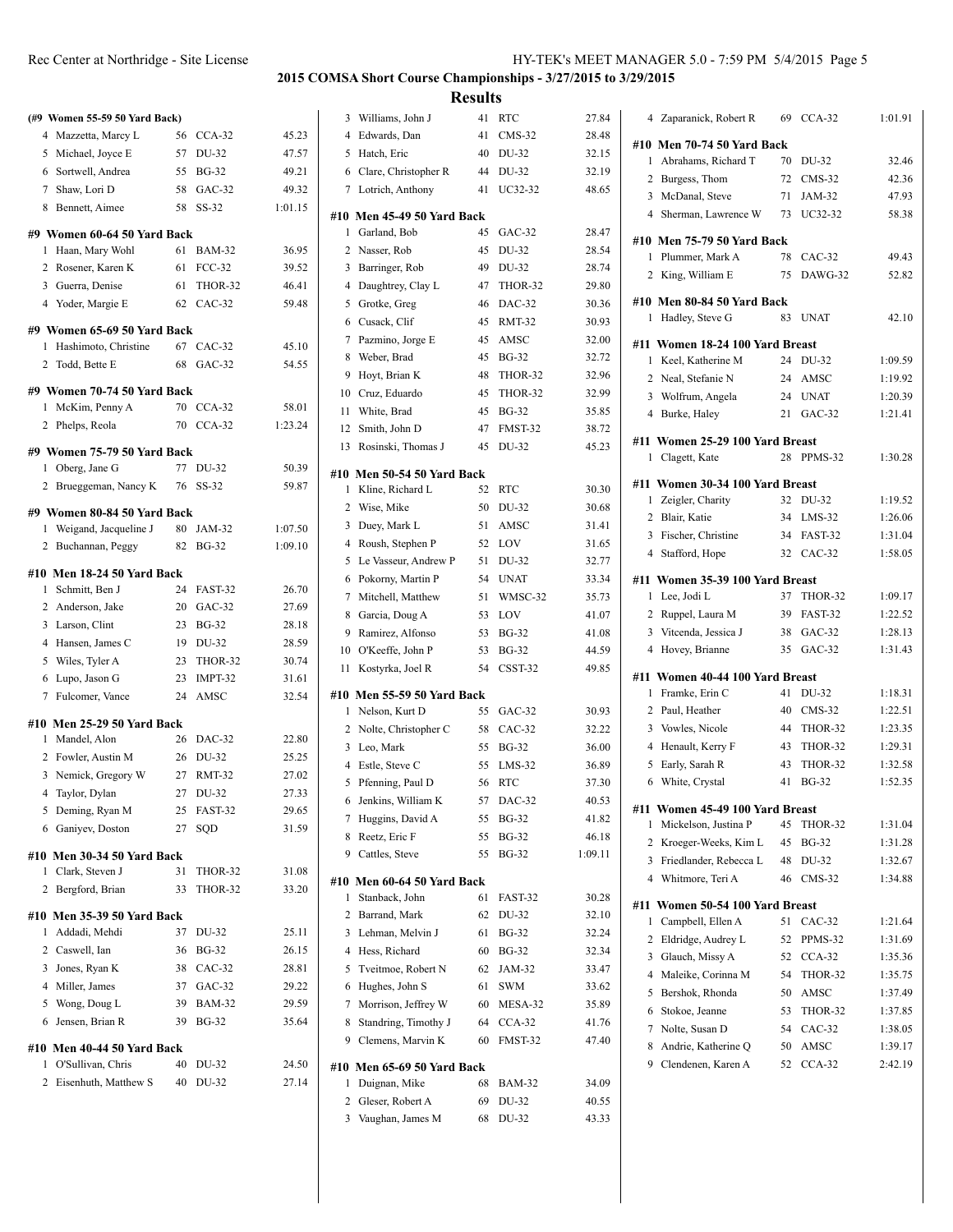|                | #11 Women 55-59 100 Yard Breast                        |          |                 |                    |
|----------------|--------------------------------------------------------|----------|-----------------|--------------------|
|                | 1 Sortwell, Andrea                                     |          | 55 BG-32        | 1:43.45            |
|                | 2 Whitman-Zai, Julie                                   |          | 55 RTC          | 1:48.08            |
|                | 3 Shaw, Lori D                                         |          | 58 GAC-32       | 1:50.23            |
|                | #11 Women 60-64 100 Yard Breast                        |          |                 |                    |
| 1              | Rosener, Karen K                                       | 61       | $FCC-32$        | 1:26.80            |
|                | 2 Haan, Mary Wohl                                      |          | 61 BAM-32       | 1:28.57            |
|                | #11 Women 65-69 100 Yard Breast                        |          |                 |                    |
|                | 1 Todd, Bette E                                        |          | 68 GAC-32       | 2:19.83            |
|                | #11 Women 70-74 100 Yard Breast                        |          |                 |                    |
|                | 1 Wise, Louise                                         |          | 72 DAWG-32      | 1:51.16            |
|                | 2 McKim, Penny A                                       |          | 70 CCA-32       | 1:59.23            |
|                | 3 Phelps, Reola                                        |          | 70 CCA-32       | 2:59.74            |
|                |                                                        |          |                 |                    |
|                | #11 Women 75-79 100 Yard Breast<br>1 Poirot, Elisabeth | 75       | AMSC            | 1:51.07            |
|                |                                                        |          | 77 DU-32        |                    |
|                | 2 Oberg, Jane G                                        |          |                 | 1:54.59            |
|                | #12 Men 18-24 100 Yard Breast                          |          |                 |                    |
| 1              | Lupo, Jason G                                          |          | 23 IMPT-32      | 1:08.87            |
|                | 2 Fulcomer, Vance                                      |          | 24 AMSC         | 1:09.08            |
|                | 3 Blount, Kyle                                         |          | 24 SQD          | 1:12.55            |
|                | 4 Hansen, James C                                      |          | 19 DU-32        | 1:13.37            |
|                | #12 Men 25-29 100 Yard Breast                          |          |                 |                    |
|                | 1 Van Dissel, Britton J                                |          | 25 DAC-32       | 1:03.49            |
|                | 2 Ganiyev, Doston                                      | 27       | SQD             | 1:08.80            |
|                | #12 Men 30-34 100 Yard Breast                          |          |                 |                    |
|                | 1 Cassella, Ryan                                       | 33       | THOR-32         | 1:02.91            |
|                | 2 Gimlin, Matt R                                       |          | 30 BG-32        | 1:08.93            |
|                | 3 Batchelder, John R                                   |          | 34 FMST-32      | 1:15.10            |
|                | #12 Men 35-39 100 Yard Breast                          |          |                 |                    |
| $\mathbf{1}$   | Trinidad, Reuben D                                     |          | 35 PPMS-32      | 59.96              |
|                | #12 Men 40-44 100 Yard Breast                          |          |                 |                    |
|                | 1 Clare, Christopher R                                 |          | 44 DU-32        | 1:14.20            |
|                | 2 Hatch, Eric                                          |          | 40 DU-32        | 1:21.43            |
|                | 3 Coast, Tony H                                        |          | 40 SOD          | 1:21.76            |
|                | 4 Cowan, Robert N                                      |          | 43 CAC-32       | 1:28.91            |
|                |                                                        |          |                 |                    |
| 1              | #12 Men 45-49 100 Yard Breast<br>Grotke, Greg          | 46       | DAC-32          | 1:06.28            |
| $\overline{c}$ | Cruz, Eduardo                                          | 45       | THOR-32         | 1:18.29            |
| 3              | Acosta, Marty J                                        | 49       | DU-32           | 1:20.88            |
| $\overline{4}$ | Bennett, Dean W                                        | 48       | $SS-32$         | 1:36.86            |
|                |                                                        |          |                 |                    |
| #12<br>1       | Men 50-54 100 Yard Breast<br>Coveney, Christopher M    | 52       | $LMS-32$        | 1:02.38            |
|                |                                                        |          |                 |                    |
| 2<br>3         | McCarthy, Garrett                                      | 50<br>54 | BAM-32<br>DU-32 | 1:10.36<br>1:11.61 |
| 4              | Mann, Jonathan E<br>Brostuen, David A                  |          |                 |                    |
|                | Piccolotti. Sam V                                      | 50       | $CMS-32$        | 1:12.64            |
| 5              |                                                        | 51       | $CAC-32$        | 1:15.56            |
| 6              | Nielsen, Richard L                                     | 50       | DU-32           | 1:19.43            |
| 7              | Newcomb, Scott C                                       | 54       | DAWG-32         | 1:24.61            |
| 8              | O'Keeffe, John P                                       | 53       | <b>BG-32</b>    | 1:27.91            |
|                |                                                        |          |                 |                    |

|                 | #12 Men 55-59 100 Yard Breast                      |          |                     |               |
|-----------------|----------------------------------------------------|----------|---------------------|---------------|
| 1               | Bank, Holden J                                     | 55       | <b>BAM-32</b>       | 1:09.30       |
| 2               | Orten, Frank T                                     | 56       | <b>SWM</b>          | 1:09.77       |
|                 | 3 Louie, Jamie                                     |          | 58 CSST-32          | 1:12.59       |
| 4               | Marsh, Russell L                                   | 59       | $CAC-32$            | 1:13.93       |
| 5               | Pfenning, Paul D                                   | 56       | RTC                 | 1:19.21       |
| 6               | Huggins, David A                                   | 55       | <b>BG-32</b>        | 1:19.60       |
| $7\phantom{.0}$ | Valvano, John J                                    | 58       | JAM-32              | 1:43.26       |
| 8               | Cattles, Steve                                     | 55       | <b>BG-32</b>        | 3:05.30       |
| ---             | McDonough, Jim                                     | 59       | $CMS-32$            | DQ            |
|                 | #12 Men 60-64 100 Yard Breast                      |          |                     |               |
| 1               | Waterbury, Stuart S                                | 61       | BAM-32              | 1:06.79       |
|                 | 2 McElhinney, Tom B                                |          | 61 BG-32            | 1:29.97       |
|                 | 3 Standring, Timothy J                             |          | 64 CCA-32           | 1:34.80       |
|                 | 4 Blodgett, Bob H                                  |          | 64 CAC-32           | 1:44.94       |
|                 |                                                    |          |                     |               |
|                 | #12 Men 65-69 100 Yard Breast                      |          |                     |               |
| 1               | Harding, Peter S                                   | 67       | UC32-32             | 1:19.19       |
|                 | 2 Carney, Kent                                     | 67       | <b>EVER</b>         | 1:21.79       |
|                 | 3 Zaparanick, Robert R                             | 69       | $CCA-32$            | 1:45.03       |
|                 | #12 Men 70-74 100 Yard Breast                      |          |                     |               |
| 1               | Burgess, Thom                                      |          | 72 CMS-32           | 1:32.25       |
|                 | 2 McDanal, Steve                                   |          | 71 JAM-32           | 2:00.83       |
|                 | 3 Stehle, Bill J                                   |          | 71 CMS-32           | 2:03.87       |
| $\overline{4}$  | Sherman, Lawrence W                                |          | 73 UC32-32          | 2:18.14       |
|                 |                                                    |          |                     |               |
|                 | #12 Men 75-79 100 Yard Breast<br>1 King, William E | 75       | DAWG-32             | 1:54.11       |
|                 |                                                    |          |                     |               |
|                 | #12 Men 80-84 100 Yard Breast                      |          |                     |               |
|                 |                                                    |          |                     |               |
| 1               | Patten, Bob W                                      | 80       | DAC-32              | 1:40.63       |
|                 | 2 Martin, Joe P                                    |          | 83 SS-32            | 2:24.96       |
|                 |                                                    |          |                     |               |
| 1               | #13 Women 18-24 200 Yard IM<br>Booth, Kate         | 22       | THOR-32             | 2:21.41       |
|                 | 2 Weirich, Elizabeth R                             | 23       | PPMS-32             | 2:37.49       |
|                 |                                                    |          | 21 GAC-32           | 2:40.41       |
|                 | 3 Burke, Haley                                     |          |                     |               |
|                 | #13 Women 25-29 200 Yard IM                        |          |                     |               |
| 1               | Fischer, Kristen L                                 | 28       | $GAC-32$            | 2:12.66       |
|                 | 2 Biggs, Brittany A                                | 25       | <b>HRM-32</b>       | 2:23.04       |
| 3               | Tien, Lauren A                                     | 29       | JAM-32              | 2:38.57       |
|                 | #13 Women 30-34 200 Yard IM                        |          |                     |               |
| 1               | Heidinger, Anna M                                  | 30       | PPMS-32             | 2:13.29       |
| 2               | Linke, Lyndsey M                                   | 34       | $FCC-32$            | 2:21.99       |
| 3               | Quinnell, Jodi A                                   | 32       | JAM-32              | 2:23.59       |
| 4               | Jones, Elizabeth                                   | 31       | AMSC                | 2:28.79       |
| 5               | Woltman, Jillian K                                 | 30       | $LMS-32$            | 2:44.20       |
|                 |                                                    |          |                     |               |
| #13             | Women 35-39 200 Yard IM                            |          |                     |               |
| 1               | Lee, Jodi L                                        | 37       | THOR-32             | 2:17.96       |
| 2               | Ruppel, Laura M                                    | 39       | FAST-32             | 2:41.19       |
| 3               | Davis, Kelly R                                     | 39       | THOR-32             | 2:50.24       |
| 4               | Wieck, Sonja G                                     | 35       | $GAC-32$            | 2:52.73       |
| 5               | Vitcenda, Jessica J                                | 38       | $GAC-32$            | 2:58.90       |
| 6               | Gabrielson, Signe L                                | 36       | PPMS-32             | 3:23.92       |
| 7               | Martin, Barbara<br>Castellano, Sara E              | 39<br>38 | FAST-32<br>$LMS-32$ | 3:40.59<br>DQ |

| Women 40-44 200 Yard IM<br>#13   |    |              |         |
|----------------------------------|----|--------------|---------|
| Framke, Erin C<br>1              | 41 | DU-32        | 2:33.06 |
| 2 Vowles, Nicole                 | 44 | THOR-32      | 2:44.03 |
| 3 Early, Sarah R                 | 43 | THOR-32      | 3:04.85 |
| Henault, Kerry F<br>4            | 43 | THOR-32      | 3:07.04 |
| 5<br>White, Crystal              | 41 | <b>BG-32</b> | 4:06.46 |
| #13 Women 45-49 200 Yard IM      |    |              |         |
| Friedlander, Rebecca L<br>1      | 48 | DU-32        | 2:40.44 |
| 2 Kroeger-Weeks, Kim L           | 45 | <b>BG-32</b> | 3:11.63 |
| 3 Mickelson, Justina P           | 45 | THOR-32      | 3:14.95 |
| #13 Women 50-54 200 Yard IM      |    |              |         |
| Vanderpoel, Nicole L<br>1        |    | 50 GAC-32    | 2:48.51 |
| 2<br>Hagadorn, Heather           | 50 | $GAC-32$     | 2:56.05 |
| 3                                |    | $CCA-32$     | 3:21.68 |
| Glauch, Missy A                  | 52 |              |         |
| Meyer, Andrea<br>4               | 51 | $CMS-32$     | 3:29.75 |
| 5 Clendenen, Karen A             | 52 | $CCA-32$     | 4:57.28 |
| #13 Women 55-59 200 Yard IM      |    |              |         |
| Kerr, Ann<br>1                   | 58 | $GAC-32$     | 3:10.84 |
| 2<br>Mazzetta, Marcy L           | 56 | $CCA-32$     | 3:22.41 |
| #13 Women 60-64 200 Yard IM      |    |              |         |
| Guerra, Denise<br>1              | 61 | THOR-32      | 3:50.02 |
|                                  |    |              |         |
| #13 Women 65-69 200 Yard IM<br>1 | 67 |              | 3:56.22 |
| Noble, Ann                       |    | $CCA-32$     |         |
| #14 Men 18-24 200 Yard IM        |    |              |         |
| 1 Paknys, Ramunas                | 23 | PPMS-32      | 1:57.58 |
| 2 Gorycki, Ruppert L             | 24 | SOD          | 2:20.77 |
| #14 Men 25-29 200 Yard IM        |    |              |         |
| Smith, David J<br>1              | 27 | SQD          | 2:18.95 |
| 2 Fahey, Sean P                  | 29 | DAWG-32      | 2:24.38 |
|                                  |    |              |         |
| #14 Men 30-34 200 Yard IM        |    |              |         |
| 1 Gullett, Jeffrey D             | 31 | AMSC         | 2:03.55 |
| 2 Gimlin, Matt R                 | 30 | $BG-32$      | 2:17.41 |
| Batchelder, John R<br>3          | 34 | FMST-32      | 2:19.23 |
| #14 Men 35-39 200 Yard IM        |    |              |         |
| Caswell, Ian<br>1                | 36 | <b>BG-32</b> | 2:15.12 |
| Forrester, Scott G<br>2          | 37 | THOR-32      | 3:08.51 |
| #14 Men 40-44 200 Yard IM        |    |              |         |
| Walker, Kirk<br>1                | 43 | LMS-32       | 2:25.18 |
| Clare, Christopher R<br>2        | 44 | DU-32        | 2:26.24 |
| 3<br>Hatch, Eric                 | 40 | DU-32        | 2:33.00 |
| 4<br>Hayden, John W              | 43 | SQD          | 2:54.03 |
|                                  |    |              |         |
| #14 Men 45-49 200 Yard IM        |    |              |         |
| Jimenez, Ignacio<br>1            | 49 | UC32-32      | 2:10.81 |
| 2<br>Barringer, Rob              | 49 | DU-32        | 2:11.67 |
| Garland, Bob<br>3                | 45 | $GAC-32$     | 2:14.40 |
| Grotke, Greg<br>4                | 46 | DAC-32       | 2:21.56 |
| Holmes, Todd<br>5                | 45 | AMSC         | 2:26.43 |
| Daughtrey, Clay L<br>6           | 47 | THOR-32      | 2:26.65 |
| Brower, William P<br>7           | 48 | $LMS-32$     | 2:56.94 |
| Bennett, Dean W<br>8             | 48 | $SS-32$      | 3:26.94 |
|                                  |    |              |         |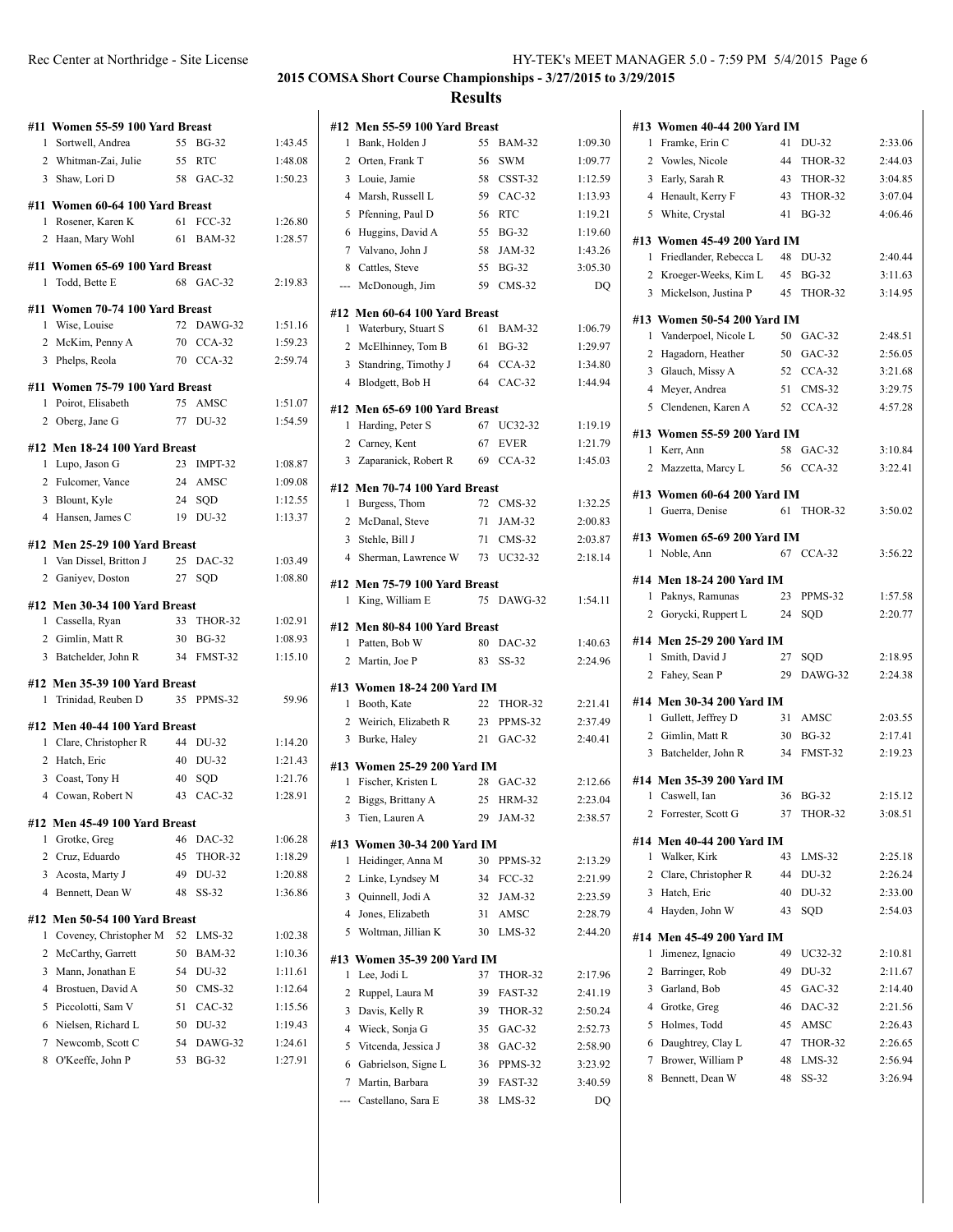|   | #14 Men 50-54 200 Yard IM                      |          |                                                     |                    |
|---|------------------------------------------------|----------|-----------------------------------------------------|--------------------|
| 1 | Coveney, Christopher M                         | 52       | $LMS-32$                                            | 2:13.23            |
| 2 | Mann, Jonathan E                               | 54       | DU-32                                               | 2:16.37            |
| 3 | Roush, Stephen P                               | 52       | LOV                                                 | 2:23.17            |
|   | 4 Melanson, Ed                                 | 52       | <b>UNAT</b>                                         | 2:27.74            |
|   | 5 Newcomb, Scott C                             | 54       | DAWG-32                                             | 2:43.22            |
|   | 6 Kelly, John F                                | 53       | $LMS-32$                                            | 3:01.53            |
|   | 7 Garcia, Doug A                               | 53       | LOV                                                 | 3:13.50            |
|   |                                                |          |                                                     |                    |
| 1 | #14 Men 55-59 200 Yard IM<br>Orten, Frank T    | 56       | SWM                                                 | 2:22.63            |
| 2 | Louie, Jamie                                   | 58       | CSST-32                                             | 2:27.46            |
| 3 | Nolte, Christopher C                           | 58       | CAC-32                                              | 2:34.49            |
|   | 4 Leo, Mark                                    | 55       | <b>BG-32</b>                                        | 2:44.34            |
| 5 | Tatro, Kenny                                   | 55       | UC32-32                                             | 2:56.06            |
|   | 6 McDonough, Jim                               | 59       | $CMS-32$                                            | 3:19.45            |
|   | --- Valvano, John J                            | 58       | JAM-32                                              | DO                 |
|   |                                                |          |                                                     |                    |
|   | #14 Men 60-64 200 Yard IM                      |          |                                                     |                    |
| 1 | MacDonald, Lee H                               | 63       | FAST-32                                             | 2:34.85            |
|   | 2 Heggy, Terry A                               | 60       | FMST-32<br>MESA-32                                  | 2:54.37<br>3:00.43 |
|   | 3 Morrison, Jeffrey W<br>4 Clemens, Marvin K   | 60<br>60 | FMST-32                                             | 3:19.85            |
|   | 5 Glossa, Jeff                                 | 60       | THOR-32                                             | 3:44.80            |
|   |                                                |          |                                                     |                    |
|   | #14 Men 65-69 200 Yard IM                      |          |                                                     |                    |
|   | 1 Arnold, Tom                                  | 67       | DU-32                                               | 3:06.07            |
|   | #14 Men 70-74 200 Yard IM                      |          |                                                     |                    |
|   | 1 Molnar, Ronald A                             | 73       | FAST-32                                             | 3:02.15            |
|   | 2 Burson, William W                            |          | 70 GAC-32                                           | 3:10.64            |
|   | 3 Kalstrom, Reynold G                          | 70       | FMST-32                                             | 3:22.77            |
|   | #14 Men 75-79 200 Yard IM                      |          |                                                     |                    |
|   | 1 Wolfe, Artie                                 | 75       | <b>UNAT</b>                                         | 2:54.60            |
|   | 2 Plummer, Mark A                              | 78       | $CAC-32$                                            | 3:58.11            |
|   |                                                |          |                                                     |                    |
|   | #14 Men 80-84 200 Yard IM                      | 83       |                                                     | 5:41.46            |
|   | 1 Martin, Joe P                                |          | SS-32                                               |                    |
|   | #15 Mixed 35+400 Yard Free Relay               |          |                                                     |                    |
| 1 | $LMS-32$                                       |          | А                                                   | 4:48.05            |
|   | Estle, Steve C M55                             |          | Castellano, Sara E W38                              |                    |
|   | Butterworth, Simon M68 Wetherall, Sharon L W44 |          |                                                     |                    |
|   | #15 Mixed 45+400 Yard Free Relay               |          |                                                     |                    |
|   | 1 DAC-32                                       |          | A                                                   | 4:29.92            |
|   | Wright, Thomas S M56                           |          | Sullivan, Frank X M52                               |                    |
|   | Jenkins, William K M57                         |          | Grotke, Greg M46                                    |                    |
|   | #15 Mixed 55+400 Yard Free Relay               |          |                                                     |                    |
| 1 | CMS-32                                         |          | A                                                   | 3:28.26            |
|   |                                                |          |                                                     |                    |
|   | #16 Mixed 35+400 Yard Medley Relay             |          |                                                     |                    |
| 1 | $LMS-32$                                       |          | A                                                   | 4:40.66            |
|   | Wetherall, Sharon L W44<br>Walker, Kirk M43    |          | Coveney, Christopher M M.<br>Castellano, Sara E W38 |                    |
|   |                                                |          |                                                     |                    |
|   | #16 Mixed 55+ 400 Yard Medley Relay            |          |                                                     |                    |
|   | 1 CMS-32                                       |          | А                                                   | 3:57.13            |
|   |                                                |          |                                                     |                    |
|   |                                                |          |                                                     |                    |

|                | #17 Women 18-24 50 Yard Fly |    |               |       |
|----------------|-----------------------------|----|---------------|-------|
| 1              | Booth, Kate                 | 22 | THOR-32       | 27.63 |
| 2              | Keel, Katherine M           | 24 | DU-32         | 28.70 |
| 3              | Sundberg, Melissa A         | 24 | $CAC-32$      | 29.42 |
| 4              | Auxer, Joselyn              | 23 | PPMS-32       | 29.72 |
| 5              | Weirich, Elizabeth R        | 23 | PPMS-32       | 30.24 |
| 6              | MacClain, Dakota D          | 23 | AMSC          | 30.72 |
| 7              | Burke, Haley                | 21 | $GAC-32$      | 30.74 |
| 8              | Wright, Ashley R            | 23 | DU-32         | 33.29 |
| 9              | Alster, Charlotte J         | 24 | FAST-32       | 33.58 |
| 10             | Niston, Caitlyn J           | 24 | PPMS-32       | 34.73 |
|                | #17 Women 25-29 50 Yard Fly |    |               |       |
| 1              | Darling, Leane              | 29 | <b>UHM-39</b> | 26.86 |
| 2              | Biggs, Brittany A           | 25 | HRM-32        | 27.22 |
| 3              | Fischer, Kristen L          | 28 | $GAC-32$      | 27.30 |
| $\overline{4}$ | Bortnowski, Lauren M        | 28 | <b>BG-32</b>  | 28.22 |
| 5              | Anderson, Jill              | 25 | $GAC-32$      | 30.66 |
|                | #17 Women 30-34 50 Yard Fly |    |               |       |
| 1              | Linke, Lyndsey M            | 34 | $FCC-32$      | 27.77 |
| 2              | Zeigler, Charity            | 32 | DU-32         | 28.36 |
| 3              | Jones, Elizabeth            | 31 | AMSC          | 30.60 |
| 4              | Abell, Amanda               | 33 | $GAC-32$      | 31.82 |
| 5              | Woltman, Jillian K          | 30 | $LMS-32$      | 32.89 |
| 6              | Boylan, Lindsay             | 32 | <b>BAM-32</b> | 33.14 |
| 7              | Grey, Elizabeth             | 33 | THOR-32       | 36.16 |
| 8              | Blair, Katie                | 34 | $LMS-32$      | 37.66 |
| 9              | Stephens, Virginia A        | 33 | IMPT-32       | 39.23 |
| 10             | Willey, Briana D            | 31 | <b>BG-32</b>  | 46.40 |
|                | #17 Women 35-39 50 Yard Fly |    |               |       |
| 1              | Lee, Jodi L                 | 37 | THOR-32       | 29.03 |
| 2              | Ruppel, Laura M             | 39 | FAST-32       | 33.54 |
| 3              | Hovey, Brianne              | 35 | $GAC-32$      | 36.48 |
| $\overline{4}$ | Wieck, Sonja G              | 35 | $GAC-32$      | 36.95 |
| 5              | Vitcenda, Jessica J         | 38 | $GAC-32$      | 39.42 |
|                | #17 Women 40-44 50 Yard Fly |    |               |       |
| 1              | DeHaven, Kathleen           | 43 | <b>BAM-32</b> | 27.86 |
| 2              | Early, Becky D              | 41 | <b>BG-32</b>  | 30.74 |
|                | 3 Garland, Crystal          | 43 | GAC-32        | 31.69 |
|                | 4 Phillips, Eileen A        | 42 | <b>UNAT</b>   | 32.43 |
| 5              | Wetherall, Sharon L         | 44 | $LMS-32$      | 34.21 |
| 6              | Kinnersley, Darcy A         | 43 | $GAC-32$      | 42.21 |
| 7              | Soto, Sandra M              | 40 | THOR-32       | 52.87 |
|                | #17 Women 45-49 50 Yard Fly |    |               |       |
| 1              | Richardson, Kim G           | 46 | FCC-32        | 34.68 |
| $\mathbf{2}$   | DeLong, Mary A              | 48 | FAST-32       | 36.88 |
| 3              | Powell, Kimberly J          | 49 | <b>RTC</b>    | 38.96 |
|                | 4 Broncucia, Stacy L        |    | 46 THOR-32    | 39.19 |
| 5              | Olczak, Suzanne F           |    | 46 CAC-32     | 40.50 |
| 6              | Whitmore, Teri A            | 46 | $CMS-32$      | 40.95 |
| 7              | Mickelson, Justina P        | 45 | THOR-32       | 41.85 |
|                | #17 Women 50-54 50 Yard Fly |    |               |       |
| 1              | Sappey, Collette H          | 50 | RMT-32        | 28.26 |
| 2              | MacLaren, Kathleen A        | 52 | PPMS-32       | 30.61 |
|                |                             |    |               |       |

| 3              | Nelson, Judy A              | 54 | GAC-32        | 31.98   |
|----------------|-----------------------------|----|---------------|---------|
| 4              | Oerman, Voni M              | 54 | GAC-32        | 32.33   |
| 5              | Campbell, Ellen A           | 51 | $CAC-32$      | 32.63   |
| 6              | Metzger, Anne M             | 54 | THOR-32       | 33.39   |
| 7              | Hagadorn, Heather           | 50 | $GAC-32$      | 35.74   |
| 8              | Meyer, Andrea               | 51 | $CMS-32$      | 42.28   |
| 9              | Miller, Shelley L           | 52 | THOR-32       | 44.29   |
| 10             | Nolte, Susan D              | 54 | $CAC-32$      | 44.43   |
| 11             | Glauch, Missy A             | 52 | $CCA-32$      | 44.49   |
|                | 12 Walker, Laurie           | 50 | AMSC          | 50.05   |
| 13             | Danielsen, Sonia            | 53 | $GAC-32$      | 51.24   |
| 14             | Przekwas, Julie A           | 52 | <b>AMSC</b>   | 57.20   |
|                |                             |    |               |         |
|                | #17 Women 55-59 50 Yard Fly | 58 |               |         |
| 1              | Kerr, Ann                   |    | $GAC-32$      | 37.65   |
| 2              | Anderson, Jeanette B        | 56 | $GAC-32$      | 38.15   |
| 3<br>4         | Mazzetta, Marcy L           | 56 | $CCA-32$      | 40.01   |
|                | Kugelman, Amy               | 58 | FAST-32       | 41.93   |
| 5              | Sortwell, Andrea            | 55 | <b>BG-32</b>  | 54.07   |
|                | #17 Women 60-64 50 Yard Fly |    |               |         |
| 1              | Rosener, Karen K            | 61 | <b>FCC-32</b> | 33.68   |
| 2              | Guerra, Denise              | 61 | THOR-32       | 46.34   |
|                | #17 Women 65-69 50 Yard Fly |    |               |         |
| 1              | Hashimoto, Christine        | 67 | $CAC-32$      | 50.06   |
| $\overline{2}$ | Todd, Bette E               | 68 | $GAC-32$      | 1:02.34 |
|                | 3 Noble, Ann                | 67 | $CCA-32$      | 1:06.88 |
|                |                             |    |               |         |
|                | #17 Women 70-74 50 Yard Fly |    |               |         |
| 1              | McKim, Penny A              | 70 | $CCA-32$      | 58.79   |
| 2              | Phelps, Reola               | 70 | $CCA-32$      | 1:25.68 |
|                | #18 Men 18-24 50 Yard Fly   |    |               |         |
| 1              | Larson, Clint               | 23 | <b>BG-32</b>  | 24.89   |
|                | 2 Anderson, Jake            | 20 | GAC-32        | 26.11   |
| 3              | Gorycki, Ruppert L          | 24 | SQD           | 27.26   |
| 4              | Hansen, James C             | 19 | DU-32         | 27.37   |
| 5              | Lupo, Jason G               | 23 | IMPT-32       | 27.40   |
| 6              | Wiles, Tyler A              | 23 | THOR-32       | 27.91   |
| 7              | Botvarov, Michael           | 20 | <b>HRM-32</b> | 28.48   |
| 8              | Fulcomer, Vance             | 24 | AMSC          | 28.61   |
|                | #18 Men 25-29 50 Yard Fly   |    |               |         |
| 1              | Mandel, Alon                | 26 | DAC-32        | 22.57   |
| 2              | Nemick, Gregory W           | 27 | <b>RMT-32</b> | 24.05   |
| 3              |                             |    |               | 24.51   |
|                |                             |    |               |         |
|                | Fowler, Austin M            | 26 | DU-32         |         |
| 4              | Taylor, Dylan               | 27 | DU-32         | 25.04   |
| 5              | Van Dissel, Britton J       | 25 | DAC-32        | 25.12   |
| 6              | Ganiyev, Doston             | 27 | SQD           | 26.66   |
| 7              | Deming, Ryan M              | 25 | FAST-32       | 28.35   |
|                | #18 Men 30-34 50 Yard Fly   |    |               |         |
| 1              | Colvert, Brian              | 31 | PPMS-32       | 24.72   |
| 2              | Gimlin, Matt R              | 30 | <b>BG-32</b>  | 25.91   |
| 3              | Cassella, Ryan              | 33 | THOR-32       | 26.35   |
| 4              | Clark, Steven J             | 31 | THOR-32       | 29.16   |
| 5              | Bergford, Brian             | 33 | THOR-32       | 29.92   |
| 6              | Boylan, Patrick             | 31 | <b>BAM-32</b> | 30.28   |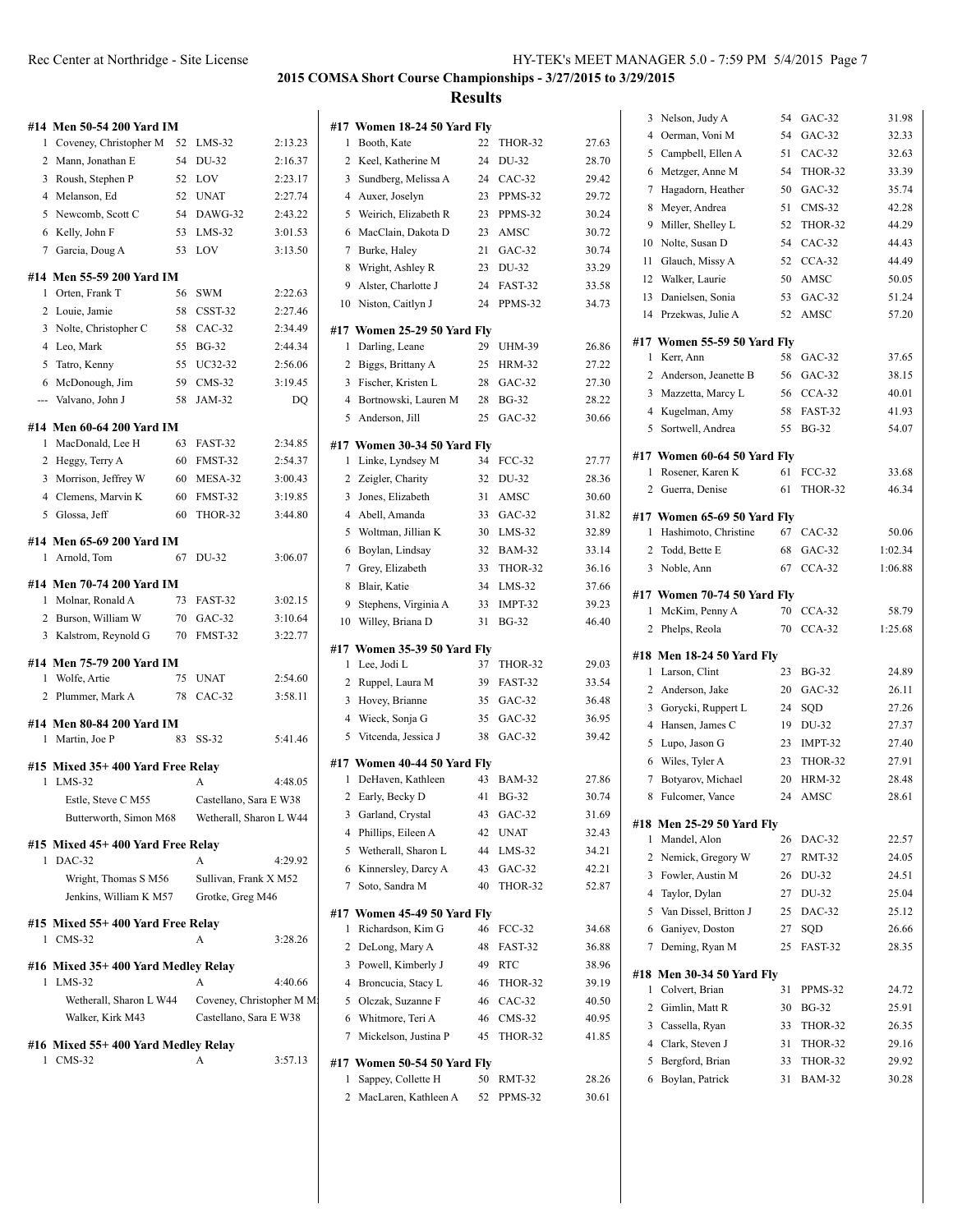| #18      | <b>Men 35-39 50 Yard Fly</b> |          |                              |                |
|----------|------------------------------|----------|------------------------------|----------------|
| 1        | Addadi, Mehdi                | 37       | DU-32                        | 24.09          |
| 2        | Caswell, Ian                 | 36       | <b>BG-32</b>                 | 24.93          |
| 3        | Renteria, Jose               | 35       | DU-32                        | 27.29          |
|          | 4 Cox, Michael J             | 37       | JAM-32                       | 27.50          |
|          | 5 Wong, Doug L               | 39       | <b>BAM-32</b>                | 28.00          |
| 6        | Miller, James                | 37       | $GAC-32$                     | 28.12          |
| 7        | Weaver, Chris                | 39       | <b>BG-32</b>                 | 36.48          |
|          | #18 Men 40-44 50 Yard Fly    |          |                              |                |
| 1        | O'Sullivan, Chris            | 40       | DU-32                        | 23.47          |
|          | 2 Eisenhuth, Matthew S       | 40       | DU-32                        | 24.44          |
|          | 3 Edwards, Dan               | 41       | $CMS-32$                     | 26.09          |
|          | 4 Williams, John J           | 41       | <b>RTC</b>                   | 27.13          |
| 5        | Brown, Brian                 | 44       | GAC-32                       | 27.80          |
| 6        | Coast, Tony H                | 40       | SQD                          | 33.08          |
| 7        | Ness, Ryan                   | 40       | THOR-32                      | 43.33          |
|          |                              |          |                              |                |
|          | #18 Men 45-49 50 Yard Fly    |          |                              |                |
| 1        | Nasser, Rob                  | 45       | DU-32                        | 25.03          |
|          | 2 Garland, Bob               | 45       | $GAC-32$<br>DAC-32           | 26.03          |
|          | 3 Grotke, Greg               | 46       |                              | 26.55          |
| 4        | Barringer, Rob               | 49       | DU-32                        | 26.66          |
| 5        | Rosinski, Thomas J           | 45       | DU-32                        | 28.23          |
| 6        | Pins, Michael T              | 49       | <b>BAM-32</b>                | 28.46          |
| 7        | Cusack, Clif                 | 45       | <b>RMT-32</b>                | 28.72          |
| 8        | Holmes, Todd                 | 45       | AMSC                         | 29.09          |
| 9        | Weber, Brad                  | 45       | <b>BG-32</b>                 | 29.34          |
| 10       | Hoyt, Brian K                | 48       | THOR-32                      | 29.75          |
| 11       | Cruz, Eduardo<br>White, Brad | 45<br>45 | THOR-32                      | 30.51<br>31.00 |
| 12<br>13 | Boals, Dan                   | 46       | <b>BG-32</b><br><b>BG-32</b> | 31.28          |
| 14       | Brower, William P            | 48       | $LMS-32$                     | 35.66          |
| 15       | Bennett, Dean W              | 48       | $SS-32$                      | 43.52          |
|          |                              |          |                              |                |
| #18      | <b>Men 50-54 50 Yard Fly</b> |          |                              |                |
| 1        | Oldach, Rob C                | 52       | PPMS-32                      | 27.07          |
| 2        | Pokorny, Martin P            | 54       | <b>UNAT</b>                  | 28.37          |
| 3        | Le Vasseur, Andrew P         | 51       | DU-32                        | 28.60          |
|          | 4 Brostuen, David A          | 50       | $CMS-32$                     | 30.49          |
|          | 5 Nielsen, Richard L         |          | 50 DU-32                     | 31.61          |
| 6        | Duey, Mark L                 | 51       | AMSC                         | 31.70          |
| 7        | Newcomb, Scott C             | 54       | DAWG-32                      | 32.92          |
| 8        | Mitchell, Matthew            | 51       | WMSC-32                      | 33.22          |
| 9        | O'Keeffe, John P             | 53       | <b>BG-32</b>                 | 36.82          |
| 10       | Ramirez, Alfonso             | 53       | <b>BG-32</b>                 | 37.11          |
| 11       | Garcia, Doug A               | 53       | LOV                          | 41.57          |
|          | #18 Men 55-59 50 Yard Fly    |          |                              |                |
| 1        | Orten, Frank T               | 56       | SWM                          | 28.02          |
| 2        | Nelson, Kurt D               | 55       | $GAC-32$                     | 28.05          |
| 3        | Nolte, Christopher C         | 58       | CAC-32                       | 28.91          |
| 4        | Leo, Mark                    | 55       | <b>BG-32</b>                 | 31.13          |
| 5        | Pfenning, Paul D             | 56       | <b>RTC</b>                   | 32.74          |
| 6        | Huggins, David A             | 55       | <b>BG-32</b>                 | 33.32          |
| 7        | Reetz, Eric F                | 55       | <b>BG-32</b>                 | 42.79          |
| 8        | Estle, Steve C               | 55       | $LMS-32$                     | 43.04          |
| 9        | McDonough, Jim               | 59       | CMS-32                       | 44.45          |
|          |                              |          |                              |                |

| #18 | <b>Men 60-64 50 Yard Fly</b>  |    |              |         |
|-----|-------------------------------|----|--------------|---------|
| 1   | Hess, Richard                 | 60 | <b>BG-32</b> | 28.32   |
|     | 2 Tveitmoe, Robert N          | 62 | JAM-32       | 31.21   |
|     | 3 Barrand, Mark               | 62 | DU-32        | 31.89   |
|     | 4 Lehman, Melvin J            | 61 | <b>BG-32</b> | 31.94   |
|     | 5 Hughes, John S              | 61 | <b>SWM</b>   | 32.05   |
|     | 6 Morrison, Jeffrey W         |    | 60 MESA-32   | 36.03   |
|     | 7 McElhinney, Tom B           | 61 | <b>BG-32</b> | 37.77   |
|     | 8 Clemens, Marvin K           | 60 | FMST-32      | 43.76   |
|     | #18 Men 65-69 50 Yard Fly     |    |              |         |
|     | 1 Arnold, Tom                 | 67 | DU-32        | 34.61   |
|     | 2 Zaparanick, Robert R        | 69 | CCA-32       | 54.36   |
|     | #18 Men 70-74 50 Yard Fly     |    |              |         |
|     | 1 Abrahams, Richard T         | 70 | DU-32        | 27.32   |
|     | 2 Hultin, Wally B             | 71 | DU-32        | 34.12   |
|     | 3 McDanal, Steve              | 71 | JAM-32       | 43.61   |
|     | 4 Kalstrom, Reynold G         | 70 | FMST-32      | 44.95   |
|     | #18 Men 75-79 50 Yard Fly     |    |              |         |
| 1   | King, William E               | 75 | DAWG-32      | 1:05.82 |
|     | #18 Men 80-84 50 Yard Fly     |    |              |         |
|     | 1 Martin, Joe P               | 83 | SS-32        | 1:13.03 |
|     | #19 Women 18-24 200 Yard Back |    |              |         |
| 1   | Sundberg, Melissa A           |    | 24 CAC-32    | 2:26.79 |
|     | 2 MacClain, Dakota D          | 23 | AMSC         | 2:28.91 |
|     | #19 Women 25-29 200 Yard Back |    |              |         |
|     | 1 Holman, Sara E              |    | 28 CSST-32   | 2:24.73 |
|     | 2 Scott, Ashley E             |    | 26 BAM-32    | 2:25.56 |
|     | 3 Holman, Mary E              |    | 28 CSST-32   | 2:34.38 |
|     | 4 Tien, Lauren A              |    | 29 JAM-32    | 2:35.92 |
|     | #19 Women 30-34 200 Yard Back |    |              |         |
| 1   | Quinnell, Jodi A              | 32 | JAM-32       | 2:21.53 |
|     | 2 Zeigler, Charity            | 32 | DU-32        | 2:40.35 |
|     | #19 Women 35-39 200 Yard Back |    |              |         |
| 1   | Martin, Barbara               | 39 | FAST-32      | 3:25.46 |
|     | 2 Gabrielson, Signe L         |    | 36 PPMS-32   | 3:28.04 |
|     | #19 Women 40-44 200 Yard Back |    |              |         |
| 1   | Vowles, Nicole                | 44 | THOR-32      | 2:54.49 |
| 2   | Henault, Kerry F              | 43 | THOR-32      | 3:07.38 |
| 3   | Stack, Erin L                 | 42 | <b>BG-32</b> | 3:18.79 |
|     | #19 Women 45-49 200 Yard Back |    |              |         |
| 1   | Richardson, Kim G             | 46 | $FCC-32$     | 2:42.43 |
|     | #19 Women 50-54 200 Yard Back |    |              |         |
| 1   | Vanderpoel, Nicole L          | 50 | GAC-32       | 2:40.71 |
|     | 2 Maleike, Corinna M          | 54 | THOR-32      | 3:07.49 |
|     | 3 Meyer, Andrea               | 51 | $CMS-32$     | 3:37.36 |
|     | 4 Clendenen, Karen A          | 52 | $CCA-32$     | 4:51.28 |
|     | #19 Women 55-59 200 Yard Back |    |              |         |
| 1   | Cotton Tatnall, Suzy C        |    | 55 HRM-32    | 2:33.19 |
|     | 2 Kerr, Ann                   |    | 58 GAC-32    | 2:56.58 |
|     | 3 Pyle, Rebecca M             | 59 | SS-32        | 3:20.71 |
|     |                               |    |              |         |

| 4                             | Michael, Joyce E                                | 57 | DU-32              | 3:53.88            |  |  |
|-------------------------------|-------------------------------------------------|----|--------------------|--------------------|--|--|
| #19 Women 60-64 200 Yard Back |                                                 |    |                    |                    |  |  |
| 1                             | Haan, Mary Wohl                                 | 61 | <b>BAM-32</b>      | 3:02.27            |  |  |
|                               | 2 Yoder, Margie E                               | 62 | $CAC-32$           | 4:26.44            |  |  |
|                               |                                                 |    |                    |                    |  |  |
| 1                             | #19 Women 65-69 200 Yard Back<br>Todd, Bette E  | 68 | $GAC-32$           | 4:30.40            |  |  |
| 2                             | Noble, Ann                                      | 67 | $CCA-32$           | 5:21.46            |  |  |
|                               |                                                 |    |                    |                    |  |  |
|                               | #19 Women 70-74 200 Yard Back                   |    |                    |                    |  |  |
| 1                             | Anziano, Marcia                                 |    | 70 CAC-32          | 4:02.68            |  |  |
|                               | #19 Women 75-79 200 Yard Back                   |    |                    |                    |  |  |
| 1                             | Brueggeman, Nancy K                             | 76 | SS-32              | 4:27.66            |  |  |
|                               | #19 Women 80-84 200 Yard Back                   |    |                    |                    |  |  |
| 1                             | Weigand, Jacqueline J                           |    | 80 JAM-32          | 4:50.57            |  |  |
|                               |                                                 |    |                    |                    |  |  |
|                               | #20 Men 18-24 200 Yard Back                     | 23 |                    |                    |  |  |
| 1<br>2                        | Paknys, Ramunas<br>Schmitt, Ben J               | 24 | PPMS-32<br>FAST-32 | 1:53.03<br>2:06.83 |  |  |
|                               |                                                 |    |                    |                    |  |  |
|                               | #20 Men 30-34 200 Yard Back                     |    |                    |                    |  |  |
|                               | 1 Batchelder, John R                            | 34 | FMST-32            | 2:21.86            |  |  |
|                               | 2 Clark, Steven J                               | 31 | THOR-32            | 2:36.88            |  |  |
|                               | #20 Men 35-39 200 Yard Back                     |    |                    |                    |  |  |
| 1                             | Caswell, Ian                                    | 36 | <b>BG-32</b>       | 2:10.03            |  |  |
|                               | 2 Cox, Michael J                                | 37 | JAM-32             | 2:13.63            |  |  |
|                               | 3 Jones, Ryan K                                 | 38 | $CAC-32$           | 2:20.76            |  |  |
|                               | 4 Forrester, Scott G                            | 37 | THOR-32            | 3:00.36            |  |  |
|                               | 5 Weaver, Chris                                 | 39 | <b>BG-32</b>       | 3:29.70            |  |  |
|                               | #20 Men 40-44 200 Yard Back                     |    |                    |                    |  |  |
| 1                             | Hatch, Eric                                     | 40 | DU-32              | 2:27.01            |  |  |
|                               | 2 Clare, Christopher R                          | 44 | DU-32              | 2:28.87            |  |  |
|                               | #20 Men 45-49 200 Yard Back                     |    |                    |                    |  |  |
| 1                             | Jimenez, Ignacio                                | 49 | UC32-32            | 2:11.07            |  |  |
| 2                             | Daughtrey, Clay L                               | 47 | THOR-32            | 2:30.03            |  |  |
| 3                             | Cusack, Clif                                    | 45 | <b>RMT-32</b>      | 2:31.07            |  |  |
|                               | 4 Acosta, Marty J                               | 49 | DU-32              | 2:34.76            |  |  |
| 5                             | Cruz, Eduardo                                   | 45 | THOR-32            | 2:41.47            |  |  |
| 6                             | Hoyt, Brian K                                   | 48 | THOR-32            | 2:46.59            |  |  |
|                               |                                                 |    |                    |                    |  |  |
| 1                             | #20 Men 50-54 200 Yard Back<br>Roush, Stephen P | 52 | LOV                | 2:24.32            |  |  |
| 2                             | Kelly, John F                                   | 53 | LMS-32             | 3:00.73            |  |  |
|                               |                                                 |    |                    |                    |  |  |
|                               | #20 Men 60-64 200 Yard Back                     |    |                    |                    |  |  |
| 1                             | Stanback, John                                  | 61 | FAST-32            | 2:21.39            |  |  |
|                               | 2 Barrand, Mark                                 | 62 | DU-32              | 2:33.56            |  |  |
|                               | 3 Hughes, John S                                | 60 | 61 SWM<br>FMST-32  | 2:35.75<br>2:58.12 |  |  |
|                               | 4 Heggy, Terry A                                |    |                    |                    |  |  |
|                               | #20 Men 65-69 200 Yard Back                     |    |                    |                    |  |  |
| 1                             | Duignan, Mike                                   | 68 | <b>BAM-32</b>      | 2:47.13            |  |  |
|                               | #20 Men 70-74 200 Yard Back                     |    |                    |                    |  |  |
| 1                             | McDanal, Steve                                  | 71 | JAM-32             | 4:22.56            |  |  |
|                               | --- Molnar, Ronald A                            | 73 | FAST-32            | DQ                 |  |  |
|                               |                                                 |    |                    |                    |  |  |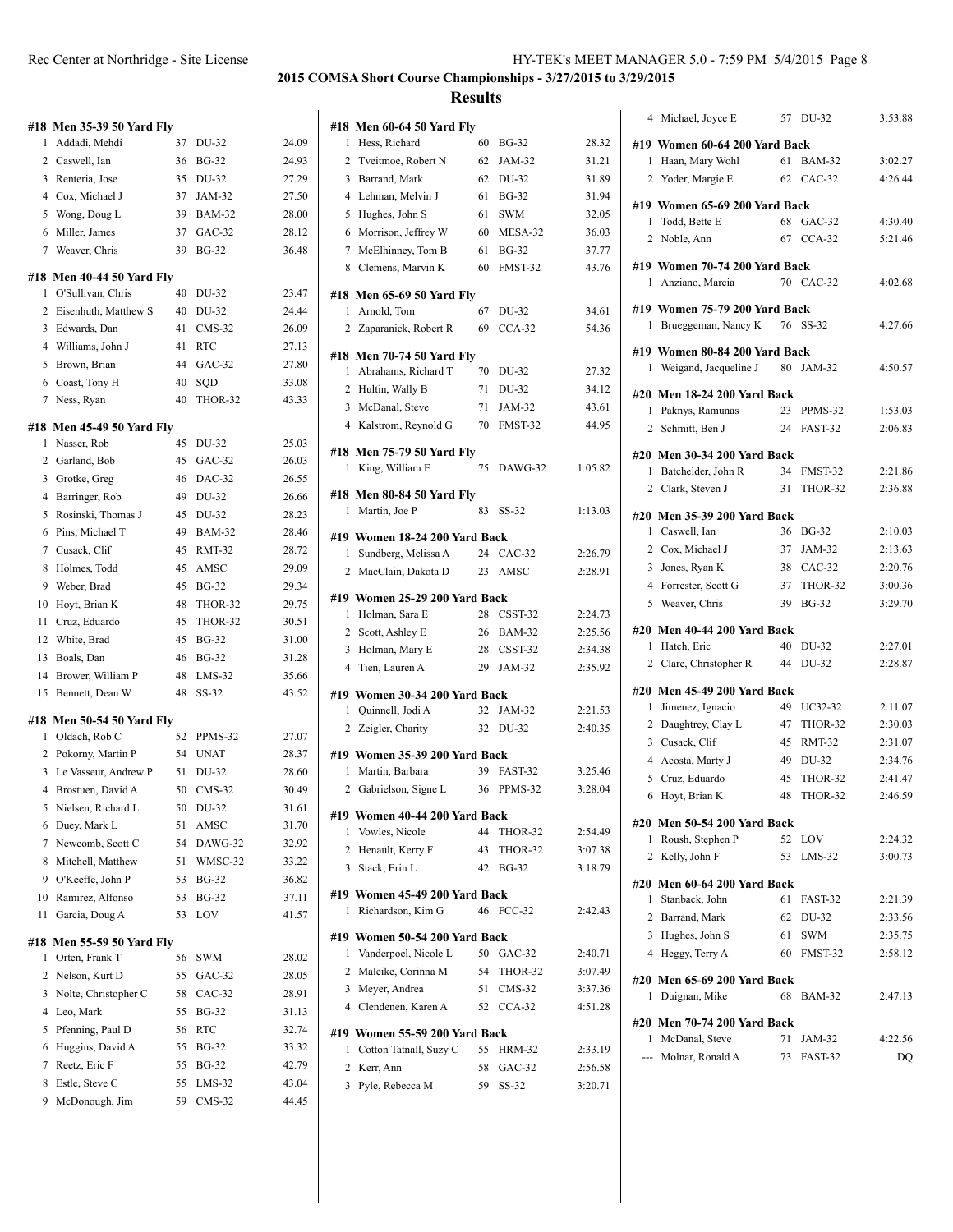|                | #20  Men 75-79 200 Yard Back                 |    |                    |         | #21 Wol          |
|----------------|----------------------------------------------|----|--------------------|---------|------------------|
| 1              | Wolfe, Artie                                 | 75 | <b>UNAT</b>        | 3:02.27 | Sco<br>1         |
|                | #20  Men 80-84 200 Yard Back                 |    |                    |         | 2<br>Sap         |
| 1              | Hadley, Steve G                              | 83 | <b>UNAT</b>        | 3:53.86 | Ma<br>3          |
|                |                                              |    |                    |         | Nel<br>4         |
| 1              | #21 Women 18-24 100 Yard Free<br>Booth, Kate | 22 | THOR-32            | 54.83   | 5<br>Me          |
| 2              | Weirich, Elizabeth R                         | 23 | PPMS-32            | 58.21   | 6<br>But         |
| 3              | Sundberg, Melissa A                          | 24 | $CAC-32$           | 1:01.46 | 7<br>Hag         |
| $\overline{4}$ | Auxer, Joselyn                               | 23 | PPMS-32            | 1:01.65 | Eld<br>8         |
| 5              | Wright, Ashley R                             | 23 | DU-32              | 1:02.93 | 9<br>Ma          |
| 6              | Burke, Haley                                 | 21 | $GAC-32$           | 1:03.16 | 10<br>Prz        |
| 7              | Neal, Stefanie N                             | 24 | AMSC               | 1:03.87 | 11<br>Sto.       |
| 8              | Niston, Caitlyn J                            | 24 | PPMS-32            | 1:04.38 | 12<br>Tov        |
| 9              | Alster, Charlotte J                          | 24 | FAST-32            | 1:04.84 | 13<br>Gla        |
| 10             | Smith, Sara M                                | 18 | THOR-32            | 1:13.96 | #21 Wol          |
|                |                                              |    |                    |         | 1<br>Cot         |
|                | #21  Women 25-29 100 Yard Free               |    |                    |         | 2<br>Kuş         |
| 1              | Bortnowski, Lauren M                         | 28 | <b>BG-32</b>       | 54.36   | 3<br>Ma          |
| 2              | Fischer, Kristen L                           | 28 | $GAC-32$           | 55.47   | 4<br>Wh          |
| 3              | Biggs, Brittany A                            | 25 | <b>HRM-32</b>      | 55.76   | 5<br>Sor         |
| $\overline{4}$ | Scott, Ashley E                              | 26 | <b>BAM-32</b>      | 57.81   | 6<br>Dye         |
| 5              | Tien, Lauren A                               | 29 | JAM-32             | 1:01.31 | 7<br>Sha         |
| 6              | Babcock, Emmylou C                           | 26 | UC32-32            | 1:05.55 | #21 Wol          |
| 7              | Clagett, Kate                                | 28 | PPMS-32            | 1:15.07 | 1<br>Ros         |
| #21            | Women 30-34 100 Yard Free                    |    |                    |         | 2<br>Sch         |
| 1              | Heidinger, Anna M                            | 30 | PPMS-32            | 54.39   | 3<br>Gue         |
|                | 2 Linke, Lyndsey M                           | 34 | FCC-32             | 57.00   | 4<br>Yoc         |
| 3              | Jones, Elizabeth                             | 31 | AMSC               | 59.23   |                  |
| $\overline{4}$ | Abell, Amanda                                | 33 | $GAC-32$           | 1:02.33 | #21 Wol          |
| 5              | Willey, Briana D                             | 31 | <b>BG-32</b>       | 1:24.42 | 1<br>Has         |
| 6              | Stafford, Hope                               | 32 | $CAC-32$           | 1:29.08 | 2<br>Tod         |
|                |                                              |    |                    |         | Nol<br>3         |
| #21<br>1       | <b>Women 35-39 100 Yard Free</b>             | 38 | AMSC               |         | #21 Wol          |
|                | Fostvedt, Alishia L                          | 37 |                    | 1:02.20 | Wis<br>1         |
| 2<br>3         | Engle, Beth                                  | 35 | <b>BG-32</b>       | 1:06.24 | Phe<br>2         |
| 4              | Wieck, Sonja G<br>Castellano, Sara E         | 38 | GAC-32<br>$LMS-32$ | 1:07.78 |                  |
|                |                                              |    | $GAC-32$           | 1:08.14 | #21<br><b>Wo</b> |
|                | 5 Vitcenda, Jessica J                        | 38 |                    | 1:11.95 | Poi<br>1         |
| 6              | Martin, Barbara                              |    | 39 FAST-32         | 1:16.31 | #21 Wol          |
| #21            | Women 40-44 100 Yard Free                    |    |                    |         | 1<br>We          |
| 1              | Garland, Crystal                             | 43 | $GAC-32$           | 1:02.50 | 2<br>Buc         |
| 2              | Paul, Heather                                | 40 | $CMS-32$           | 1:02.54 | #22 Mei          |
| 3              | Hester, Ulla                                 | 44 | <b>BAM-32</b>      | 1:02.94 | 1<br>Lar         |
| 4              | Wetherall, Sharon L                          | 44 | $LMS-32$           | 1:03.31 | 2<br>Sch         |
| 5              | O'Connell, Fontaine C                        | 40 | JAM-32             | 1:06.19 | 3<br>Har         |
| 6              | Gryboski, Katy                               | 40 | <b>BG-32</b>       | 1:06.67 | 4<br>Bot         |
|                | 7 Vowles, Nicole                             | 44 | THOR-32            | 1:07.38 | 5<br>Wil         |
| 8              | Stack, Erin L                                | 42 | <b>BG-32</b>       | 1:20.33 |                  |
| 9              | Soto, Sandra M                               | 40 | THOR-32            | 1:27.69 | #22 Mel          |
| 10             | White, Crystal                               | 41 | <b>BG-32</b>       | 1:29.80 | Ma<br>1          |
|                | #21  Women 45-49 100 Yard Free               |    |                    |         | 2<br>Tay         |
| 1              | Richardson, Kim G                            | 46 | FCC-32             | 1:03.82 | 3<br>Ner         |
| 2              | DeLong, Mary A                               | 48 | FAST-32            | 1:10.25 | 4<br>Van         |
| 3              | Kroeger-Weeks, Kim L                         | 45 | <b>BG-32</b>       | 1:19.17 | 5<br>Fah         |
| 4              | Powell, Kimberly J                           | 49 | RTC                | 1:26.02 | Gar<br>6         |
|                |                                              |    |                    |         |                  |

|                | Women 50-54 100 Yard Free                          |    |               |         |
|----------------|----------------------------------------------------|----|---------------|---------|
| #21<br>1       | Scott-Kube, Anna T                                 | 52 | <b>BAM-32</b> | 55.97   |
| 2              | Sappey, Collette H                                 | 50 | <b>RMT-32</b> | 56.28   |
| 3              | MacLaren, Kathleen A                               | 52 | PPMS-32       | 1:00.85 |
| 4              | Nelson, Judy A                                     | 54 | $GAC-32$      | 1:02.53 |
| 5              | Metzger, Anne M                                    | 54 | THOR-32       | 1:06.90 |
| 6              | Butler, Debra L                                    | 51 | $GAC-32$      | 1:07.17 |
| 7              | Hagadorn, Heather                                  | 50 | GAC-32        | 1:07.39 |
| 8              | Eldridge, Audrey L                                 | 52 | PPMS-32       | 1:12.19 |
| 9              | Maleike, Corinna M                                 | 54 | THOR-32       | 1:14.31 |
| 10             | Przekwas, Julie A                                  | 52 | AMSC          | 1:16.51 |
| 11             | Stokoe, Jeanne                                     | 53 | THOR-32       | 1:23.08 |
| 12             | Townley, Antoinette                                | 54 | THOR-32       | 1:23.16 |
| 13             | Glauch, Missy A                                    | 52 | $CCA-32$      | 1:23.63 |
|                |                                                    |    |               |         |
| #21            | Women 55-59 100 Yard Free                          |    |               |         |
| 1              | Cotton Tatnall, Suzy C                             | 55 | <b>HRM-32</b> | 1:01.11 |
| 2              | Kugelman, Amy                                      | 58 | FAST-32       | 1:18.70 |
| 3              | Mazzetta, Marcy L                                  | 56 | $CCA-32$      | 1:19.37 |
| 4              | Whitman-Zai, Julie                                 | 55 | RTC           | 1:22.81 |
| 5              | Sortwell, Andrea                                   | 55 | <b>BG-32</b>  | 1:26.49 |
| 6              | Dyer, Dorothy A                                    | 57 | $CCA-32$      | 1:30.21 |
| 7              | Shaw, Lori D                                       | 58 | $GAC-32$      | 1:35.82 |
| #21            | Women 60-64 100 Yard Free                          |    |               |         |
| 1              | Rosener, Karen K                                   | 61 | <b>FCC-32</b> | 1:06.68 |
|                | 2 Schickli, Jeanne                                 | 62 | UC32-32       | 1:16.46 |
|                | 3 Guerra, Denise                                   | 61 | THOR-32       | 1:26.60 |
| $\overline{4}$ | Yoder, Margie E                                    | 62 | $CAC-32$      | 1:36.08 |
|                |                                                    |    |               |         |
|                |                                                    |    |               |         |
|                | #21  Women 65-69 100 Yard Free                     |    |               |         |
| 1              | Hashimoto, Christine                               | 67 | $CAC-32$      | 1:31.53 |
|                | 2 Todd, Bette E                                    | 68 | GAC-32        | 1:42.28 |
| 3              | Noble, Ann                                         | 67 | $CCA-32$      | 1:46.21 |
| #21            | Women 70-74 100 Yard Free                          |    |               |         |
| 1              | Wise, Louise                                       | 72 | DAWG-32       | 1:31.30 |
| 2              | Phelps, Reola                                      | 70 | $CCA-32$      | 2:09.77 |
|                |                                                    |    |               |         |
| 1              | #21 Women 75-79 100 Yard Free<br>Poirot, Elisabeth | 75 | AMSC          | 1:33.96 |
|                |                                                    |    |               |         |
|                | #21 Women 80-84 100 Yard Free                      |    |               |         |
| $\mathbf{1}$   | Weigand, Jacqueline J                              | 80 | JAM-32        | 2:12.05 |
| 2              | Buchannan, Peggy                                   | 82 | BG-32         | 2:13.22 |
|                | #22 Men 18-24 100 Yard Free                        |    |               |         |
| 1              | Larson, Clint                                      | 23 | <b>BG-32</b>  | 50.98   |
|                | 2 Schmitt, Ben J                                   | 24 | FAST-32       | 52.35   |
|                | 3 Hansen, James C                                  | 19 | DU-32         | 53.18   |
|                | 4 Botyarov, Michael                                | 20 | <b>HRM-32</b> | 56.18   |
| 5              | Wiles, Tyler A                                     | 23 | THOR-32       | 57.43   |
|                |                                                    |    |               |         |
| 1              | #22 Men 25-29 100 Yard Free<br>Mandel, Alon        | 26 | DAC-32        | 47.06   |
|                | 2 Taylor, Dylan                                    |    | 27 DU-32      | 49.73   |
|                | 3 Nemick, Gregory W                                |    | 27 RMT-32     | 51.27   |
|                | 4 Van Dissel, Britton J                            | 25 | DAC-32        | 52.20   |
| 5              | Fahey, Sean P                                      |    | 29 DAWG-32    | 55.63   |
| 6              | Ganiyev, Doston                                    | 27 | SQD           | 59.42   |

| #22            | <b>Men 30-34 100 Yard Free</b>               |    |               |         |
|----------------|----------------------------------------------|----|---------------|---------|
| 1              | Gullett, Jeffrey D                           | 31 | AMSC          | 48.83   |
| 2              | Colvert, Brian                               | 31 | PPMS-32       | 51.74   |
| 3              | Cassella, Ryan                               | 33 | THOR-32       | 53.17   |
| 4              | Gimlin, Matt R                               | 30 | <b>BG-32</b>  | 53.59   |
| 5              | Ladrow, Andy W                               | 34 | PPMS-32       | 54.36   |
| 6              | Jorgensen, Christopher M 34                  |    | CSST-32       | 56.35   |
| 7              | Bergford, Brian                              | 33 | THOR-32       | 59.87   |
|                |                                              |    |               |         |
| 1              | #22 Men 35-39 100 Yard Free<br>Addadi, Mehdi | 37 |               |         |
| 2              |                                              |    | DU-32         | 50.09   |
|                | Trinidad, Reuben D                           | 35 | PPMS-32       | 50.43   |
| 3              | Miller, James                                | 37 | $GAC-32$      | 53.99   |
| 4              | Renteria, Jose                               | 35 | DU-32         | 54.09   |
| 5              | Wong, Doug L                                 | 39 | <b>BAM-32</b> | 57.09   |
| 6              | Cox, Michael J                               | 37 | JAM-32        | 57.60   |
| $\tau$         | Weaver, Chris                                | 39 | <b>BG-32</b>  | 1:08.52 |
|                | #22 Men 40-44 100 Yard Free                  |    |               |         |
| 1              | Eisenhuth, Matthew S                         | 40 | DU-32         | 49.41   |
|                | 2 O'Sullivan, Chris                          | 40 | DU-32         | 49.79   |
| 3              | Edwards, Dan                                 | 41 | $CMS-32$      | 54.55   |
| $\overline{4}$ | Brown, Brian                                 | 44 | $GAC-32$      | 56.64   |
| 5              | Ness, Ryan                                   | 40 | THOR-32       | 1:17.90 |
|                |                                              |    |               |         |
| 1              | #22 Men 45-49 100 Yard Free<br>Nasser, Rob   | 45 | DU-32         | 49.81   |
| 2              | Garland, Bob                                 | 45 | $GAC-32$      | 52.27   |
|                |                                              |    | DU-32         | 52.67   |
| 3              | Barringer, Rob                               | 49 |               |         |
| 4              | Rosinski, Thomas J                           | 45 | DU-32         | 54.04   |
| 5              | Grotke, Greg                                 | 46 | DAC-32        | 56.77   |
| 6              | Holmes, Todd                                 | 45 | AMSC          | 57.10   |
| 7              | Pazmino, Jorge E                             | 45 | AMSC          | 57.86   |
| 8              | Weber, Brad                                  | 45 | <b>BG-32</b>  | 58.09   |
| 9              | Acosta, Marty J                              | 49 | DU-32         | 58.17   |
| 10             | Daughtrey, Clay L                            | 47 | THOR-32       | 58.28   |
| 11             | Bingham, Frank A                             | 49 | DU-32         | 1:00.49 |
| 12             | Boals, Dan                                   | 46 | <b>BG-32</b>  | 1:03.16 |
| 13             | Pins, Michael T                              | 49 | <b>BAM-32</b> | 1:03.39 |
| 14             | Brower, William P                            | 48 | $LMS-32$      | 1:04.11 |
| 15             | Smith, John D                                | 47 | FMST-32       | 1:10.22 |
| #22            | <b>Men 50-54 100 Yard Free</b>               |    |               |         |
| 1              | Oldach, Rob C                                | 52 | PPMS-32       | 55.14   |
| 2              | Pokorny, Martin P                            | 54 | UNAT          | 58.33   |
| 3              | Brostuen, David A                            | 50 | $CMS-32$      | 59.87   |
| 4              | Goddard, Tim                                 | 54 | FAST-32       | 1:01.81 |
| 5              | Mitchell, Matthew                            | 51 | WMSC-32       | 1:03.71 |
| 6              | Toomey, Tom                                  | 53 | UC32-32       | 1:04.21 |
| 7              | Newcomb, Scott C                             | 54 | DAWG-32       | 1:06.64 |
| 8              | Garcia, Doug A                               | 53 | LOV           | 1:10.18 |
| 9.             | O'Keeffe, John P                             | 53 | <b>BG-32</b>  | 1:11.26 |
| 10             | Sullivan, Frank X                            | 52 | $DAC-32$      | 1:22.87 |
| 11             | Kostyrka, Joel R                             | 54 | CSST-32       | 1:29.73 |
|                |                                              |    |               |         |
|                | #22 Men 55-59 100 Yard Free                  |    |               |         |
| 1              | Bank, Holden J                               | 55 | <b>BAM-32</b> | 55.68   |
| 2              | Nelson, Kurt D                               | 55 | $GAC-32$      | 56.02   |
| 3              | Nolte, Christopher C                         | 58 | $CAC-32$      | 59.17   |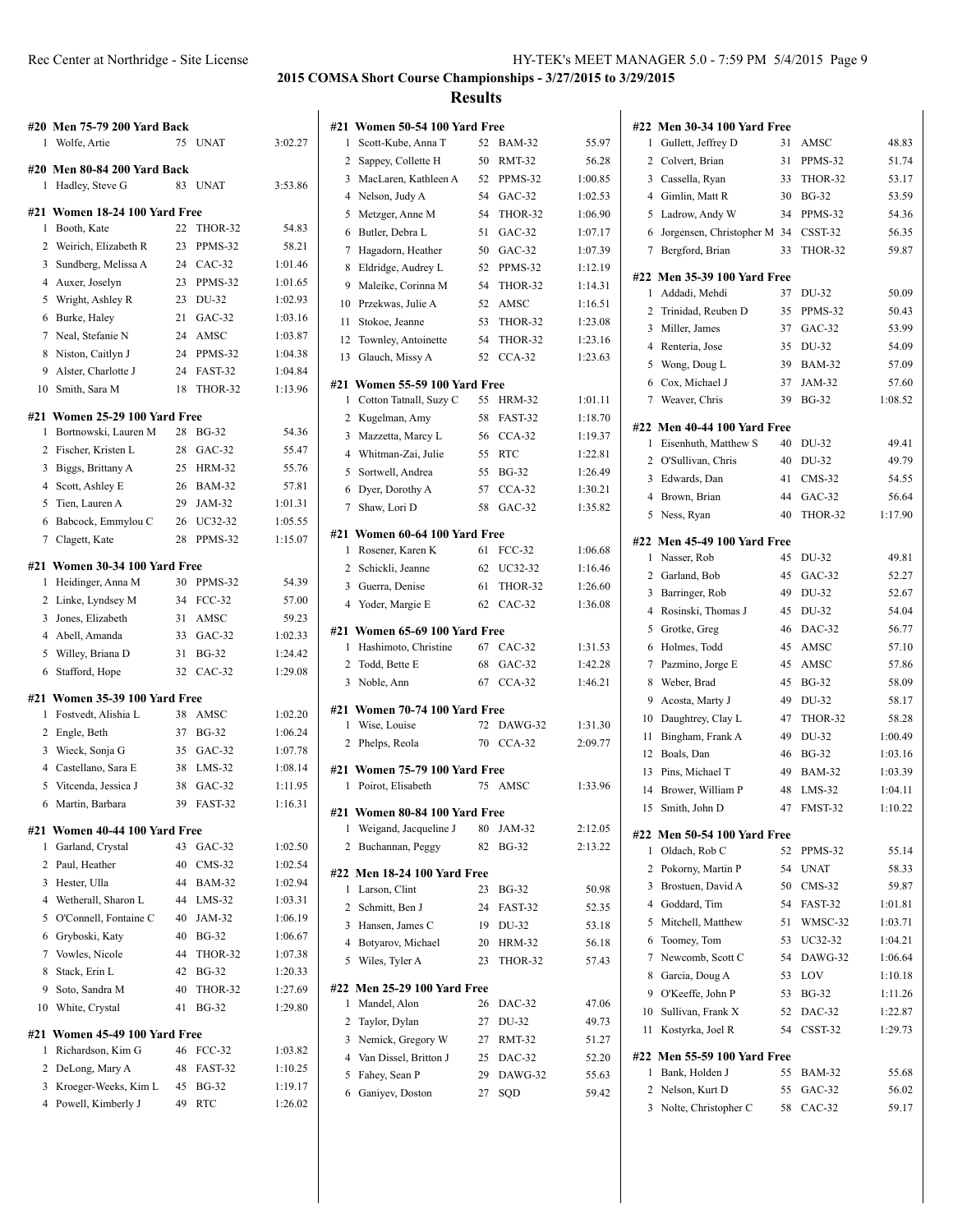|                | (#22 Men 55-59 100 Yard Free)              |    |                          |         |
|----------------|--------------------------------------------|----|--------------------------|---------|
| 4              | Seymour, Dag L                             | 56 | JAM-32                   | 59.83   |
| 5              | Marsh, Russell L                           | 59 | $CAC-32$                 | 1:00.13 |
| 6              | Pfenning, Paul D                           | 56 | RTC                      | 1:02.67 |
| 7              | Tatro, Kenny                               | 55 | UC32-32                  | 1:03.57 |
| 8              | Jenkins, William K                         | 57 | $DAC-32$                 | 1:04.50 |
| 9              | Estle, Steve C                             | 55 | $LMS-32$                 | 1:10.21 |
| 10             | Valvano, John J                            | 58 | JAM-32                   | 1:15.27 |
| 11             | Cattles, Steve                             | 55 | <b>BG-32</b>             | 1:48.69 |
|                | #22 Men 60-64 100 Yard Free                |    |                          |         |
| 1              | Waterbury, Stuart S                        | 61 | <b>BAM-32</b>            | 54.92   |
| 2              | Tveitmoe, Robert N                         | 62 | JAM-32                   | 58.85   |
| 3              | Lehman, Melvin J                           | 61 | <b>BG-32</b>             | 1:01.07 |
| 4              | Hughes, John S                             | 61 | SWM                      | 1:03.03 |
| 5              | MacDonald, Lee H                           | 63 | FAST-32                  | 1:03.32 |
| 6              | Morrison, Jeffrey W                        | 60 | MESA-32                  | 1:04.45 |
| 7              | Heggy, Terry A                             | 60 | FMST-32                  | 1:05.50 |
| 8              | Blodgett, Bob H                            | 64 | $CAC-32$                 | 1:14.73 |
| 9              | Standring, Timothy J                       | 64 | $CCA-32$                 | 1:15.33 |
| 10             | Clemens, Marvin K                          | 60 | FMST-32                  | 1:15.45 |
| 11             | Ott, Bill A                                | 62 | JAM-32                   | 1:30.13 |
|                | #22 Men 65-69 100 Yard Free                |    |                          |         |
| 1              | Vaughan, James M                           | 68 | DU-32                    | 1:10.29 |
| 2              | Gleser, Robert A                           | 69 | DU-32                    | 1:10.69 |
| 3              | Butterworth, Simon                         | 68 | $LMS-32$                 | 1:23.85 |
| $\overline{4}$ | Zaparanick, Robert R                       | 69 | $CCA-32$                 | 1:32.93 |
| 5              | Cooper, Bob                                | 66 | THOR-32                  | 1:44.98 |
|                |                                            |    |                          |         |
|                |                                            |    |                          |         |
|                | #22 Men 70-74 100 Yard Free                |    |                          |         |
| 1              | Abrahams, Richard T                        | 70 | DU-32                    | 55.67   |
| 2              | Hultin, Wally B                            | 71 | DU-32                    | 1:08.79 |
| 3              | Burson, William W                          | 70 | $GAC-32$                 | 1:09.28 |
| 4              | Molnar, Ronald A                           | 73 | FAST-32                  | 1:10.20 |
| 5              | Kalstrom, Reynold G                        | 70 | FMST-32                  | 1:17.44 |
| 6              | Wollrab, Skip                              | 70 | $CAC-32$                 | 1:22.70 |
| 7              | McDanal, Steve                             | 71 | JAM-32                   | 1:42.03 |
| 8              | Stehle, Bill J                             | 71 | $CMS-32$                 | 1:52.44 |
| 9              | Sherman, Lawrence W                        | 73 | UC32-32                  | 1:57.19 |
|                | #22 Men 75-79 100 Yard Free                |    |                          |         |
|                | 1 Plummer, Mark A                          | 78 | CAC-32                   | 1:23.35 |
|                | 2 King, William E                          | 75 | DAWG-32                  | 1:40.69 |
|                | #22 Men 80-84 100 Yard Free                |    |                          |         |
| 1              | Hadley, Steve G                            | 83 | <b>UNAT</b>              | 1:29.77 |
|                |                                            |    |                          |         |
| 1              | #23 Mixed 18+200 Yard Free Relay<br>DU-32  |    | А                        | 1:37.94 |
|                | Addadi, Mehdi M37                          |    | Keel, Katherine M W24    |         |
|                | Wright, Ashley R W23                       |    | Eisenhuth, Matthew S M40 |         |
| 2              | THOR-32                                    |    | А                        | 1:39.62 |
|                | Wiles, Tyler A M23                         |    | Cassella, Ryan M33       |         |
|                | Booth, Kate W22                            |    | Lee, Jodi L W37          |         |
| 3              | <b>BG-32</b>                               |    | А                        | 1:42.22 |
|                | Early, Becky D W41                         |    | Caswell, Ian M36         |         |
|                | Bortnowski, Lauren M W28 Larson, Clint M23 |    |                          |         |

| 4 | $GAC-32$                                  | А<br>1:43.65            |
|---|-------------------------------------------|-------------------------|
|   | Anderson, Jake M20                        | Burke, Haley W21        |
|   | Miller, James M37                         | Anderson, Jill W25      |
| 5 | AMSC                                      | В<br>1:44.50            |
|   | Fulcomer, Vance M24                       | Neal, Stefanie N W24    |
|   | MacClain, Dakota D W23                    | Gullett, Jeffrey D M31  |
| 6 | THOR-32                                   | В<br>1:56.44            |
|   |                                           |                         |
|   | Bergford, Brian M33                       | Smith, Sara M W18       |
|   | Vowles, Nicole W44                        | Clark, Steven J M31     |
| 7 | <b>BG-32</b>                              | В<br>2:00.43            |
|   | Weaver, Chris M39                         | Engle, Beth W37         |
|   | Kroeger-Weeks, Kim L W4                   | Gimlin, Matt R M30      |
|   | #23 Mixed 25+ 200 Yard Free Relay         |                         |
| 1 | DU-32                                     | A<br>1:43.30            |
|   | Nasser, Rob M45                           | Zeigler, Charity W32    |
|   | Petersen, Charlotte W54                   | Rosinski, Thomas J M45  |
| 2 | $GAC-32$                                  | A<br>1:45.02            |
|   | Garland, Bob M45                          | Abell, Amanda W33       |
|   |                                           |                         |
|   | Brown, Brian M44                          | Fischer, Kristen L W28  |
| 3 | AMSC                                      | A<br>1:48.53            |
|   | Pazmino, Jorge E M45                      | Fostvedt, Alishia L W38 |
|   | Jones, Elizabeth W31                      | Duey, Mark L M51        |
| 4 | <b>BAM-32</b>                             | A<br>1:51.43            |
|   | Hester, Ulla W44                          | Duignan, Mike M68       |
|   | Scott, Ashley E W26                       | Wong, Doug L M39        |
| 5 | JAM-32                                    | A<br>1:53.72            |
|   | Tien, Lauren A W29                        | Seymour, Dag L M56      |
|   | O'Connell, Fontaine C W40                 | Tveitmoe, Robert N M62  |
| 6 | $BG-32$                                   | D<br>2:37.73            |
|   |                                           |                         |
|   |                                           | Sortwell, Andrea W55    |
|   | Willey, Briana D W31<br>Reetz, Eric F M55 | Cattles, Steve M55      |
|   |                                           |                         |
|   | #23 Mixed 35+ 200 Yard Free Relay         |                         |
| 1 | <b>BAM-32</b>                             | A<br>1:39.66            |
|   | DeHaven, Kathleen W43                     | Waterbury, Stuart S M61 |
|   | Bank, Holden J M55                        | Scott-Kube, Anna T W52  |
|   | 2 CAC-32                                  | А<br>2.02.87            |
|   | Jones, Ryan K M38                         | Olczak, Suzanne F W46   |
|   | Nolte, Susan D W54                        | Piccolotti, Sam V M51   |
| 3 | BG-32                                     | С<br>2:11.54            |
|   | Gryboski, Katy W40                        | O'Keeffe, John P M53    |
|   | Weber, Brad M45                           | White, Crystal W41      |
| 4 | THOR-32                                   | 2:21.15<br>А            |
|   | Forrester, Scott G M37                    | Soto, Sandra M W40      |
|   | Ness, Ryan M40                            | Early, Sarah R W43      |
|   | RTC                                       | А<br>DQ                 |
|   | Whitman-Zai, Julie W55                    | Powell, Kimberly J W49  |
|   | Williams, John J M41                      | Kline, Richard L M52    |
|   |                                           |                         |
|   | #23 Mixed 45+ 200 Yard Free Relay         |                         |
| 1 | $GAC-32$                                  | A<br>1:46.90            |
|   | Anderson, Kirk H M55                      | Oerman, Voni M W54      |
|   | Nelson, Kurt D M55                        | Nelson, Judy A W54      |
| 2 | THOR-32                                   | А<br>1:56.12            |
|   | Mickelson, Justina P W45                  | Metzger, Anne M W54     |
|   | Cruz, Eduardo M45                         | Daughtrey, Clay L M47   |
| 3 | THOR-32                                   | В<br>2:29.14            |
|   | Broncucia, Stacy L W46                    | Cooper, Bob M66         |

|                | #23 Mixed 55+200 Yard Free Relay |    |                          |          |
|----------------|----------------------------------|----|--------------------------|----------|
| 1              | DU-32                            |    |                          | 2:18.25  |
|                | Hultin, Wally B M71              |    | Michael, Joyce E W57     |          |
|                | Oberg, Jane G W77                |    | Barrand, Mark M62        |          |
| 2              | $CAC-32$                         |    | A                        | 2:18.75  |
|                | Nolte, Christopher C M58         |    | Marsh, Russell L M59     |          |
|                | Hashimoto, Christine W67         |    | Anziano, Marcia W70      |          |
| 3              | $CCA-32$                         |    | A                        | 2:55.36  |
|                | Standring, Timothy J M64         |    | Zaparanick, Robert R M69 |          |
|                | McKim, Penny A W70               |    | Noble, Ann W67           |          |
|                | #24 Women 25-29 400 Yard IM      |    |                          |          |
| 1              | Thompson, Elizabeth J            | 26 | FAST-32                  | 5:29.13  |
|                |                                  |    |                          |          |
|                | #24 Women 30-34 400 Yard IM      |    |                          |          |
| 1              | Heidinger, Anna M                | 30 | PPMS-32                  | 5:01.67  |
|                | 2 Quinnell, Jodi A               | 32 | JAM-32                   | 5:08.13  |
|                | 3 Zeigler, Charity               | 32 | DU-32                    | 6:09.01  |
|                | #24 Women 35-39 400 Yard IM      |    |                          |          |
| 1              | Lee, Jodi L                      | 37 | THOR-32                  | 4:55.40  |
|                | 2 Davis, Kelly R                 | 39 | THOR-32                  | 6:01.86  |
| 3              | Wieck, Sonja G                   | 35 | $GAC-32$                 | 6:12.75  |
|                |                                  |    |                          |          |
|                | #24 Women 40-44 400 Yard IM      |    |                          |          |
| 1              | Framke, Erin C                   | 41 | DU-32                    | 5:32.18  |
|                | 2 O'Connell, Fontaine C          | 40 | JAM-32                   | 6:25.15  |
|                | 3 Henault, Kerry F               | 43 | THOR-32                  | 6:38.13  |
| $\overline{4}$ | Schell, Kim                      | 42 | THOR-32                  | 6:43.52  |
|                | #24 Women 50-54 400 Yard IM      |    |                          |          |
| 1              | Vanderpoel, Nicole L             | 50 | $GAC-32$                 | 5:52.92  |
| 2              | Hagadorn, Heather                | 50 | $GAC-32$                 | 6:16.57  |
| 3              | Meyer, Andrea                    | 51 | $CMS-32$                 | 7:28.32  |
|                | 4 Craft, Carol S                 | 53 | THOR-32                  | 7:34.99  |
|                | 5 Clendenen, Karen A             | 52 | $CCA-32$                 | 10:35.18 |
|                | #24 Women 55-59 400 Yard IM      |    |                          |          |
| 1              | Pyle, Rebecca M                  |    | 59 SS-32                 | 6:52.50  |
|                |                                  |    |                          |          |
|                | #24 Women 65-69 400 Yard IM      |    |                          |          |
| ---            | Panos, Angie                     |    | 65 CCA-32                | DO       |
|                | #24 Women 75-79 400 Yard IM      |    |                          |          |
|                | 1 Oberg, Jane G                  | 77 | DU-32                    | 8:14.59  |
|                | #25 Men 25-29 400 Yard IM        |    |                          |          |
| 1              | Smith, David J                   | 27 | SQD                      | 4:48.33  |
|                | 2 Fahev, Sean P                  | 29 | DAWG-32                  | 5:15.56  |
|                |                                  |    |                          |          |
|                | #25 Men 30-34 400 Yard IM        |    |                          |          |
| 1              | Gullett, Jeffrey D               | 31 | AMSC                     | 4:44.00  |
|                | 2 Batchelder, John R             | 34 | FMST-32                  | 4:50.38  |
|                | 3 Clark, Steven J                | 31 | THOR-32                  | 5:39.55  |
|                | #25 Men 35-39 400 Yard IM        |    |                          |          |
| 1              | Caswell, Ian                     | 36 | <b>BG-32</b>             | 4:55.29  |
|                | 2 Cox, Michael J                 | 37 | JAM-32                   | 4:59.59  |
|                | 3 Jones, Ryan K                  | 38 | CAC-32                   | 5:12.67  |
|                |                                  |    |                          |          |
|                | 4 Forrester, Scott G             | 37 | THOR-32                  | 6:44.90  |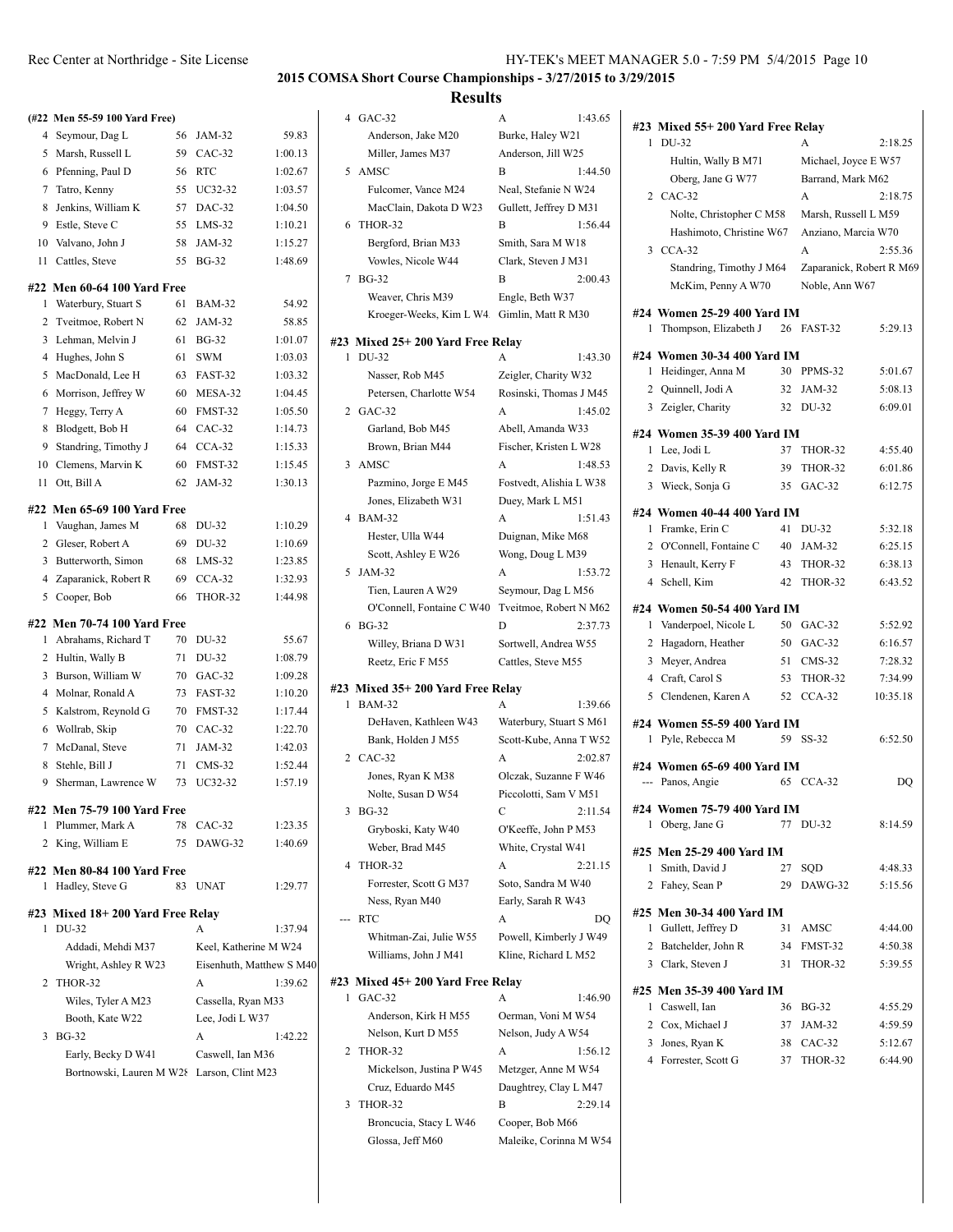|                           | #25 Men 40-44 400 Yard IM          |    |                          |         |  |  |  |
|---------------------------|------------------------------------|----|--------------------------|---------|--|--|--|
| 1                         | Doherty, Kevin J                   | 41 | DU-32                    | 4:29.36 |  |  |  |
|                           | 2 Gilbert, Beau C                  | 41 | $CSST-32$                | 5:12.70 |  |  |  |
|                           | 3 Hatch, Eric                      | 40 | DU-32                    | 5:17.83 |  |  |  |
| #25 Men 45-49 400 Yard IM |                                    |    |                          |         |  |  |  |
| 1                         | Jimenez, Ignacio                   | 49 | UC32-32                  | 4:38.32 |  |  |  |
|                           | 2 Holmes, Todd                     | 45 | AMSC                     | 5:24.30 |  |  |  |
| 3                         | Rosinski, Thomas J                 | 45 | DU-32                    | 5:43.45 |  |  |  |
|                           | 4 Cruz, Eduardo                    | 45 | THOR-32                  | 5:57.84 |  |  |  |
| 5                         | Brower, William P                  | 48 | $LMS-32$                 | 6:14.01 |  |  |  |
|                           | #25 Men 50-54 400 Yard IM          |    |                          |         |  |  |  |
| 1                         | Mann, Jonathan E                   | 54 | DU-32                    | 4:49.37 |  |  |  |
|                           | 2 Roush, Stephen P                 | 52 | LOV                      | 5:12.88 |  |  |  |
| 3                         | Magouirk, Jeffrey K                | 53 | <b>BG-32</b>             | 6:01.65 |  |  |  |
| 4                         | Kelly, John F                      | 53 | $LMS-32$                 | 6:37.13 |  |  |  |
|                           |                                    |    |                          |         |  |  |  |
| 1                         | #25 Men 55-59 400 Yard IM          | 55 | DU-32                    | 5:02.81 |  |  |  |
| 2                         | Petersen, Craig<br>Castanha, John  | 55 |                          | 5:17.62 |  |  |  |
|                           | 3 Louie, Jamie                     | 58 | PUEB-32<br>CSST-32       | 5:18.05 |  |  |  |
|                           | 4 Leo, Mark                        | 55 | <b>BG-32</b>             | 6:04.69 |  |  |  |
|                           | McDonough, Jim                     | 59 | $CMS-32$                 |         |  |  |  |
| ---                       |                                    |    |                          | DQ      |  |  |  |
|                           | #25 Men 60-64 400 Yard IM          |    |                          |         |  |  |  |
| 1                         | Heins, Don                         | 60 | <b>BG-32</b>             | 7:44.77 |  |  |  |
|                           | #25 Men 70-74 400 Yard IM          |    |                          |         |  |  |  |
| 1                         | Molnar, Ronald A                   | 73 | FAST-32                  | 6:32.10 |  |  |  |
| $\overline{2}$            | Kalstrom, Reynold G                | 70 | FMST-32                  | 7:16.08 |  |  |  |
|                           | #25 Men 75-79 400 Yard IM          |    |                          |         |  |  |  |
| 1                         | Wolfe, Artie                       | 75 | <b>UNAT</b>              | 6:20.11 |  |  |  |
|                           |                                    |    |                          |         |  |  |  |
|                           | #26 Women 18+ 200 Yard Free Relay  |    |                          |         |  |  |  |
| 1                         | PPMS-32                            |    | A                        | 1:47.82 |  |  |  |
|                           | Heidinger, Anna M W30              |    | Auxer, Joselyn W23       |         |  |  |  |
|                           | Niston, Caitlyn J W24              |    | Weirich, Elizabeth R W23 |         |  |  |  |
| 2                         | DU-32                              |    | A                        | 1:50.82 |  |  |  |
|                           | Zeigler, Charity W32               |    | Wright, Ashley R W23     |         |  |  |  |
|                           | Weed, Erin W18                     |    | Zurcher, Audrey W18      |         |  |  |  |
| 3                         | THOR-32                            |    | A                        | 1:52.30 |  |  |  |
|                           | Booth, Kate W22                    |    | Lee, Jodi L W37          |         |  |  |  |
|                           | Metzger, Anne M W54                |    | Mickelson, Justina P W45 |         |  |  |  |
| 4                         | CAC-32                             |    | A                        | 2:06.96 |  |  |  |
|                           | Sundberg, Melissa A W24            |    | Stafford, Hope W32       |         |  |  |  |
|                           | Olczak, Suzanne F W46              |    | Campbell, Ellen A W51    |         |  |  |  |
| 5                         | AMSC                               |    | A                        | 2:08.43 |  |  |  |
|                           | Bershok, Rhonda W50                |    | Neal, Stefanie N W24     |         |  |  |  |
|                           | Jones, Elizabeth W31               |    | Walker, Laurie W50       |         |  |  |  |
| 6                         | THOR-32                            |    | В                        | 2:14.28 |  |  |  |
|                           | Smith, Sara M W18                  |    | Grey, Elizabeth W33      |         |  |  |  |
|                           | Henault, Kerry F W43               |    | Davis, Kelly R W39       |         |  |  |  |
|                           | #26  Women 25+ 200 Yard Free Relay |    |                          |         |  |  |  |
| 1                         | <b>BG-32</b>                       |    | А                        | 2:05.40 |  |  |  |

Willey, Briana D W31 Early, Becky D W41 Engle, Beth W37 Bortnowski, Lauren M W28

|                | <b>Results</b>                                 |                          |         |
|----------------|------------------------------------------------|--------------------------|---------|
| $\overline{2}$ | GAC-32                                         | A                        | 2:06.28 |
|                | Vitcenda, Jessica J W38                        | Wieck, Sonja G W35       |         |
|                | Abell, Amanda W33                              | Hovey, Brianne W35       |         |
|                |                                                |                          |         |
| 1              | #26 Women 35+ 200 Yard Free Relav<br>$GAC-32$  | A                        | 2:13.50 |
|                |                                                |                          |         |
| 1              | #26  Women 45+ 200 Yard Free Relay<br>$GAC-32$ | A                        | 1:58.59 |
|                | Nelson, Judy A W54                             | Oerman, Voni M W54       |         |
|                |                                                |                          |         |
|                | Hagadorn, Heather W50                          | Vanderpoel, Nicole L W50 |         |
| 2              | THOR-32                                        | A                        | 2:25.39 |
|                | Guerra, Denise W61                             | Townley, Antoinette W54  |         |
|                | Miller, Shelley L W52                          | Craft, Carol S W53       |         |
| 3              | DU-32                                          | A                        | 2:25.89 |
|                | Laney, Judith B W62                            | Michael, Joyce E W57     |         |
|                | Oberg, Jane G W77                              | Petersen, Charlotte W54  |         |
| 4              | $CAC-32$                                       | A                        | 2:42.48 |
|                | Kane, Julie K W61                              | Nolte, Susan D W54       |         |
|                | Hashimoto, Christine W67                       | Anziano, Marcia W70      |         |
|                | #26 Women 55+200 Yard Free Relay               |                          |         |
| 1              | $GAC-32$                                       | A                        | 2:25.00 |
|                | Anderson, Jeanette B W56                       | Shaw, Lori D W58         |         |
|                | Todd, Bette E W68                              | Kerr, Ann W58            |         |
|                |                                                |                          |         |
| 1              | #26 Women 65+200 Yard Free Relay<br>$CCA-32$   | A                        | 3:12.23 |
|                |                                                |                          |         |
|                | McKim, Penny A W70                             | Noble, Ann W67           |         |
|                | Panos, Angie W65                               | Phelps, Reola W70        |         |
|                | #27 Men 18+ 200 Yard Free Relay                |                          |         |
| 1              | PPMS-32                                        | A                        | 1:29.75 |
|                | Trinidad, Reuben D M35                         | Ladrow, Andy W M34       |         |
|                | Colvert, Brian M31                             | Paknys, Ramunas M23      |         |
| 2              | $GAC-32$                                       | A                        | 1:35.74 |
|                | Nelson, Kurt D M55                             | Anderson, Jake M20       |         |
|                | Miller, James M37                              | Garland, Bob M45         |         |
| 3              | THOR-32                                        | A                        | 1:39.90 |
|                | Wiles, Tyler A M23                             | Cassella, Ryan M33       |         |
|                | Clark, Steven J M31                            | Bergford, Brian M33      |         |
| 4              | DU-32                                          | А                        | 1:43.46 |
|                | Acosta, Marty J M49                            | Bingham, Frank A M49     |         |
|                | Clare, Christopher R M44                       | Hansen, James C M19      |         |
| 5              | AMSC                                           | A                        | 1:43.51 |
|                | Holmes, Todd M45                               | Pazmino, Jorge E M45     |         |
|                | Fulcomer, Vance M24                            | Duey, Mark L M51         |         |
|                |                                                |                          |         |
|                | #27 Men 25+ 200 Yard Free Relay                |                          |         |
| 1              | DU-32                                          | A                        | 1:33.05 |
|                | Fowler, Austin M M26                           | Doherty, Kevin J M41     |         |
|                | Mann, Jonathan E M54                           | Taylor, Dylan M27        |         |
| 2              | <b>BG-32</b>                                   | A                        | 1:43.90 |
|                | Jensen, Brian R M39                            | Weber, Brad M45          |         |
|                | Gimlin, Matt R M30                             | Caswell, Ian M36         |         |
|                | #27 Men 35+ 200 Yard Free Relay                |                          |         |
| 1              | DU-32                                          | А                        | 1:29.46 |
|                | Addadi, Mehdi M37                              | Renteria, Jose M35       |         |
|                | O'Sullivan, Chris M40                          | Eisenhuth, Matthew S M40 |         |
|                |                                                |                          |         |
|                |                                                |                          |         |

|          | 2 CAC-32                                          |    | А                        | 1:48.50 |
|----------|---------------------------------------------------|----|--------------------------|---------|
|          | Jones, Ryan K M38                                 |    | Cowan, Robert N M43      |         |
|          | Piccolotti, Sam V M51                             |    | Nolte, Christopher C M58 |         |
| 3        | $LMS-32$                                          |    | A                        | 1:57.41 |
|          | Walker, Kirk M43                                  |    | Kelly, John F M53        |         |
|          | Brower, William P M48                             |    | Estle, Steve C M55       |         |
| 4        | THOR-32                                           |    | A                        | 2:01.90 |
|          | Hoyt, Brian K M48                                 |    | Ness, Ryan M40           |         |
|          | Forrester, Scott G M37                            |    | Cruz, Eduardo M45        |         |
| 5        | $CCA-32$                                          |    | A                        | 2:27.13 |
|          | Kazgan, Mehmet M38                                |    | Strear, Michael P M62    |         |
|          | Zaparanick, Robert R M69                          |    | Finkelstein, Eric M54    |         |
|          |                                                   |    |                          |         |
|          | #27 Men 45+ 200 Yard Free Relay                   |    |                          |         |
| 1        | DU-32                                             |    | А                        | 1:38.11 |
|          | Nasser, Rob M45                                   |    | Le Vasseur, Andrew P M51 |         |
|          | Wise, Mike M50                                    |    | Rosinski, Thomas J M45   |         |
| 2        | DU-32                                             |    | B                        | 2:02.38 |
|          | Hultin, Wally B M71                               |    | Vaughan, James M M68     |         |
|          | Gleser, Robert A M69                              |    | Nielsen, Richard L M50   |         |
| 3        | <b>BAM-32</b>                                     |    | A                        | 2:02.80 |
|          | McCarthy, Garrett M50                             |    | Bank, Holden J M55       |         |
|          | Waterbury, Stuart S M61                           |    | Mangum, Mango M52        |         |
| 4        | <b>BG-32</b>                                      |    | C                        | 2:09.77 |
|          | Ramirez, Alfonso M53                              |    | Heins, Don M60           |         |
|          | O'Keeffe, John P M53                              |    | Wilson, Richard N M48    |         |
| 5        | <b>BG-32</b>                                      |    | D                        | 2:21.22 |
|          | Magouirk, Jeffrey K M53                           |    | Reetz, Eric F M55        |         |
|          | Huggins, David A M55                              |    | Cattles, Steve M55       |         |
|          | #27 Men 55+ 200 Yard Free Relay                   |    |                          |         |
| 1        | DU-32                                             |    | A                        | 1:38.92 |
|          | Abrahams, Richard T M70                           |    | Barrand, Mark M62        |         |
|          | Scott, Greg C M55                                 |    | Petersen, Craig M55      |         |
| 2        | <b>BG-32</b>                                      |    | B                        | 1:52.14 |
|          | McElhinney, Tom B M61                             |    | Leo, Mark M55            |         |
|          | Lehman, Melvin J M61                              |    | Hess, Richard M60        |         |
|          | #28 Women 30-34 200 Yard Breast                   |    |                          |         |
| 1        | Zeigler, Charity                                  | 32 | DU-32                    | 3:10.81 |
|          |                                                   |    |                          |         |
| #28<br>1 | Women 35-39 200 Yard Breast<br>Lee, Jodi L        | 37 | THOR-32                  | 2:43.71 |
| 2        | Ruppel, Laura M                                   | 39 | FAST-32                  | 2:57.44 |
|          |                                                   |    |                          |         |
|          | #28 Women 40-44 200 Yard Breast                   |    |                          |         |
| 1        | Framke, Erin C                                    | 41 | DU-32                    | 2:50.68 |
|          | 2 Henault, Kerry F                                | 43 | THOR-32                  | 3:15.95 |
|          | 3 Early, Sarah R                                  | 43 | THOR-32                  | 3:23.60 |
|          | 4 White, Crystal                                  | 41 | <b>BG-32</b>             | 4:05.79 |
|          | #28 Women 45-49 200 Yard Breast                   |    |                          |         |
| 1        | Mickelson, Justina P                              | 45 | THOR-32                  | 3:19.75 |
|          | 2 Wecksler, Michelle                              | 48 | $CCA-32$                 | 4:24.32 |
|          |                                                   |    |                          |         |
| 1        | #28 Women 50-54 200 Yard Breast<br>Nolte, Susan D | 54 | $CAC-32$                 | 3:33.59 |
|          | 2 Bershok, Rhonda                                 | 50 | AMSC                     | 3:33.68 |
| 3        | Meyer, Andrea                                     | 51 | $CMS-32$                 | 3:50.00 |
|          | 4 Clendenen, Karen A                              | 52 | $CCA-32$                 | 5:44.62 |
|          |                                                   |    |                          |         |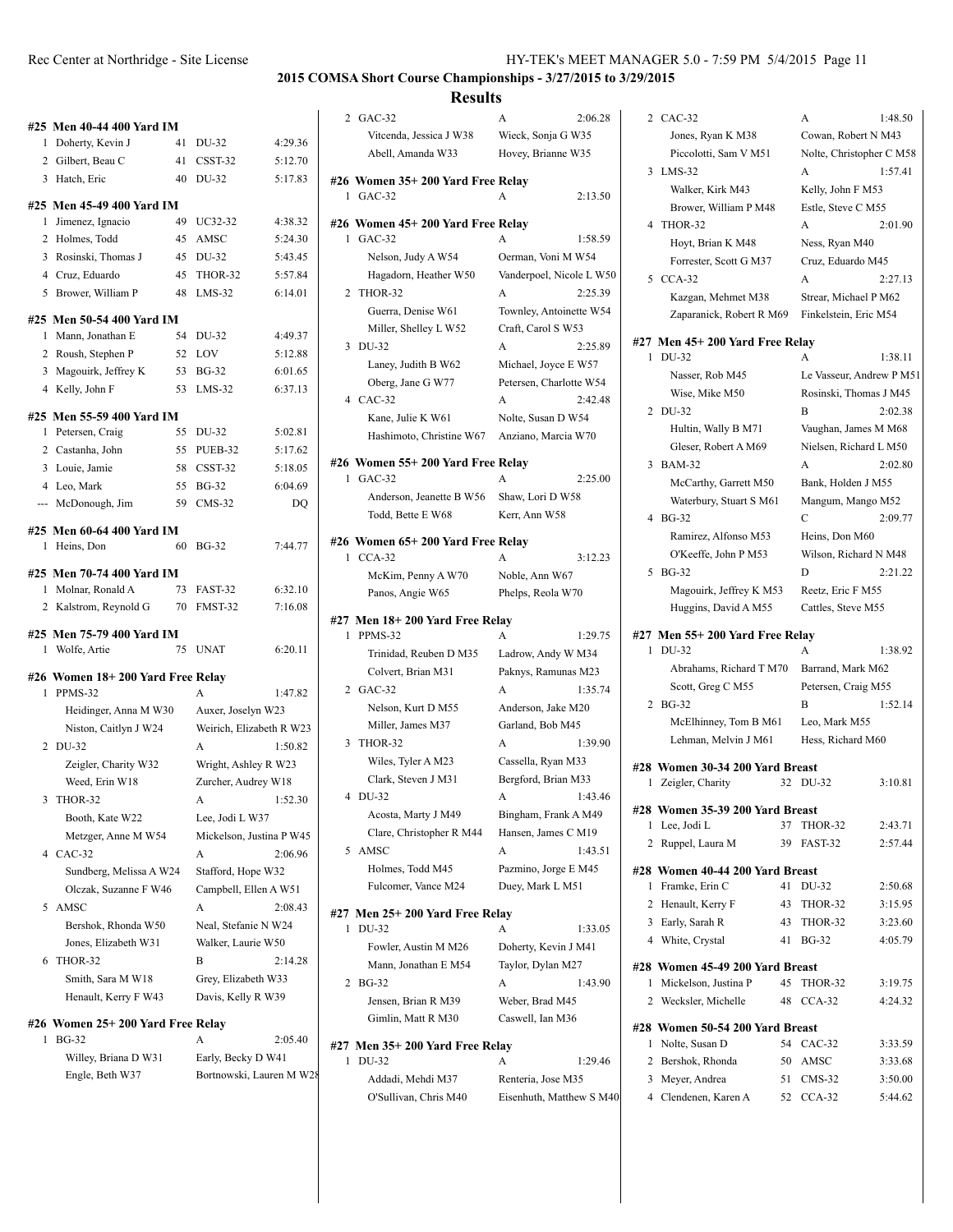|     | #28 Women 55-59 200 Yard Breast                         |          |                      |                    |
|-----|---------------------------------------------------------|----------|----------------------|--------------------|
|     | 1 Whitman-Zai, Julie                                    | 55       | <b>RTC</b>           | 4:01.92            |
|     | 2 Sortwell, Andrea                                      |          | 55 BG-32             | 4:03.54            |
|     | #28 Women 60-64 200 Yard Breast                         |          |                      |                    |
| 1.  | Haan, Mary Wohl                                         | 61       | <b>BAM-32</b>        | 3:16.83            |
|     | 2 Kane, Julie K                                         |          | 61 CAC-32            | 3:59.02            |
|     | #28 Women 65-69 200 Yard Breast                         |          |                      |                    |
| 1   | Todd, Bette E                                           |          | 68 GAC-32            | 5:12.80            |
|     |                                                         |          |                      |                    |
|     | #28 Women 70-74 200 Yard Breast<br>1 McKim, Penny A     |          | 70 CCA-32            | 4:23.47            |
|     |                                                         |          |                      |                    |
|     | #28 Women 75-79 200 Yard Breast                         |          |                      |                    |
| 1   | Poirot, Elisabeth                                       |          | 75 AMSC              | 3:56.19            |
|     | #29 Men 18-24 200 Yard Breast                           |          |                      |                    |
| 1   | Lupo, Jason G                                           | 23       | IMPT-32              | 2:39.46            |
|     | #29 Men 25-29 200 Yard Breast                           |          |                      |                    |
|     | 1 Ganiyev, Doston                                       |          | 27 SOD               | 2:35.75            |
|     | #29 Men 30-34 200 Yard Breast                           |          |                      |                    |
|     | 1 Gullett, Jeffrey D                                    | 31       | AMSC                 | 2:25.10            |
|     | 2 Clark, Steven J                                       | 31       | THOR-32              | 2:55.99            |
|     | #29 Men 35-39 200 Yard Breast                           |          |                      |                    |
| 1   | Trinidad, Reuben D                                      |          | 35 PPMS-32           | 2:13.32            |
|     | 2 Cox, Michael J                                        | 37       | JAM-32               | 2:40.65            |
|     | 3 Weaver, Chris                                         |          | 39 BG-32             | 3:32.82            |
|     |                                                         |          |                      |                    |
|     |                                                         |          |                      |                    |
|     | #29 Men 40-44 200 Yard Breast                           |          |                      |                    |
|     | 1 Doherty, Kevin J                                      | 41<br>43 | DU-32<br>$LMS-32$    | 2:20.54<br>2:40.43 |
| 3   | 2 Walker, Kirk<br>Clare, Christopher R                  |          | 44 DU-32             | 2:45.86            |
|     | 4 Hatch, Eric                                           |          | 40 DU-32             | 3:02.15            |
|     |                                                         |          |                      |                    |
| 1   | #29 Men 45-49 200 Yard Breast                           | 49       |                      |                    |
|     | Jimenez, Ignacio<br>2 Grotke, Greg                      |          | UC32-32<br>46 DAC-32 | 2:23.49<br>2:29.28 |
|     | 3 Cruz, Eduardo                                         | 45       | THOR-32              | 2:56.95            |
|     | 4 Pins, Michael T                                       |          | 49 BAM-32            | 3:06.00            |
| 5   | Wilson, Richard N                                       | 48       | <b>BG-32</b>         | 3:24.73            |
| 6   | Bennett, Dean W                                         | 48       | SS-32                | 3:36.08            |
|     |                                                         |          |                      |                    |
| 1   | #29 Men 50-54 200 Yard Breast<br>Coveney, Christopher M | 52       | $LMS-32$             | 2:16.78            |
| 2   | Brostuen, David A                                       | 50       | $CMS-32$             | 2:39.50            |
| 3   | Roush, Stephen P                                        | 52       | LOV                  | 2:48.90            |
|     | 4 Nielsen, Richard L                                    | 50       | DU-32                | 2:50.24            |
|     | 5 Newcomb, Scott C                                      | 54       | DAWG-32              | 3:04.50            |
| 6   | O'Keeffe, John P                                        | 53       | $BG-32$              | 3:32.56            |
|     | #29 Men 55-59 200 Yard Breast                           |          |                      |                    |
| 1   | Cattles, Steve                                          | 55       | <b>BG-32</b>         | 7:09.67            |
| --- | Louie, Jamie                                            | 58       | CSST-32              | DQ                 |
|     |                                                         |          |                      |                    |
| 1   | #29 Men 60-64 200 Yard Breast                           | 61       | <b>BAM-32</b>        | 2:32.09            |
| 2   | Waterbury, Stuart S<br>MacDonald, Lee H                 | 63       | FAST-32              | 2:49.82            |

|                | 4 Blodgett, Bob H                                   |    | 64 CAC-32     | 3:53.77 |
|----------------|-----------------------------------------------------|----|---------------|---------|
|                | #29 Men 65-69 200 Yard Breast                       |    |               |         |
| 1              | Carney, Kent                                        | 67 | <b>EVER</b>   | 2:56.48 |
|                | 2 Harding, Peter S                                  |    | 67 UC32-32    | 3:11.46 |
|                | 3 Zaparanick, Robert R                              |    | 69 CCA-32     | 4:04.16 |
|                | #29 Men 70-74 200 Yard Breast                       |    |               |         |
| 1              | Molnar, Ronald A                                    |    | 73 FAST-32    | 3:18.59 |
|                | #29 Men 75-79 200 Yard Breast                       |    |               |         |
| 1              | Wolfe, Artie                                        | 75 | <b>UNAT</b>   | 3:10.55 |
|                | 2 King, William E                                   |    | 75 DAWG-32    | 4:19.91 |
|                | #29 Men 80-84 200 Yard Breast                       |    |               |         |
| $\mathbf{1}$   | Patten, Bob W                                       |    | 80 DAC-32     | 3:50.45 |
|                | #30 Women 18-24 50 Yard Free                        |    |               |         |
| 1              | Booth, Kate                                         | 22 | THOR-32       | 25.03   |
| 2              | Weirich, Elizabeth R                                | 23 | PPMS-32       | 26.71   |
| 3              | Sundberg, Melissa A                                 | 24 | $CAC-32$      | 27.38   |
| $\overline{4}$ | Auxer, Joselyn                                      | 23 | PPMS-32       | 27.49   |
| 5              | MacClain, Dakota D                                  | 23 | AMSC          | 27.76   |
| 6              | Zurcher, Audrey                                     | 18 | DU-32         | 28.08   |
| $\tau$         | Alster, Charlotte J                                 | 24 | FAST-32       | 28.36   |
|                | 8 Wright, Ashley R                                  | 23 | DU-32         | 28.62   |
| 9              | Niston, Caitlyn J                                   | 24 | PPMS-32       | 28.77   |
|                | 10 Neal, Stefanie N                                 | 24 | AMSC          | 28.82   |
| 11             | Weed, Erin                                          | 18 | DU-32         | 29.07   |
|                | 12 Smith, Sara M                                    | 18 | THOR-32       | 32.60   |
|                |                                                     |    |               |         |
|                | #30 Women 25-29 50 Yard Free                        |    |               |         |
| 1              | Darling, Leane                                      | 29 | <b>UHM-39</b> | 24.46   |
| 2              | Bortnowski, Lauren M                                | 28 | <b>BG-32</b>  | 25.18   |
| 3              | Anderson, Jill                                      | 25 | $GAC-32$      | 26.78   |
| 4              | Thompson, Elizabeth J                               | 26 | FAST-32       | 28.06   |
| 5              | Tien, Lauren A                                      | 29 | JAM-32        | 28.42   |
|                | 6 Daniel, Kimberly M                                | 29 | FAST-32       | 33.81   |
|                | #30 Women 30-34 50 Yard Free                        |    |               |         |
| 1              | Linke, Lyndsey M                                    | 34 | <b>FCC-32</b> | 25.28   |
| 2              | Heidinger, Anna M                                   |    | 30 PPMS-32    | 25.54   |
| 3              | Jones, Elizabeth                                    | 31 | AMSC          | 26.98   |
| 4              | Abell, Amanda                                       | 33 | $GAC-32$      | 28.58   |
| *5             | Blair, Katie                                        | 34 | LMS-32        | 30.19   |
| *5             | Woltman, Jillian K                                  | 30 | $LMS-32$      | 30.19   |
| 7              | Stephens, Virginia A                                | 33 | IMPT-32       | 31.49   |
|                | 8 Grey, Elizabeth                                   | 33 | THOR-32       | 32.34   |
| 9              | Willey, Briana D                                    | 31 | <b>BG-32</b>  | 37.44   |
| 10             | Stafford, Hope                                      | 32 | $CAC-32$      | 37.60   |
|                | #30 Women 35-39 50 Yard Free                        |    |               |         |
| 1              | Engle, Beth                                         | 37 | BG-32         | 29.37   |
| 2              | Hovey, Brianne                                      | 35 | $GAC-32$      | 32.26   |
| 3              | Vitcenda, Jessica J                                 | 38 | $GAC-32$      | 32.35   |
|                | 4 Wieck, Sonja G                                    | 35 | $GAC-32$      | 32.38   |
| 5              | Hayes, Laurie M                                     | 39 | <b>RTC</b>    | 33.02   |
|                | 6 Kingsley, Courtney E                              | 36 | BG-32         | 38.30   |
|                |                                                     |    |               |         |
|                | #30 Women 40-44 50 Yard Free<br>1 DeHaven, Kathleen |    | 43 BAM-32     | 25.72   |
|                |                                                     |    |               |         |

| 2   | Hester, Ulla                    | 44 | <b>BAM-32</b> | 28.02          |
|-----|---------------------------------|----|---------------|----------------|
|     |                                 |    |               |                |
| 3   | Early, Becky D                  | 41 | <b>BG-32</b>  | 28.12          |
| 4   | Paul, Heather                   | 40 | $CMS-32$      | 28.48          |
| 5   | Garland, Crystal                | 43 | $GAC-32$      | 28.49          |
| 6   | Phillips, Eileen A              | 42 | <b>UNAT</b>   | 29.72          |
| 7   | Kinnersley, Darcy A             | 43 | $GAC-32$      | 34.21          |
| 8   | Soto, Sandra M                  | 40 | THOR-32       | 38.17          |
|     | #30 Women 45-49 50 Yard Free    |    |               |                |
| 1   | Richardson, Kim G               | 46 | <b>FCC-32</b> | 28.90          |
| 2   | DeLong, Mary A                  | 48 | FAST-32       | 31.47          |
| 3   | Broncucia, Stacy L              | 46 | THOR-32       | 33.38          |
| 4   | Whitmore, Teri A                | 46 | $CMS-32$      | 33.44          |
| 5   | Olczak, Suzanne F               | 46 | $CAC-32$      | 35.49          |
| 6   | Powell, Kimberly J              | 49 | <b>RTC</b>    | 36.83          |
| 7   | Wecksler, Michelle              | 48 | $CCA-32$      | 41.84          |
|     |                                 |    |               |                |
|     | #30 Women 50-54 50 Yard Free    |    |               |                |
| 1   | Sappey, Collette H              | 50 | RMT-32        | 25.75          |
| 2   | Nelson, Judy A                  | 54 | $GAC-32$      | 28.49          |
| 3   | Oerman, Voni M                  | 54 | $GAC-32$      | 28.69          |
| 4   | Campbell, Ellen A               | 51 | $CAC-32$      | 28.99          |
| 5   | Butler, Debra L                 | 51 | $GAC-32$      | 29.90          |
| 6   | Hagadorn, Heather               | 50 | $GAC-32$      | 31.40          |
| 7   | Eldridge, Audrey L              | 52 | PPMS-32       | 32.90          |
| 8   | Przekwas, Julie A               | 52 | AMSC          | 32.93          |
| 9   | Miller, Shelley L               | 52 | THOR-32       | 35.57          |
| 10  | Glauch, Missy A                 | 52 | $CCA-32$      | 36.88          |
| *11 | Nolte, Susan D                  | 54 | $CAC-32$      | 37.19          |
| *11 | Townley, Antoinette             | 54 | THOR-32       | 37.19          |
| 13  | Walker, Laurie                  | 50 | AMSC          | 38.98          |
| 14  | Danielsen, Sonia                | 53 | GAC-32        | 39.48          |
|     | #30 Women 55-59 50 Yard Free    |    |               |                |
| 1   | Cotton Tatnall, Suzy C          | 55 | <b>HRM-32</b> | 27.39          |
| 2   | Kerr, Ann                       | 58 | $GAC-32$      | 31.96          |
| 3   | Anderson, Jeanette B            | 56 | $GAC-32$      | 32.42          |
| 4   | Sortwell, Andrea                | 55 | <b>BG-32</b>  | 37.58          |
| 5   | Michael, Joyce E                | 57 | DU-32         | 39.81          |
| 6   | Shaw, Lori D                    | 58 | $GAC-32$      | 39.92          |
|     |                                 |    |               |                |
|     | #30 Women 60-64 50 Yard Free    |    |               |                |
| 1   | Schickli, Jeanne                |    | 62 UC32-32    | 32.82          |
| 2   | Laney, Judith B                 | 62 | DU-32         | 34.08          |
| 3   | Guerra, Denise                  | 61 | THOR-32       | 35.81          |
|     | 4 Kane, Julie K                 | 61 | $CAC-32$      | 44.81          |
|     | --- Rosener, Karen K            | 61 | <b>FCC-32</b> | DQ             |
|     | #30 Women 65-69 50 Yard Free    |    |               |                |
| 1   | Hashimoto, Christine            |    | 67 CAC-32     | 37.62          |
|     | 2 Todd, Bette E                 | 68 | $GAC-32$      | 42.50          |
| 3   | Noble, Ann                      | 67 | $CCA-32$      | 45.89          |
|     |                                 |    |               |                |
| 1   | #30 Women 70-74 50 Yard Free    | 70 | $CCA-32$      |                |
| 2   | McKim, Penny A<br>Phelps, Reola | 70 | $CCA-32$      | 45.28<br>56.69 |
|     |                                 |    |               |                |
|     | #30 Women 75-79 50 Yard Free    |    |               |                |
| 1   | Oberg, Jane G                   | 77 | DU-32         | 41.08          |
|     |                                 |    |               |                |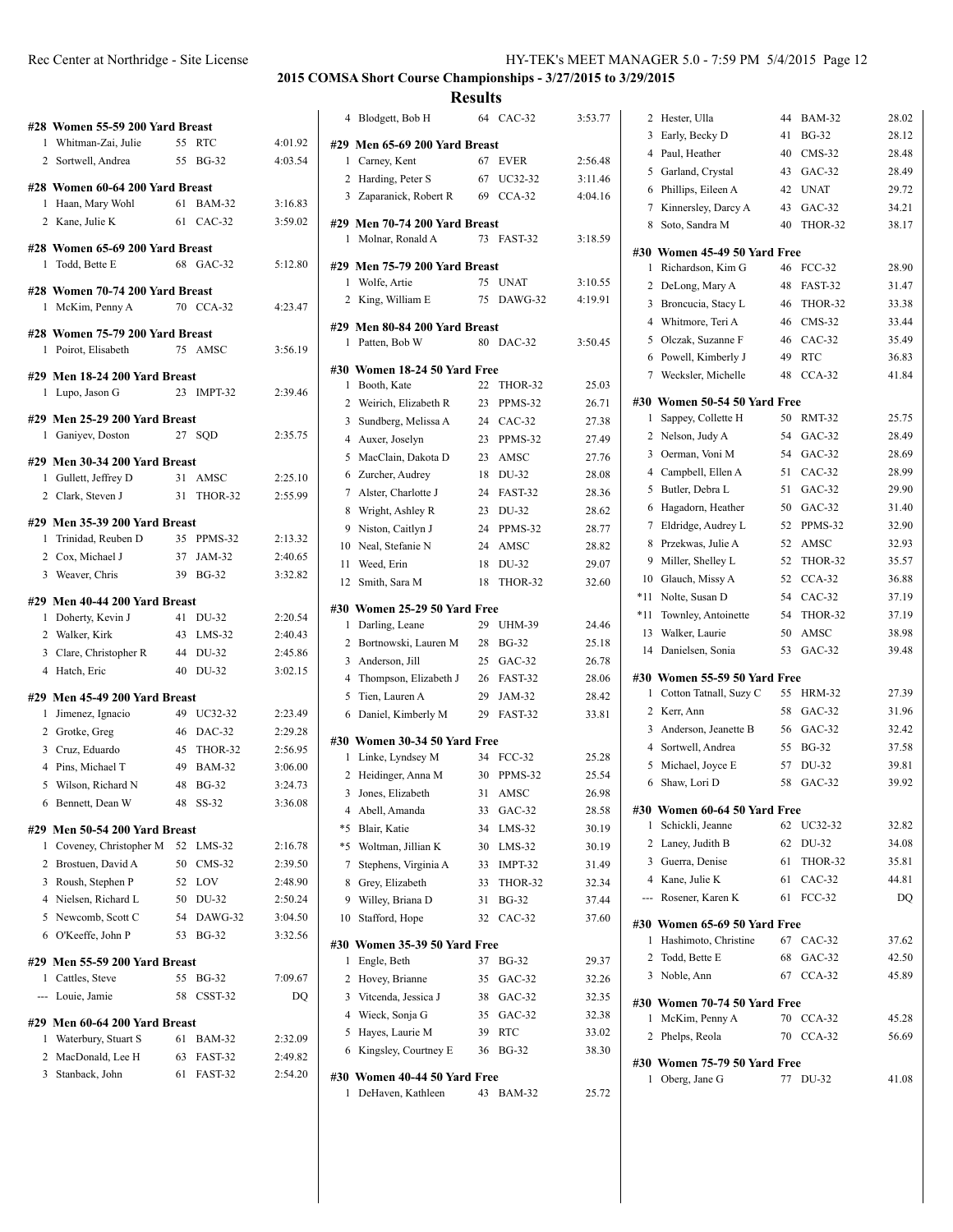| HY-TEK's MEET MANAGER 5.0 - 7:59 PM 5/4/2015 Page 13 |  |  |  |
|------------------------------------------------------|--|--|--|
|                                                      |  |  |  |

|                | #30 Women 80-84 50 Yard Free       |          |                       |                |
|----------------|------------------------------------|----------|-----------------------|----------------|
| 1              | Weigand, Jacqueline J              | 80       | JAM-32                | 1:07.12        |
| #31            | Men 18-24 50 Yard Free             |          |                       |                |
| 1              | Anderson, Jake                     | 20       | $GAC-32$              | 23.67          |
|                | 2 Hansen, James C                  | 19       | DU-32                 | 24.07          |
|                | 3 Wiles, Tyler A                   | 23       | THOR-32               | 25.07          |
| $\overline{4}$ | Fulcomer, Vance                    | 24       | AMSC                  | 25.22          |
| 5              | Blount, Kyle                       | 24       | SQD                   | 25.71          |
| 6              | Lupo, Jason G                      | 23       | IMPT-32               | 27.22          |
|                |                                    |          |                       |                |
| #31<br>1       | <b>Men 25-29 50 Yard Free</b>      | 26       |                       |                |
|                | Mandel, Alon<br>2 Fowler, Austin M |          | DAC-32                | 21.18<br>22.54 |
|                |                                    | 26       | DU-32                 |                |
|                | 3 Taylor, Dylan                    | 27       | DU-32                 | 22.61          |
| 5              | 4 Deming, Ryan M<br>Fahey, Sean P  | 25<br>29 | FAST-32<br>DAWG-32    | 24.82          |
|                |                                    |          |                       | 25.81          |
| 6              | Ganiyev, Doston                    | 27       | SQD                   | 33.97          |
| #31            | Men 30-34 50 Yard Free             |          |                       |                |
| 1              | Cassella, Ryan                     | 33       | THOR-32               | 23.51          |
|                | 2 Gimlin, Matt R                   | 30       | $BG-32$               | 24.42          |
|                | 3 Ladrow, Andy W                   | 34       | PPMS-32               | 24.61          |
|                | 4 Clark, Steven J                  | 31       | THOR-32               | 25.55          |
| 5              | Bergford, Brian                    | 33       | THOR-32               | 27.47          |
| #31            | <b>Men 35-39 50 Yard Free</b>      |          |                       |                |
| 1              | Addadi, Mehdi                      | 37       | DU-32                 | 22.34          |
|                | 2 Caswell, Ian                     | 36       | <b>BG-32</b>          | 23.30          |
|                | 3 Zuppas, Zac A                    | 36       | $CMS-32$              | 23.93          |
|                | 4 Miller, James                    | 37       | $GAC-32$              | 24.40          |
| 5              | Wong, Doug L                       | 39       | <b>BAM-32</b>         | 24.53          |
| 6              | Renteria, Jose                     | 35       | DU-32                 | 24.58          |
| 7              | Weaver, Chris                      | 39       | <b>BG-32</b>          | 29.07          |
| #31            | Men 40-44 50 Yard Free             |          |                       |                |
| 1              | Eisenhuth, Matthew S               | 40       | DU-32                 | 22.55          |
| 2              | Sheldon, Paul                      | 44       | $CMS-32$              | 22.80          |
| $*3$           | Williams, John J                   | 41       | <b>RTC</b>            | 24.11          |
| $*3$           | Edwards, Dan                       | 41       | $CMS-32$              | 24.11          |
| 5              | Cowan, Robert N                    | 43       | $CAC-32$              | 30.98          |
| 6              | Ness, Ryan                         | 40       | THOR-32               | 33.35          |
|                |                                    |          |                       |                |
| #31            | <b>Men 45-49 50 Yard Free</b>      |          |                       |                |
| 1              | Nasser, Rob                        | 45       | DU-32                 | 22.58          |
| 2              | Barringer, Rob                     | 49       | DU-32                 | 24.02          |
| 3              | Garland, Bob                       | 45       | $GAC-32$              | 24.27          |
| 4              | Rosinski, Thomas J                 | 45       | DU-32                 | 24.79          |
| 5              | Grotke, Greg                       | 46       | DAC-32                | 25.72          |
| 6              | Holmes, Todd                       | 45       | AMSC<br>THOR-32       | 25.77          |
| 7              | Hoyt, Brian K                      | 48       |                       | 25.95          |
| 8              | Pazmino, Jorge E                   | 45       | AMSC                  | 26.43          |
| 9              | Weber, Brad                        | 45       | <b>BG-32</b>          | 26.44          |
| 10             | Cusack, Clif                       | 45<br>49 | <b>RMT-32</b>         | 27.11          |
| 11<br>12       | Bingham, Frank A<br>Boals, Dan     | 46       | DU-32<br><b>BG-32</b> | 27.13<br>28.22 |
| 13             | Cruz, Eduardo                      | 45       | THOR-32               | 28.48          |
| 14             | White, Brad                        | 45       | <b>BG-32</b>          | 28.86          |
| 15             | Smith, John D                      | 47       |                       |                |
|                |                                    |          | FMST-32               | 29.90          |

| 16  | Wilson, Richard N             | 48 | <b>BG-32</b> | 32.54 |
|-----|-------------------------------|----|--------------|-------|
|     | #31 Men 50-54 50 Yard Free    |    |              |       |
| 1   | Le Vasseur, Andrew P          | 51 | DU-32        | 25.77 |
|     | 2 Pokorny, Martin P           | 54 | UNAT         | 25.97 |
|     | 3 Piccolotti, Sam V           | 51 | $CAC-32$     | 26.47 |
|     | 4 Duey, Mark L                | 51 | AMSC         | 27.13 |
| 5   | Mitchell, Matthew             | 51 | WMSC-32      | 27.63 |
| 6   | Finkelstein, Eric             | 54 | $CCA-32$     | 29.04 |
| 7   | Toomey, Tom                   | 53 | UC32-32      | 29.56 |
| 8   | Ramirez, Alfonso              | 53 | <b>BG-32</b> | 30.21 |
| 9   | Garcia, Doug A                | 53 | LOV          | 30.55 |
|     | 10 O'Keeffe, John P           | 53 | <b>BG-32</b> | 30.67 |
| 11  | Kostyrka, Joel R              | 54 | CSST-32      | 39.79 |
|     |                               |    |              |       |
| #31 | <b>Men 55-59 50 Yard Free</b> |    |              |       |
| 1   | Orten, Frank T                | 56 | <b>SWM</b>   | 24.75 |
|     | 2 Bank, Holden J              | 55 | BAM-32       | 24.83 |
|     | 3 Marsh, Russell L            |    | 59 CAC-32    | 25.60 |
|     | 4 Nolte, Christopher C        | 58 | CAC-32       | 26.51 |
| 5   | Leo, Mark                     | 55 | <b>BG-32</b> | 27.12 |
| 6   | Pfenning, Paul D              | 56 | <b>RTC</b>   | 27.77 |
|     | 7 Tatro, Kenny                | 55 | UC32-32      | 28.18 |
| 8   | Estle, Steve C                | 55 | $LMS-32$     | 29.31 |
| 9   | Huggins, David A              | 55 | <b>BG-32</b> | 29.55 |
| 10  | Valvano, John J               | 58 | JAM-32       | 31.63 |
| 11  | Reetz, Eric F                 | 55 | <b>BG-32</b> | 35.45 |
| 12  | Cattles, Steve                | 55 | <b>BG-32</b> | 46.78 |
|     |                               |    |              |       |
| #31 | Men 60-64 50 Yard Free        |    |              |       |
| 1   | Hess, Richard                 | 60 | <b>BG-32</b> | 25.39 |
|     | 2 Barrand, Mark               | 62 | DU-32        | 26.71 |
| 3   | Tveitmoe, Robert N            | 62 | JAM-32       | 26.80 |
| 4   | Lehman, Melvin J              | 61 | <b>BG-32</b> | 27.20 |
| 5   | Morrison, Jeffrey W           | 60 | MESA-32      | 28.71 |
| 6   | Hughes, John S                | 61 | <b>SWM</b>   | 28.93 |
| 7   | McElhinney, Tom B             | 61 | <b>BG-32</b> | 31.22 |
| 8   | Blodgett, Bob H               | 64 | CAC-32       | 32.89 |
| 9   | Strear, Michael P             | 62 | $CCA-32$     | 35.60 |
| 10  | Ott, Bill A                   | 62 | JAM-32       | 38.18 |
| #31 | <b>Men 65-69 50 Yard Free</b> |    |              |       |
| 1   | Vaughan, James M              | 68 | DU-32        | 30.79 |
| 2   | Gleser, Robert A              | 69 | DU-32        | 31.08 |
|     | 3 Carney, Kent                | 67 | EVER         | 31.19 |
|     | 4 Butterworth, Simon          | 68 | LMS-32       | 36.63 |
|     | 5 Zaparanick, Robert R        | 69 | $CCA-32$     | 39.62 |
|     | 6 Cooper, Bob                 | 66 | THOR-32      | 46.62 |
|     |                               |    |              |       |
| #31 | <b>Men 70-74 50 Yard Free</b> |    |              |       |
| 1   | Hultin, Wally B               | 71 | DU-32        | 30.56 |
|     | 2 Burson, William W           | 70 | $GAC-32$     | 31.68 |
| 3   | Burgess, Thom                 | 72 | $CMS-32$     | 32.30 |
|     | 4 Kalstrom, Reynold G         | 70 | FMST-32      | 32.76 |
|     | 5 Wollrab, Skip               | 70 | $CAC-32$     | 35.28 |
| 6   | McDanal, Steve                | 71 | JAM-32       | 36.88 |
| #31 | <b>Men 75-79 50 Yard Free</b> |    |              |       |
| 1   | Plummer, Mark A               | 78 | $CAC-32$     | 38.06 |
| 2   | King, William E               | 75 | DAWG-32      | 40.49 |
|     |                               |    |              |       |

|   | #31 Men 80-84 50 Yard Free                  |    |               |         |
|---|---------------------------------------------|----|---------------|---------|
| 1 | Hadley, Steve G                             | 83 | <b>UNAT</b>   | 37.73   |
|   |                                             |    |               |         |
| 1 | #32 Women 18-24 100 Yard Fly<br>Booth, Kate | 22 | THOR-32       | 1:01.84 |
| 2 | Auxer, Joselyn                              | 23 | PPMS-32       | 1:08.00 |
|   | 3 Weirich, Elizabeth R                      | 23 | PPMS-32       | 1:16.12 |
|   |                                             |    |               |         |
|   | #32 Women 25-29 100 Yard Fly                |    |               |         |
| 1 | Thompson, Elizabeth J                       |    | 26 FAST-32    | 1:08.66 |
|   | #32 Women 30-34 100 Yard Fly                |    |               |         |
| 1 | Linke, Lyndsey M                            | 34 | <b>FCC-32</b> | 1:02.90 |
|   | 2 Quinnell, Jodi A                          | 32 | JAM-32        | 1:05.49 |
|   | 3 Zeigler, Charity                          |    | 32 DU-32      | 1:06.74 |
|   | 4 Abell, Amanda                             | 33 | $GAC-32$      | 1:11.41 |
| 5 | Grey, Elizabeth                             | 33 | THOR-32       | 1:21.65 |
|   |                                             |    |               |         |
|   | #32 Women 35-39 100 Yard Fly                |    |               |         |
| 1 | Lee, Jodi L                                 | 37 | THOR-32       | 1:03.70 |
| 2 | Ruppel, Laura M                             | 39 | FAST-32       | 1:19.60 |
|   | #32 Women 40-44 100 Yard Fly                |    |               |         |
|   | 1 DeHaven, Kathleen                         | 43 | <b>BAM-32</b> | 1:05.37 |
| 2 | Paul, Heather                               | 40 | $CMS-32$      | 1:12.95 |
| 3 | White, Crystal                              | 41 | <b>BG-32</b>  | 2:04.00 |
|   |                                             |    |               |         |
|   | #32 Women 45-49 100 Yard Flv                |    |               |         |
| 1 | Friedlander, Rebecca L                      | 48 | DU-32         | 1:09.87 |
|   | 2 Powell, Kimberly J                        | 49 | RTC           | 1:39.62 |
|   | 3 Mickelson, Justina P                      | 45 | THOR-32       | 1:42.97 |
|   |                                             |    |               |         |
|   | #32 Women 50-54 100 Yard Fly                |    |               |         |
| 1 | Nelson, Judy A                              |    | 54 GAC-32     | 1:14.43 |
| 2 | Metzger, Anne M                             | 54 | THOR-32       | 1:15.52 |
| 3 | Vanderpoel, Nicole L                        | 50 | $GAC-32$      | 1:20.40 |
|   | 4 Hagadorn, Heather                         | 50 | $GAC-32$      | 1:24.07 |
| 5 | Meyer, Andrea                               | 51 | $CMS-32$      | 1:41.41 |
|   | 6 Clendenen, Karen A                        | 52 | $CCA-32$      | 2:18.46 |
|   |                                             |    |               |         |
|   | #32 Women 55-59 100 Yard Fly                |    |               |         |
| 1 | Pyle, Rebecca M                             | 59 | SS-32         | 1:24.50 |
|   | #32 Women 60-64 100 Yard Fly                |    |               |         |
|   | 1 Guerra, Denise                            |    | 61 THOR-32    | 1:54.03 |
|   |                                             |    |               |         |
| 1 | #32 Women 65-69 100 Yard Fly                |    | 67 CCA-32     | 2:20.87 |
|   | Noble, Ann                                  |    |               |         |
|   | #33 Men 25-29 100 Yard Fly                  |    |               |         |
| 1 | Ganiyev, Doston                             | 27 | SQD           | 1:00.56 |
|   | #33 Men 30-34 100 Yard Fly                  |    |               |         |
|   | 1 Gullett, Jeffrey D                        | 31 | AMSC          | 54.30   |
|   | 2 Colvert, Brian                            | 31 | PPMS-32       | 55.65   |
|   | 3 Gimlin, Matt R                            | 30 | <b>BG-32</b>  | 1:00.49 |
|   |                                             |    |               |         |
|   | #33 Men 35-39 100 Yard Fly                  |    |               |         |
|   | 1 Caswell, Ian                              |    | 36 BG-32      | 59.88   |
|   | 2 Cox, Michael J                            |    | 37 JAM-32     | 1:01.84 |
|   | 3 Forrester, Scott G                        |    | 37 THOR-32    | 1:30.11 |
|   | 4 Weaver, Chris                             |    | 39 BG-32      | 1:35.59 |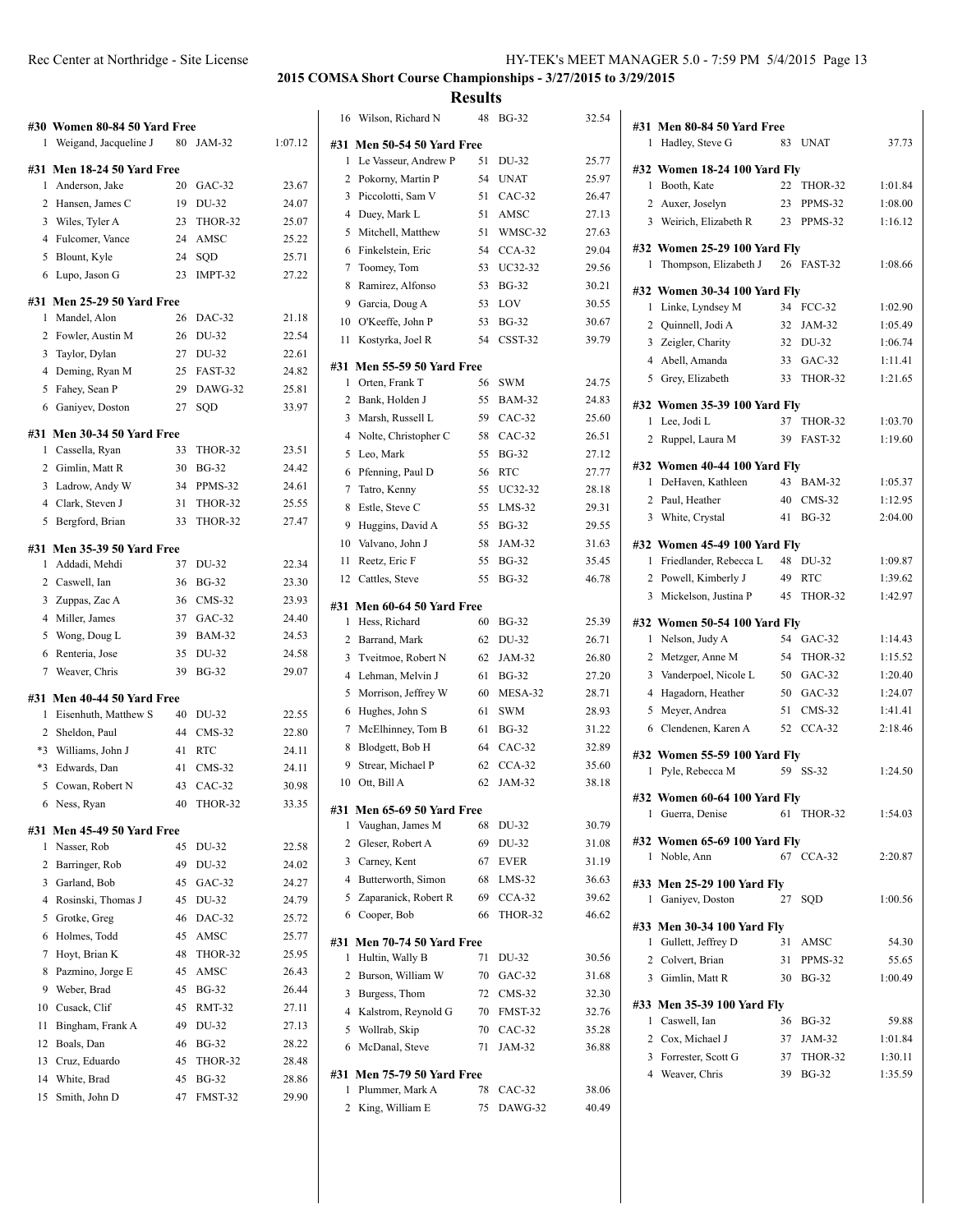|                | #33 Men 40-44 100 Yard Fly              |    |                  |                    |
|----------------|-----------------------------------------|----|------------------|--------------------|
| 1              | O'Sullivan, Chris                       | 40 | DU-32            | 53.11              |
| 2              | Edwards, Dan                            | 41 | $CMS-32$         | 59.29              |
|                | 3 Hatch, Eric                           | 40 | DU-32            | 1:09.83            |
|                | #33 Men 45-49 100 Yard Fly              |    |                  |                    |
| 1              | Garland, Bob                            | 45 | $GAC-32$         | 1:00.31            |
|                | 2 Grotke, Greg                          | 46 | DAC-32           | 1:02.46            |
|                | 3 Pins, Michael T                       | 49 | <b>BAM-32</b>    | 1:06.04            |
|                | 4 Brower, William P                     | 48 | $LMS-32$         | 1:24.04            |
|                | #33 Men 50-54 100 Yard Fly              |    |                  |                    |
| 1              | Mann, Jonathan E                        | 54 | DU-32            | 1:00.22            |
|                | 2 Guy, Kerry P                          | 54 | $CMS-32$         | 1:03.61            |
| 3              | Wise, Mike                              | 50 | DU-32            | 1:04.42            |
|                | 4 Pokorny, Martin P                     | 54 | <b>UNAT</b>      | 1:06.78            |
|                | 5 Melanson, Ed                          | 52 | <b>UNAT</b>      | 1:08.59            |
|                | #33 Men 55-59 100 Yard Fly              |    |                  |                    |
| 1              | Nelson, Kurt D                          | 55 | $GAC-32$         | 1:03.75            |
|                | #33 Men 60-64 100 Yard Fly              |    |                  |                    |
| 1              | MacDonald, Lee H                        | 63 | FAST-32          | 1:11.02            |
| $\overline{c}$ | Hughes, John S                          | 61 | <b>SWM</b>       | 1:14.19            |
|                |                                         |    |                  |                    |
| 1              | #33 Men 70-74 100 Yard Flv              | 70 |                  |                    |
| 2              | Abrahams, Richard T<br>Molnar, Ronald A | 73 | DU-32<br>FAST-32 | 1:02.06<br>1:28.95 |
| 3              | Hultin, Wally B                         | 71 | DU-32            | 1:29.95            |
| 4              | Kalstrom, Reynold G                     | 70 | FMST-32          | 1:44.10            |
|                |                                         |    |                  |                    |
|                |                                         |    |                  |                    |
|                | #35 Men 55+800 Yard Free Relay          |    |                  |                    |
| 1              | CMS-32                                  |    | A                | 7:42.24            |
|                | #36 Women 18-24 200 Yard Free           |    |                  |                    |
| 1              | Booth, Kate                             | 22 | THOR-32          | 1:59.05            |
|                | 2 Sundberg, Melissa A                   | 24 | $CAC-32$         | 2:15.47            |
| 3              | Zurcher, Audrey                         | 18 | DU-32            | 2:17.68            |
|                | 4 Smith, Sara M                         | 18 | THOR-32          | 2:39.33            |
|                | #36 Women 25-29 200 Yard Free           |    |                  |                    |
| 1              | Holman, Sara E                          | 28 | CSST-32          | 2:06.99            |
| $\overline{c}$ | Holman, Mary E                          | 28 | CSST-32          | 2:09.24            |
| 3              | Tien, Lauren A                          | 29 | JAM-32           | 2:14.09            |
| 4              | Thompson, Elizabeth J                   | 26 | FAST-32          | 2:18.28            |
|                | #36 Women 30-34 200 Yard Free           |    |                  |                    |
| 1              | Jones, Elizabeth                        | 31 | AMSC             | 2:12.21            |
| 2              | Abell, Amanda                           | 33 | $GAC-32$         | 2:16.99            |
| 3              | Fischer, Christine                      | 34 | FAST-32          | 2:31.95            |
|                | 4 Willey, Briana D                      | 31 | <b>BG-32</b>     | 3:12.36            |
|                | #36 Women 35-39 200 Yard Free           |    |                  |                    |
| *1             | Wieck, Sonja G                          | 35 | $GAC-32$         | 2:30.39            |
| $*1$           | Engle, Beth                             | 37 | <b>BG-32</b>     | 2:30.39            |
| 3              | Vitcenda, Jessica J                     | 38 | $GAC-32$         | 2:32.02            |
| 4              | Hayes, Laurie M                         |    | 39 RTC           | 2:37.83            |
| 5              | Hovey, Brianne                          | 35 | $GAC-32$         | 2:38.86            |
| 6              | Kingsley, Courtney E                    | 36 | <b>BG-32</b>     | 2:58.22            |

|                | #36 Women 40-44 200 Yard Free                 |          |                       |         |
|----------------|-----------------------------------------------|----------|-----------------------|---------|
| 1              | Paul, Heather                                 | 40       | $CMS-32$              | 2:17.57 |
| 2              | Hester, Ulla                                  |          | 44 BAM-32             | 2:22.13 |
|                | 3 O'Connell, Fontaine C                       |          | 40 JAM-32             | 2:27.27 |
|                | 4 Soto, Sandra M                              |          | 40 THOR-32            | 3:07.94 |
|                | 5 White, Crystal                              | 41       | $BG-32$               | 3:16.11 |
|                | #36 Women 45-49 200 Yard Free                 |          |                       |         |
| 1.             | Richardson, Kim G                             | 46       | <b>FCC-32</b>         | 2:17.96 |
|                | 2 Olczak, Suzanne F                           | 46       | $CAC-32$              | 2:59.50 |
|                | #36 Women 50-54 200 Yard Free                 |          |                       |         |
| 1              | Hagadorn, Heather                             |          | 50 GAC-32             | 2:21.96 |
| 2              | Metzger, Anne M                               |          | 54 THOR-32            | 2:28.93 |
| 3              | Butler, Debra L                               |          | 51 GAC-32             | 2:34.81 |
|                | 4 Przekwas, Julie A                           |          | 52 AMSC               | 2:48.45 |
|                | 5 Meyer, Andrea                               |          | 51 CMS-32             | 3:05.64 |
|                | #36 Women 55-59 200 Yard Free                 |          |                       |         |
| 1              | Cotton Tatnall, Suzy C                        | 55       | HRM-32                | 2:15.00 |
|                | 2 Bennett, Aimee                              | 58       | SS-32                 | 3:36.34 |
|                | #36 Women 60-64 200 Yard Free                 |          |                       |         |
| 1              | Laney, Judith B                               | 62       | DU-32                 | 2:38.48 |
|                | 2 Guerra, Denise                              | 61       | THOR-32               | 3:24.66 |
|                |                                               |          |                       |         |
|                | #36 Women 65-69 200 Yard Free                 |          | 67 CCA-32             |         |
|                | --- Noble, Ann                                |          |                       | DQ      |
|                | #36 Women 70-74 200 Yard Free                 |          |                       |         |
| 1              | Anziano, Marcia                               |          | 70 CAC-32             | 3:08.93 |
|                | 2 Phelps, Reola                               |          | 70 CCA-32             | 4:35.85 |
|                | #36 Women 80-84 200 Yard Free                 |          |                       |         |
| 1              | Weigand, Jacqueline J                         | 80       | JAM-32                | 4:43.81 |
|                | #37 Men 18-24 200 Yard Free                   |          |                       |         |
|                | 1 Hansen, James C                             | 19       | DU-32                 | 2:02.08 |
|                | 2 Blount, Kyle                                | 24       | SOD                   | 2:03.16 |
| 3              | Fulcomer, Vance                               | 24       | AMSC                  | 2:13.30 |
|                |                                               |          |                       |         |
| 1              | #37 Men 25-29 200 Yard Free<br>Smith, David J |          |                       | 1:59.86 |
| $\overline{2}$ |                                               | 27<br>29 | <b>SQD</b><br>DAWG-32 | 2:02.17 |
|                | Fahey, Sean P                                 |          |                       |         |
|                | #37 Men 30-34 200 Yard Free                   |          |                       |         |
| 1              | Ladrow, Andy W                                | 34       | PPMS-32               | 1:58.58 |
|                | #37 Men 35-39 200 Yard Free                   |          |                       |         |
| 1              | Caswell, Ian                                  | 36       | BG-32                 | 1:57.05 |
| 2              | Jones, Ryan K                                 | 38       | $CAC-32$              | 2:02.54 |
| 3              | Weaver, Chris                                 | 39       | <b>BG-32</b>          | 2:44.51 |
|                | 4 Forrester, Scott G                          | 37       | THOR-32               | 2:54.51 |
|                | #37 Men 40-44 200 Yard Free                   |          |                       |         |
| 1              | Sheldon, Paul                                 | 44       | $CMS-32$              | 1:57.56 |
| $\overline{2}$ | Hatch, Eric                                   | 40       | DU-32                 | 2:13.72 |
| 3              | Cowan, Robert N                               | 43       | $CAC-32$              | 2:29.61 |
|                |                                               |          |                       |         |
|                | #37 Men 45-49 200 Yard Free                   |          |                       |         |
| 1              | Garland, Bob                                  | 45       | $GAC-32$              | 1:55.16 |
| 2              | Barringer, Rob                                | 49       | DU-32                 | 1:55.35 |

| 3      | Nasser, Rob                    | 45 | DU-32               | 1:56.15            |
|--------|--------------------------------|----|---------------------|--------------------|
| 4      | Rosinski, Thomas J             | 45 | DU-32               | 2:00.13            |
| 5      | Barbour, Dave                  | 46 | <b>UNAT</b>         | 2:06.48            |
| 6      | Acosta, Marty J                | 49 | DU-32               | 2:10.64            |
| 7      | Pazmino, Jorge E               | 45 | AMSC                | 2:10.87            |
| 8      | Holmes, Todd                   | 45 | AMSC                | 2:14.38            |
| 9      | Brower, William P              | 48 | $LMS-32$            | 2:19.29            |
| 10     | Bingham, Frank A               | 49 | DU-32               | 2:21.13            |
| 11     | Boals, Dan                     | 46 | <b>BG-32</b>        | 2:25.45            |
| #37    | <b>Men 50-54 200 Yard Free</b> |    |                     |                    |
| 1      | Wise, Mike                     | 50 | DU-32               | 2:03.14            |
| 2      | Guy, Kerry P                   | 54 | $CMS-32$            | 2:06.48            |
| 3      | Melanson, Ed                   | 52 | <b>UNAT</b>         | 2:12.82            |
| 4      | Newcomb, Scott C               | 54 | DAWG-32             | 2:20.71            |
| 5      | Toomey, Tom                    | 53 | UC32-32             | 2:20.80            |
| 6      | Kelly, John F                  | 53 | $LMS-32$            | 2:28.20            |
| 7      | Kostyrka, Joel R               | 54 | CSST-32             | 3:40.15            |
| 8      | Sullivan, Frank X              | 52 | DAC-32              | 3:56.30            |
|        |                                |    |                     |                    |
|        | #37 Men 55-59 200 Yard Free    | 55 |                     |                    |
| 1      | Anderson, Kirk H               | 56 | $GAC-32$            | 1:54.24            |
|        | 2 Orten, Frank T               |    | <b>SWM</b>          | 2:05.73<br>2:08.24 |
| 3<br>4 | Castanha, John                 | 55 | PUEB-32<br>$CAC-32$ |                    |
|        | Nolte, Christopher C           | 58 | JAM-32              | 2:13.58<br>2:51.71 |
| 5      | Valvano, John J                | 58 |                     |                    |
|        | #37 Men 60-64 200 Yard Free    |    |                     |                    |
| 1      | Mann, Michael T                | 60 | $GAC-32$            | 1:58.38            |
| 2      | Hughes, John S                 | 61 | SWM                 | 2:13.51            |
| 3      | Tveitmoe, Robert N             | 62 | JAM-32              | 2:18.00            |
| 4      | Ott, Bill A                    | 62 | JAM-32              | 3:22.55            |
|        | #37 Men 65-69 200 Yard Free    |    |                     |                    |
| 1      | Gleser, Robert A               | 69 | DU-32               | 2:32.16            |
| 2      | Butterworth, Simon             | 68 | LMS-32              | 3:02.23            |
| 3      | Zaparanick, Robert R           | 69 | $CCA-32$            | 3:39.47            |
| 4      | Cooper, Bob                    | 66 | THOR-32             | 3:49.69            |
|        | #37 Men 70-74 200 Yard Free    |    |                     |                    |
| 1      | Burson, William W              | 70 | $GAC-32$            | 2:35.20            |
| 2      | Kalstrom, Reynold G            | 70 | FMST-32             | 2:45.32            |
| #37    | <b>Men 75-79 200 Yard Free</b> |    |                     |                    |
| 1      | Wolfe, Artie                   | 75 | <b>UNAT</b>         | 2:30.75            |
|        |                                |    |                     |                    |
| 1      | #37 Men 80-84 200 Yard Free    | 83 |                     |                    |
|        | Hadley, Steve G                |    | <b>UNAT</b>         | 3:28.83            |
|        | #38 Women 18-24 100 Yard IM    |    |                     |                    |
| 1      | Sundberg, Melissa A            | 24 | $CAC-32$            | 1:07.97            |
| 2      | MacClain, Dakota D             | 23 | AMSC                | 1:09.64            |
| 3      | Weirich, Elizabeth R           | 23 | PPMS-32             | 1:09.81            |
| 4      | Auxer, Joselyn                 | 23 | PPMS-32             | 1:10.63            |
| 5      | Wright, Ashley R               | 23 | DU-32               | 1:11.14            |
| 6      | Zurcher, Audrey                | 18 | DU-32               | 1:12.26            |
| 7      | Weed, Erin                     | 18 | DU-32               | 1:13.34            |
| 8      | Alster, Charlotte J            | 24 | FAST-32             | 1:13.86            |
| 9      | Niston, Caitlyn J              | 24 | PPMS-32             | 1:16.84            |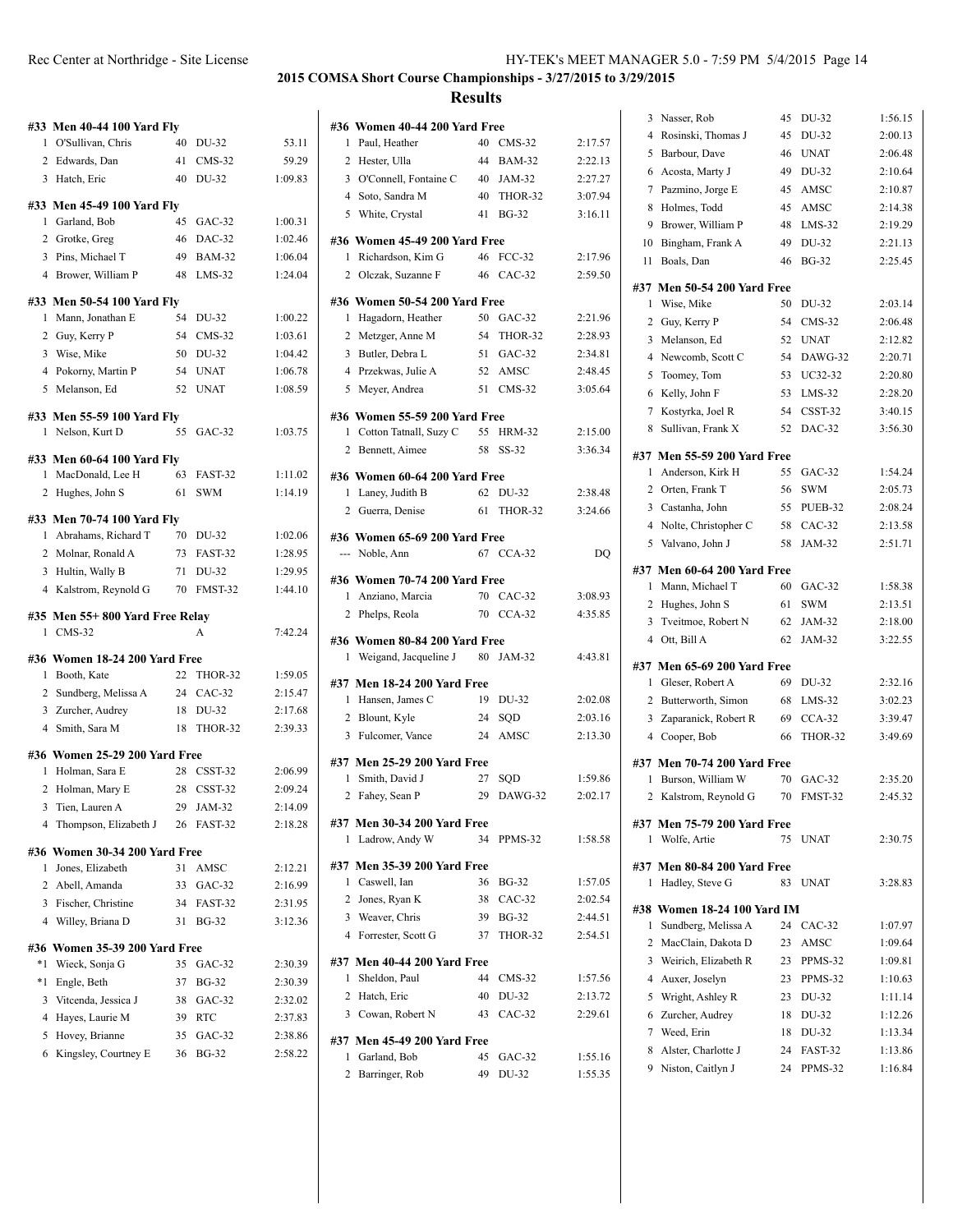| #38 Women 25-29 100 Yard IM |    |           |  |
|-----------------------------|----|-----------|--|
| 1 Darling, Leane            | 29 | UHM-39    |  |
| 2 Anderson, Jill            |    | 25 GAC-32 |  |
| 3 Tien. Lauren A            | 29 | $JAM-32$  |  |

 Thompson, Elizabeth J 26 FAST-32 1:15.78 Daniel, Kimberly M 29 FAST-32 1:26.32

 $1:01.84$ 1:07.93  $1:12.22$ 

#### **#38 Women 30-34 100 Yard IM**

| 77 U   | лиси ју-ј <del>у</del> тоу таги ј                | LLV 1.   |                         |                    |
|--------|--------------------------------------------------|----------|-------------------------|--------------------|
| 1      | Heidinger, Anna M                                | 30       | PPMS-32                 | 1:01.74            |
| 2      | Linke, Lyndsey M                                 | 34       | <b>FCC-32</b>           | 1:01.93            |
| 3      | Abell, Amanda                                    | 33       | GAC-32                  | 1:14.13            |
| 4      | Woltman, Jillian K                               | 30       | $LMS-32$                | 1:15.43            |
| 5      | Blair, Katie                                     | 34       | $LMS-32$                | 1:18.05            |
| 6      | Fischer, Christine                               | 34       | FAST-32                 | 1:22.05            |
| 7      | Grey, Elizabeth                                  | 33       | THOR-32                 | 1:22.82            |
| 8      | Stephens, Virginia A                             | 33       | IMPT-32                 | 1:25.82            |
|        | #38 Women 35-39 100 Yard IM                      |          |                         |                    |
| 1      | Lee, Jodi L                                      | 37       | THOR-32                 | 1:04.53            |
| 2      | Ruppel, Laura M                                  | 39       | FAST-32                 | 1:14.19            |
| 3      | Davis, Kelly R                                   | 39       | THOR-32                 | 1:17.05            |
| 4      | Hovey, Brianne                                   | 35       | GAC-32                  | 1:21.48            |
| 5      | Castellano, Sara E                               | 38       | $LMS-32$                | 1:21.75            |
| 6      | Vitcenda, Jessica J                              | 38       | GAC-32                  | 1:23.12            |
| 7      | Wieck, Sonja G                                   | 35       | GAC-32                  | 1:23.14            |
| 8      | Kingsley, Courtney E                             | 36       | <b>BG-32</b>            | 1:32.09            |
|        |                                                  |          |                         |                    |
| 1      | #38 Women 40-44 100 Yard IM<br>DeHaven, Kathleen | 43       | <b>BAM-32</b>           | 1:06.47            |
| 2      |                                                  | 41       | <b>BG-32</b>            |                    |
|        | Early, Becky D                                   |          | GAC-32                  | 1:12.44            |
| 3<br>4 | Garland, Crystal                                 | 43       | <b>UNAT</b>             | 1:13.76            |
|        | Phillips, Eileen A                               | 42       |                         | 1:14.63            |
| 5      | Schell, Kim                                      | 42       | THOR-32                 | 1:19.82            |
| 6      | Henault, Kerry F                                 | 43       | THOR-32                 | 1:25.83            |
| 7      | Early, Sarah R                                   | 43       | THOR-32                 | 1:26.64            |
| 8      | Kinnersley, Darcy A                              | 43       | $GAC-32$                | 1:28.42            |
| 9      | Soto, Sandra M<br>White, Crystal                 | 40<br>41 | THOR-32<br><b>BG-32</b> | 1:44.42<br>1:46.06 |
| 10     |                                                  |          |                         |                    |
|        | #38 Women 45-49 100 Yard IM                      |          |                         |                    |
| 1      | Richardson, Kim G                                | 46       | <b>FCC-32</b>           | 1:17.22            |
| 2      | Friedlander, Rebecca L                           | 48       | DU-32                   | 1:17.87            |
| 3      | Whitmore, Teri A                                 | 46       | $CMS-32$                | 1:25.09            |
| 4      | Mickelson, Justina P                             | 45       | THOR-32                 | 1:25.45            |
| 5      | Kroeger-Weeks, Kim L                             | 45       | <b>BG-32</b>            | 1:26.50            |
| 6      | Broncucia, Stacy L                               | 46       | THOR-32                 | 1:28.18            |
| 7      | Olczak, Suzanne F                                | 46       | $CAC-32$                | 1:35.54            |
| 8      | Powell, Kimberly J                               | 49       | <b>RTC</b>              | 1:37.01            |
|        | 9 Wecksler, Michelle                             |          | 48 CCA-32               | 1:51.51            |
|        | --- DeLong, Mary A                               | 48       | FAST-32                 | DQ                 |
|        | #38 Women 50-54 100 Yard IM                      |          |                         |                    |
| 1      | Oerman, Voni M                                   | 54       | GAC-32                  | 1:13.24            |
| 2      | Campbell, Ellen A                                | 51       | $CAC-32$                | 1:14.02            |
| 3      | Nelson, Judy A                                   | 54       | $GAC-32$                | 1:16.68            |
| 4      | Vanderpoel, Nicole L                             | 50       | $GAC-32$                | 1:18.30            |
| 5      | Garnier, Kathy L                                 | 54       | $CAC-32$                | 1:18.76            |
| 6      | Hagadorn, Heather                                | 50       | GAC-32                  | 1:20.37            |
| 7      | Eldridge, Audrey L                               | 52       | PPMS-32                 | 1:22.73            |

|                    |                | 2015 COMSA Short Course Championships - 3/27/2015 to 3/29/2015 |                |               |                    |                          |
|--------------------|----------------|----------------------------------------------------------------|----------------|---------------|--------------------|--------------------------|
|                    |                |                                                                | <b>Results</b> |               |                    |                          |
|                    | 8              | Glauch, Missy A                                                | 52             | $CCA-32$      | 1:32.56            |                          |
|                    | 9              | Nolte, Susan D                                                 | 54             | $CAC-32$      | 1:33.56            | #39 Mei<br>1             |
| 1:01.84            | 10             | Miller, Shelley L                                              | 52             | THOR-32       | 1:34.91            | O'S<br>2                 |
| 1:07.93<br>1:12.22 | 11             | Walker, Laurie                                                 | 50             | AMSC          | 1:40.47            | Eis<br>3<br>Dol          |
| 1:15.78            |                | 12 Danielsen, Sonia                                            |                | 53 GAC-32     | 1:45.33            | 4<br>Edv                 |
| 1:26.32            |                | 13 Clendenen, Karen A                                          |                | 52 CCA-32     | 2:14.78            | 5<br>Cla                 |
|                    | $\cdots$       | Przekwas, Julie A                                              | 52             | AMSC          | DQ                 | 6 Nes                    |
| 1:01.74            |                | #38 Women 55-59 100 Yard IM                                    |                |               |                    | #39 Mei                  |
| 1:01.93            | 1              | Kerr, Ann                                                      | 58             | $GAC-32$      | 1:25.07            | 1<br>Gar                 |
| 1:14.13            | 2              | Anderson, Jeanette B                                           | 56             | $GAC-32$      | 1:25.34            | $\overline{c}$<br>Bar    |
| 1:15.43            | 3              | Sortwell, Andrea                                               | 55             | <b>BG-32</b>  | 1:47.05            | 3<br>Grc                 |
| 1:18.05            |                | 4 Shaw, Lori D                                                 | 58             | $GAC-32$      | 1:47.72            | 4<br>Hol                 |
| 1:22.05            |                | 5 Bennett, Aimee                                               | 58             | $SS-32$       | 2:01.47            | 5<br>We                  |
| 1:22.82            |                | #38 Women 60-64 100 Yard IM                                    |                |               |                    | 6<br><b>Ros</b>          |
| 1:25.82            | 1              | Rosener, Karen K                                               | 61             | <b>FCC-32</b> | 1:18.67            | 7<br>Aco                 |
|                    | $\mathbf{2}$   | Schickli, Jeanne                                               | 62             | UC32-32       | 1:30.69            | 8<br>Cru                 |
|                    | 3              | Laney, Judith B                                                | 62             | DU-32         | 1:35.87            | 9<br>Wh                  |
| 1:04.53<br>1:14.19 |                | 4 Guerra, Denise                                               | 61             | THOR-32       | 1:39.53            | 10<br>Hoy                |
|                    |                | 5 Kane, Julie K                                                | 61             | $CAC-32$      | 1:49.76            | 11<br>Bro                |
| 1:17.05<br>1:21.48 |                |                                                                |                |               |                    | 12<br>Sm                 |
| 1:21.75            |                | #38 Women 65-69 100 Yard IM<br>1 Hashimoto, Christine          |                | 67 CAC-32     | 1:43.12            | Wil<br>13                |
| 1:23.12            | 2              | Todd, Bette E                                                  | 68             | $GAC-32$      | 1:57.90            | 14<br>Ber                |
| 1:23.14            | 3              | Noble, Ann                                                     | 67             | $CCA-32$      | 2:19.27            | Cus<br>---               |
| 1:32.09            |                |                                                                |                |               |                    |                          |
|                    |                | #38 Women 70-74 100 Yard IM                                    |                |               |                    | #39 Mei<br>1<br>Ma       |
|                    | $\mathbf{1}$   | McKim, Penny A                                                 |                | 70 CCA-32     | 1:59.39            | 2<br>Ma                  |
| 1:06.47            | 2              | Phelps, Reola                                                  | 70             | $CCA-32$      | 2:29.95            | 3<br>Mc                  |
| 1:12.44            |                | #38 Women 75-79 100 Yard IM                                    |                |               |                    | 4<br>Kli                 |
| 1:13.76            | 1              | Oberg, Jane G                                                  |                | 77 DU-32      | 1:46.33            | 5<br>Rot                 |
| 1:14.63            |                |                                                                |                |               |                    | 6<br><b>Bro</b>          |
| 1:19.82            |                | #39 Men 18-24 100 Yard IM                                      |                |               |                    | 7<br>Pok                 |
| 1:25.83            |                | 1 Hansen, James C                                              | 19             | DU-32         | 1:02.98            | 8<br>Du                  |
| 1:26.64            | 3              | 2 Fulcomer, Vance                                              | 24<br>24       | AMSC          | 1:04.28<br>1:04.40 | 9<br>Nie                 |
| 1:28.42            |                | Blount, Kyle<br>4 Anderson, Jake                               | 20             | SQD<br>GAC-32 | 1:05.13            | 10<br>Ney                |
| 1:44.42            |                | 5 Lupo, Jason G                                                | 23             | IMPT-32       | 1:05.75            | 11<br>Fin                |
| 1:46.06            |                | 6 Wiles, Tyler A                                               |                | 23 THOR-32    | 1:08.37            | 12<br>Rar                |
|                    |                |                                                                |                |               |                    | Kel<br>13                |
| 1:17.22            |                | #39 Men 25-29 100 Yard IM                                      |                |               |                    | O'K<br>14                |
| 1:17.87            |                | 1 Fowler, Austin M                                             | 26             | DU-32         | 55.70              | 15<br>Gar                |
| 1:25.09            | 2              | Taylor, Dylan                                                  | 27             | DU-32         | 58.06              | $\overline{a}$<br>Ko     |
| 1:25.45            |                | 3 Ganiyev, Doston                                              | 27             | SQD           | 1:04.75            |                          |
| 1:26.50            |                | 4 Deming, Ryan M                                               | 25             | FAST-32       | 1:05.29            | #39 Mei                  |
| 1:28.18            |                | #39 Men 30-34 100 Yard IM                                      |                |               |                    | 1<br>Bar                 |
| 1:35.54            | 1              | Gullett, Jeffrey D                                             | 31             | AMSC          | 55.47              | 2<br>Ano                 |
| 1:37.01            | $\overline{2}$ | Cassella, Ryan                                                 | 33             | THOR-32       | 57.43              | 3<br>Ort                 |
| 1:51.51            | 3              | Colvert, Brian                                                 | 31             | PPMS-32       | 58.44              | 4<br>Nel                 |
| DQ                 | $\overline{4}$ | Gimlin, Matt R                                                 | 30             | <b>BG-32</b>  | 1:00.81            | 5<br>Sey                 |
|                    | 5              | Clark, Steven J                                                | 31             | THOR-32       | 1:06.60            | 6<br>Lec<br>$N_{\alpha}$ |

#### **#39 Men 35-39 100 Yard IM**

| 1 Renteria, Jose | 35 DU-32  | 1:02.11 |
|------------------|-----------|---------|
| 2 Miller, James  | 37 GAC-32 | 1:03.17 |
| 3 Wong, Doug L   | 39 BAM-32 | 1:04.99 |

Bergford, Brian 33 THOR-32 1:08.88

# Rec Center at Northridge - Site License HY-TEK's MEET MANAGER 5.0 - 7:59 PM 5/4/2015 Page 15

| #39 Men 40-44 100 Yard IM |                                           |    |               |         |
|---------------------------|-------------------------------------------|----|---------------|---------|
| 1                         | O'Sullivan, Chris                         | 40 | DU-32         | 54.49   |
| 2                         | Eisenhuth, Matthew S                      | 40 | DU-32         | 56.35   |
| 3                         | Doherty, Kevin J                          | 41 | DU-32         | 59.25   |
| 4                         | Edwards, Dan                              | 41 | $CMS-32$      | 1:01.96 |
| 5                         | Clare, Christopher R                      | 44 | DU-32         | 1:07.06 |
| 6                         | Ness, Ryan                                | 40 | THOR-32       | 1:35.03 |
|                           |                                           |    |               |         |
| 1                         | #39 Men 45-49 100 Yard IM<br>Garland, Bob | 45 | GAC-32        | 1:00.15 |
| 2                         | Barringer, Rob                            | 49 | DU-32         | 1:00.37 |
| 3                         | Grotke, Greg                              | 46 | DAC-32        | 1:02.69 |
| 4                         | Holmes, Todd                              | 45 | AMSC          | 1:06.14 |
| 5                         | Weber, Brad                               | 45 | <b>BG-32</b>  | 1:06.47 |
| 6                         | Rosinski, Thomas J                        | 45 | DU-32         | 1:06.72 |
| 7                         | Acosta, Marty J                           | 49 | DU-32         | 1:09.35 |
| 8                         | Cruz, Eduardo                             | 45 | THOR-32       | 1:10.72 |
| 9                         | White, Brad                               | 45 | <b>BG-32</b>  | 1:10.83 |
| 10                        | Hoyt, Brian K                             | 48 | THOR-32       | 1:11.82 |
| 11                        | Brower, William P                         | 48 | $LMS-32$      | 1:19.14 |
| 12                        | Smith, John D                             | 47 | FMST-32       | 1:23.34 |
| 13                        | Wilson, Richard N                         | 48 | <b>BG-32</b>  | 1:28.14 |
| 14                        | Bennett, Dean W                           | 48 | $SS-32$       | 1:31.10 |
| ---                       | Cusack, Clif                              | 45 | RMT-32        | DQ      |
|                           |                                           |    |               |         |
|                           | #39 Men 50-54 100 Yard IM                 |    |               |         |
| 1                         | Mangum, Mango                             | 52 | <b>BAM-32</b> | 1:02.23 |
| 2                         | Mann, Jonathan E                          | 54 | DU-32         | 1:02.36 |
| 3                         | McCarthy, Garrett                         | 50 | <b>BAM-32</b> | 1:03.77 |
| 4                         | Kline, Richard L                          | 52 | <b>RTC</b>    | 1:05.55 |
| 5                         | Roush, Stephen P                          | 52 | LOV           | 1:05.98 |
| 6                         | Brostuen, David A                         | 50 | $CMS-32$      | 1:07.56 |
| 7                         | Pokorny, Martin P                         | 54 | <b>UNAT</b>   | 1:08.28 |
| 8                         | Duey, Mark L                              | 51 | AMSC          | 1:11.04 |
| 9                         | Nielsen, Richard L                        | 50 | DU-32         | 1:12.02 |
| 10                        | Newcomb, Scott C                          | 54 | DAWG-32       | 1:16.42 |
| 11                        | Finkelstein, Eric                         | 54 | $CCA-32$      | 1:17.63 |
| 12                        | Ramirez, Alfonso                          | 53 | BG-32         | 1:22.26 |
| 13                        | Kelly, John F                             | 53 | $LMS-32$      | 1:22.72 |
| 14                        | O'Keeffe, John P                          | 53 | <b>BG-32</b>  | 1:23.92 |
| 15                        | Garcia, Doug A                            | 53 | LOV           | 1:26.42 |
|                           | Koerner, Ted                              | 53 | GAC-32        | DQ      |
|                           | #39 Men 55-59 100 Yard IM                 |    |               |         |
| 1                         | Bank, Holden J                            | 55 | <b>BAM-32</b> | 1:02.34 |
| 2                         | Anderson, Kirk H                          | 55 | $GAC-32$      | 1:03.33 |
| 3                         | Orten, Frank T                            | 56 | SWM           | 1:03.45 |
| 4                         | Nelson, Kurt D                            | 55 | GAC-32        | 1:06.57 |
| 5                         | Seymour, Dag L                            | 56 | JAM-32        | 1:09.27 |
| 6                         | Leo, Mark                                 | 55 | <b>BG-32</b>  | 1:10.36 |
| 7                         | Nolte, Christopher C                      | 58 | $CAC-32$      | 1:10.44 |
| 8                         | Marsh, Russell L                          | 59 | $CAC-32$      | 1:14.01 |
| 9                         | Pfenning, Paul D                          | 56 | RTC           | 1:14.10 |
| 10                        | Tatro, Kenny                              | 55 | UC32-32       | 1:18.77 |
| 11                        | Huggins, David A                          | 55 | <b>BG-32</b>  | 1:20.80 |
| 12                        | Estle, Steve C                            | 55 | LMS-32        | 1:23.18 |
| 13                        | Reetz, Eric F                             | 55 | BG-32         | 1:36.21 |
| 14                        | Valvano, John J                           | 58 | JAM-32        | 1:40.80 |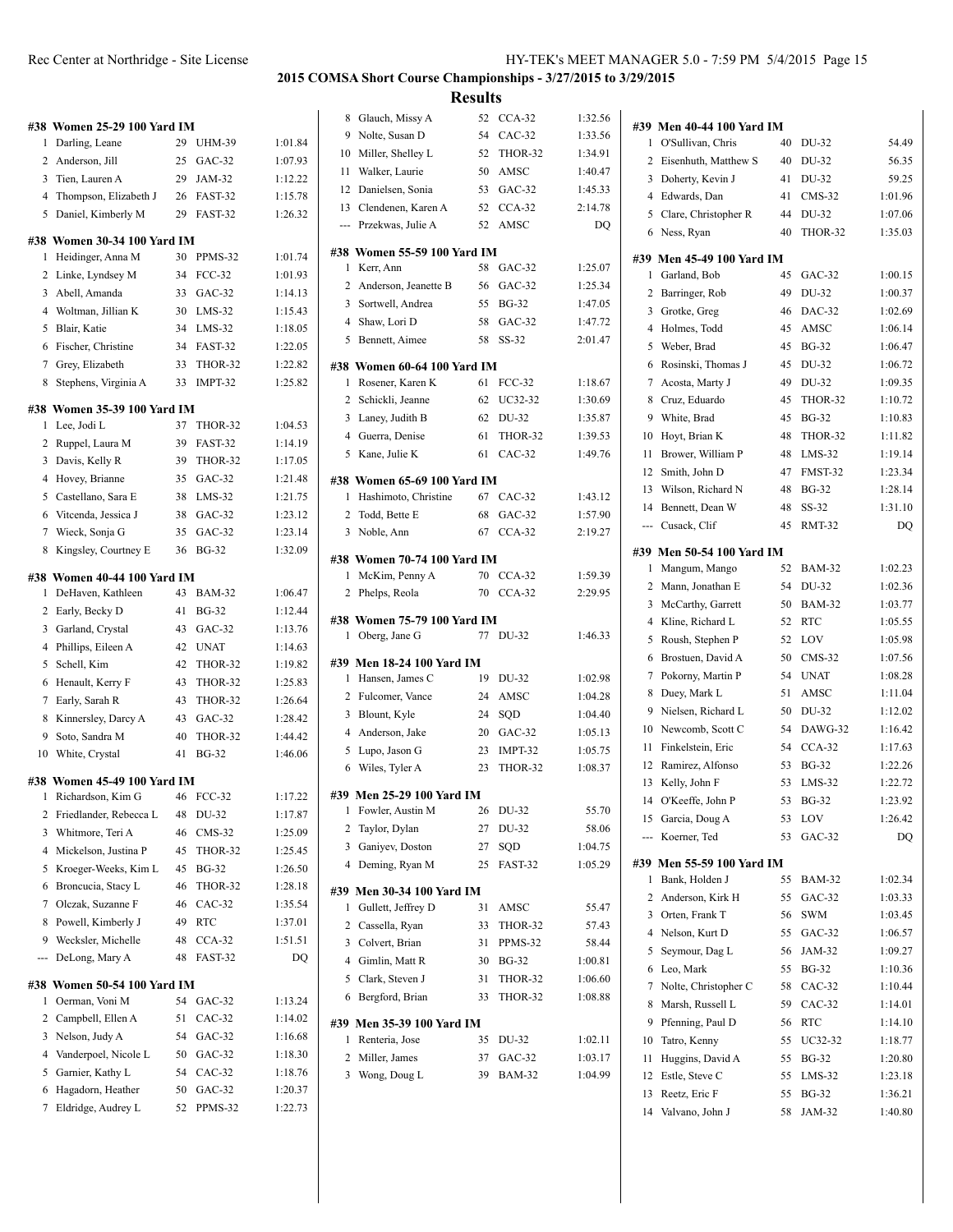|    | #39 Men 60-64 100 Yard IM      |    |                             |         |
|----|--------------------------------|----|-----------------------------|---------|
| 1  | Waterbury, Stuart S            | 61 | <b>BAM-32</b>               | 1:05.56 |
| 2  | Hess, Richard                  | 60 | <b>BG-32</b>                | 1:08.46 |
| 3  | Barrand, Mark                  | 62 | DU-32                       | 1:09.59 |
| 4  | Morrison, Jeffrey W            | 60 | MESA-32                     | 1:18.11 |
| 5  | Hughes, John S                 | 61 | <b>SWM</b>                  | 1:18.90 |
| 6  | Lehman, Melvin J               | 61 | <b>BG-32</b>                | 1:19.50 |
| 7  | Strear, Michael P              | 62 | $CCA-32$                    | 1:50.10 |
|    | #39 Men 65-69 100 Yard IM      |    |                             |         |
| 1  | Carney, Kent                   | 67 | <b>EVER</b>                 | 1:15.21 |
|    | 2 Gleser, Robert A             | 69 | DU-32                       | 1:26.80 |
|    | 3 Zaparanick, Robert R         | 69 | $CCA-32$                    | 1:54.60 |
|    | #39 Men 70-74 100 Yard IM      |    |                             |         |
| 1  | Abrahams, Richard T            | 70 | DU-32                       | 1:08.12 |
| 2  | Molnar, Ronald A               | 73 | FAST-32                     | 1:20.65 |
| 3  | Kalstrom, Reynold G            | 70 | FMST-32                     | 1:32.39 |
|    | 4 McDanal, Steve               | 71 | JAM-32                      | 1:44.08 |
|    |                                |    |                             |         |
| 1  | #39 Men 75-79 100 Yard IM      | 78 |                             | 1:47.73 |
|    | Plummer, Mark A                | 75 | $CAC-32$<br>DAWG-32         | 1:52.70 |
|    | 2 King, William E              |    |                             |         |
|    | #40 Women 18-24 50 Yard Breast |    |                             |         |
| 1  | Auxer, Joselyn                 | 23 | PPMS-32                     | 36.03   |
| 2  | Sundberg, Melissa A            |    | 24 CAC-32                   | 36.25   |
| 3  | Weed, Erin                     | 18 | DU-32                       | 36.55   |
| 4  | Neal, Stefanie N               | 24 | AMSC                        | 36.90   |
| 5  | Weirich, Elizabeth R           | 23 | PPMS-32                     | 37.20   |
| 6  | Wright, Ashley R               | 23 | DU-32                       | 37.65   |
| 7  | Alster, Charlotte J            | 24 | FAST-32                     | 37.96   |
| 8  | MacClain, Dakota D             | 23 | AMSC                        | 38.44   |
| 9  | Zurcher, Audrey                | 18 | DU-32                       | 38.49   |
| 10 | Niston, Caitlyn J              | 24 | PPMS-32                     | 42.10   |
| 11 | Smith, Sara M                  | 18 | THOR-32                     | 44.30   |
|    | #40 Women 25-29 50 Yard Breast |    |                             |         |
| 1  | Anderson, Jill                 | 25 | $GAC-32$                    | 34.27   |
| 2  | Darling, Leane                 | 29 | <b>UHM-39</b>               | 34.96   |
|    | #40 Women 30-34 50 Yard Breast |    |                             |         |
| 1  | Linke, Lyndsey M               | 34 | FCC-32                      | 32.28   |
| 2  | Zeigler, Charity               | 32 | DU-32                       | 36.89   |
| 3  | Blair, Katie                   | 34 | $LMS-32$                    | 39.09   |
|    | 4 Woltman, Jillian K           | 30 | $LMS-32$                    | 39.37   |
| 5  | Abell, Amanda                  | 33 | GAC-32                      | 42.69   |
| 6  | Grey, Elizabeth                | 33 | THOR-32                     | 44.49   |
| 7  | Stephens, Virginia A           | 33 | IMPT-32                     | 44.90   |
| 8  | Stafford, Hope                 | 32 | $CAC-32$                    | 49.43   |
|    | #40 Women 35-39 50 Yard Breast |    |                             |         |
| 1  | Lee, Jodi L                    | 37 | THOR-32                     | 31.91   |
| 2  | Vitcenda, Jessica J            | 38 | GAC-32                      | 40.52   |
| 3  | Hovey, Brianne                 | 35 | GAC-32                      | 42.26   |
|    | 4 Kingsley, Courtney E         | 36 | $\mathbf{B} \mathbf{G}$ -32 | 43.20   |
|    | 5 Hayes, Laurie M              | 39 | <b>RTC</b>                  | 44.10   |
|    |                                |    |                             |         |
|    | #40 Women 40-44 50 Yard Breast | 41 |                             |         |
|    | 1 Early, Becky D               |    | <b>BG-32</b>                | 35.14   |

| <b>Results</b> |                                                     |    |               |         |   |
|----------------|-----------------------------------------------------|----|---------------|---------|---|
|                | 2 DeHaven, Kathleen                                 | 43 | <b>BAM-32</b> | 36.15   |   |
|                | 3 Garland, Crystal                                  | 43 | $GAC-32$      | 38.58   |   |
|                | 4 Phillips, Eileen A                                | 42 | <b>UNAT</b>   | 40.57   |   |
|                | 5 Henault, Kerry F                                  | 43 | THOR-32       | 41.38   |   |
| 6              | Early, Sarah R                                      | 43 | THOR-32       | 43.04   |   |
|                | 7 Kinnersley, Darcy A                               | 43 | GAC-32        | 45.73   | # |
|                | 8 Soto, Sandra M                                    | 40 | THOR-32       | 53.72   |   |
|                |                                                     |    |               |         |   |
|                | #40 Women 45-49 50 Yard Breast<br>Richardson, Kim G | 46 | <b>FCC-32</b> | 40.65   |   |
| 1              |                                                     | 45 | THOR-32       | 41.74   |   |
|                | 2 Mickelson, Justina P                              | 48 |               | 42.45   | # |
|                | 3 DeLong, Mary A                                    | 46 | FAST-32       |         |   |
|                | 4 Whitmore, Teri A                                  |    | $CMS-32$      | 42.86   |   |
|                | 5 Wecksler, Michelle                                |    | 48 CCA-32     | 47.76   |   |
|                | 6 Broncucia, Stacy L                                | 46 | THOR-32       | 48.69   | # |
|                | #40 Women 50-54 50 Yard Breast                      |    |               |         |   |
| 1              | Oerman, Voni M                                      | 54 | $GAC-32$      | 38.09   |   |
|                | 2 Campbell, Ellen A                                 | 51 | CAC-32        | 38.34   |   |
|                | 3 Nelson, Judy A                                    |    | 54 GAC-32     | 42.16   |   |
|                | 4 Garnier, Kathy L                                  | 54 | CAC-32        | 42.46   |   |
| 5              | Bershok, Rhonda                                     | 50 | AMSC          | 43.73   |   |
|                | 6 Eldridge, Audrey L                                |    | 52 PPMS-32    | 43.76   |   |
|                | 7 Contrino, Kathleen H                              |    | 54 LMS-32     | 44.09   | # |
|                | 8 Vanderpoel, Nicole L                              |    | 50 GAC-32     | 46.29   |   |
|                | 9 Nolte, Susan D                                    |    | 54 CAC-32     | 46.91   |   |
|                | 10 Przekwas, Julie A                                | 52 | AMSC          | 47.24   |   |
|                | 11 Walker, Laurie                                   | 50 | AMSC          | 48.38   |   |
|                | 12 Miller, Shelley L                                | 52 | THOR-32       | 51.73   |   |
|                | 13 Danielsen, Sonia                                 | 53 | $GAC-32$      | 56.04   |   |
|                | #40 Women 55-59 50 Yard Breast                      |    |               |         |   |
| $\mathbf{1}$   | Whitman-Zai, Julie                                  | 55 | RTC           | 45.31   |   |
|                | 2 Anderson, Jeanette B                              |    | 56 GAC-32     | 45.47   |   |
|                | 3 Kerr, Ann                                         | 58 | GAC-32        | 48.51   |   |
|                | 4 Shaw, Lori D                                      | 58 | $GAC-32$      | 50.01   |   |
|                | 5 Sortwell, Andrea                                  | 55 | <b>BG-32</b>  | 51.65   |   |
|                |                                                     |    |               |         | # |
|                | #40 Women 60-64 50 Yard Breast                      |    |               |         |   |
| 1              | Rosener, Karen K                                    | 61 | <b>FCC-32</b> | 40.44   |   |
|                | 2 Guerra, Denise                                    | 61 | THOR-32       | 53.79   |   |
|                | #40 Women 65-69 50 Yard Breast                      |    |               |         |   |
| 1              | Todd, Bette E                                       |    | 68 GAC-32     | 1:01.67 |   |
|                |                                                     |    |               |         |   |
| 1              | #40 Women 70-74 50 Yard Breast<br>McKim, Penny A    | 70 | $CCA-32$      | 51.40   |   |
| 2              | Phelps, Reola                                       | 70 | $CCA-32$      | 1:18.46 |   |
|                |                                                     |    |               |         |   |

**#40 Women 75-79 50 Yard Breast**

**#41 Men 18-24 50 Yard Breast**

**#41 Men 25-29 50 Yard Breast**

1 Poirot, Elisabeth 75 AMSC 50.29

 Fulcomer, Vance 24 AMSC 31.16 Lupo, Jason G 23 IMPT-32 31.91 Hansen, James C 19 DU-32 32.88 Anderson, Jake 20 GAC-32 33.30 Wiles, Tyler A 23 THOR-32 35.42

Mandel, Alon 26 DAC-32 26.56

#### Rec Center at Northridge - Site License HY-TEK's MEET MANAGER 5.0 - 7:59 PM 5/4/2015 Page 16 **2015 COMSA Short Course Championships - 3/27/2015 to 3/29/2015**

| 2       | Fowler, Austin M                   | 26       | DU-32               | 29.74          |
|---------|------------------------------------|----------|---------------------|----------------|
| 3       | Taylor, Dylan                      | 27       | DU-32               | 30.05          |
|         | 4 Ganiyev, Doston                  | 27       | SQD                 | 31.62          |
|         | 5 Deming, Ryan M                   | 25       | FAST-32             | 35.72          |
|         | #41 Men 30-34 50 Yard Breast       |          |                     |                |
| 1       | Cassella, Ryan                     | 33       | THOR-32             | 28.30          |
|         | 2 Gimlin, Matt R                   | 30       |                     |                |
|         |                                    |          | <b>BG-32</b>        | 32.16          |
| 3       | Bergford, Brian                    | 33       | THOR-32             | 34.54          |
|         | 4 Clark, Steven J                  | 31       | THOR-32             | 35.31          |
|         | #41 Men 35-39 50 Yard Breast       |          |                     |                |
| 1       | Trinidad, Reuben D                 | 35       | PPMS-32             | 27.36          |
|         | 2 Miller, James                    | 37       | GAC-32              | 33.36          |
|         | 3 Wong, Doug L                     | 39       | <b>BAM-32</b>       | 34.88          |
|         | #41 Men 40-44 50 Yard Breast       |          |                     |                |
| 1       | Eisenhuth, Matthew S               | 40       | DU-32               | 28.21          |
| 2       | Edwards, Dan                       | 41       | $CMS-32$            | 33.96          |
|         | 3 Williams, John J                 | 41       | <b>RTC</b>          | 34.17          |
|         | 4 Clare, Christopher R             | 44       | DU-32               | 35.08          |
|         | 5 Cowan, Robert N                  | 43       | $CAC-32$            | 39.24          |
| 6       | Ness, Ryan                         | 40       | THOR-32             | 47.50          |
|         |                                    |          |                     |                |
|         | #41 Men 45-49 50 Yard Breast       |          |                     |                |
| 1       | Grotke, Greg                       | 46       | DAC-32              | 29.69          |
| 2       | Barringer, Rob                     | 49       | DU-32               | 31.58          |
| 3       | Garland, Bob                       | 45       | $GAC-32$            | 32.23          |
|         | 4 Weber, Brad                      | 45       | <b>BG-32</b>        | 34.74          |
| 5       | Cruz, Eduardo                      | 45       | THOR-32             | 36.31          |
| 6       | Pins, Michael T                    | 49       | <b>BAM-32</b>       | 36.56          |
| 7       | Hoyt, Brian K                      | 48       | THOR-32             | 37.22          |
| 8       | White, Brad                        | 45       | BG-32               | 37.35          |
| 9       | Cusack, Clif                       | 45       | <b>RMT-32</b>       | 39.40          |
| 10      | Bennett, Dean W                    | 48       | $SS-32$             | 40.82          |
| 11      | Rosinski, Thomas J                 | 45       | DU-32               | 42.08          |
|         | 12 Wilson, Richard N               | 48       | $BG-32$             | 42.27          |
|         | #41 Men 50-54 50 Yard Breast       |          |                     |                |
|         | 1 Coveney, Christopher M 52        |          | $LMS-32$            | 28.26          |
|         | 2 Piccolotti, Sam V                | 51       | $CAC-32$            | 32.95          |
| 3       | Brostuen, David A                  | 50       | $CMS-32$            | 33.55          |
| 4       | Duey, Mark L                       | 51       | AMSC                | 35.98          |
| 5       | Finkelstein, Eric                  | 54       | $CCA-32$            | 36.41          |
| 6       | Nielsen, Richard L                 | 50       | DU-32               | 36.86          |
| 7       | O'Keeffe, John P                   | 53       | <b>BG-32</b>        | 37.08          |
| 8       | Koerner, Ted                       |          |                     | 40.79          |
|         |                                    | 53       | $GAC-32$            |                |
| 9<br>10 | Ramirez, Alfonso<br>Garcia, Doug A | 53<br>53 | <b>BG-32</b><br>LOV | 41.30<br>43.05 |
|         |                                    |          |                     |                |
|         | #41 Men 55-59 50 Yard Breast       |          |                     |                |
| 1       | Orten, Frank T                     | 56       | SWM                 | 31.83          |
| 2       | Marsh, Russell L                   | 59       | CAC-32              | 32.21          |
| 3       | Louie, Jamie                       | 58       | CSST-32             | 33.70          |
| 4       | Nolte, Christopher C               | 58       | $CAC-32$            | 34.36          |
| 5       | Huggins, David A                   | 55       | <b>BG-32</b>        | 34.40          |
| 6       | Pfenning, Paul D                   | 56       | <b>RTC</b>          | 36.58          |
| 7       | Leo, Mark                          | 55       | <b>BG-32</b>        | 37.57          |
| 8       | Estle, Steve C                     | 55       | LMS-32              | 40.66          |
| 9       | Reetz, Eric F                      | 55       | <b>BG-32</b>        | 45.58          |
|         |                                    |          |                     |                |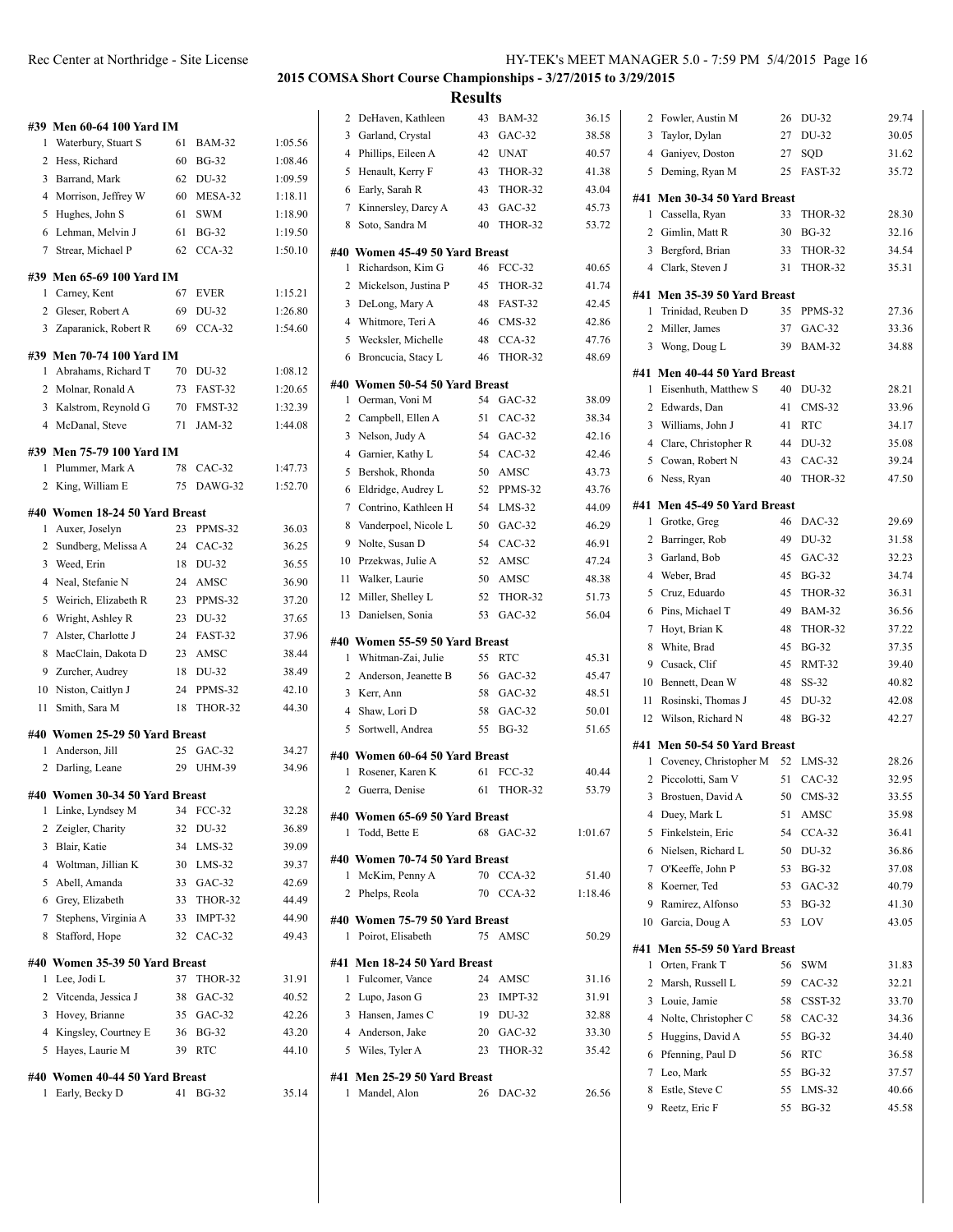| License |                                     |  |  |
|---------|-------------------------------------|--|--|
|         | <b>2015 COMSA Short Course Chai</b> |  |  |

**(#41 Men 55-59 50 Yard Breast)** 10 Valvano, John J 58 JAM-32 48.30 11 Cattles, Steve 55 BG-32 1:16.70 **#41 Men 60-64 50 Yard Breast** 1 Waterbury, Stuart S 61 BAM-32 31.43 2 Hess, Richard 60 BG-32 35.88 3 Barrand, Mark 62 DU-32 38.25 4 Morrison, Jeffrey W 60 MESA-32 39.76 5 McElhinney, Tom B 61 BG-32 41.04 6 Blodgett, Bob H 64 CAC-32 43.73 7 Lehman, Melvin J 61 BG-32 45.57 8 Strear, Michael P 62 CCA-32 51.07 **#41 Men 65-69 50 Yard Breast** 1 Harding, Peter S 67 UC32-32 36.04 2 Zaparanick, Robert R 69 CCA-32 45.46 3 Neugeboren, Neil 69 UC32-32 45.49 **#41 Men 70-74 50 Yard Breast** 1 Burgess, Thom 72 CMS-32 39.53 2 McDanal, Steve 71 JAM-32 46.46 **#41 Men 75-79 50 Yard Breast** 1 King, William E 75 DAWG-32 48.07 **#41 Men 80-84 50 Yard Breast** 1 Patten, Bob W 80 DAC-32 45.35 **#42 Women 18-24 100 Yard Back** 1 Sundberg, Melissa A 24 CAC-32 1:06.16 2 MacClain, Dakota D 23 AMSC 1:06.58 3 Booth, Kate 22 THOR-32 1:10.44 4 Wright, Ashley R 23 DU-32 1:12.26 **#42 Women 25-29 100 Yard Back** 1 Holman, Sara E 28 CSST-32 1:07.99 2 Holman, Mary E 28 CSST-32 1:12.11 3 Tien, Lauren A 29 JAM-32 1:12.34 4 Daniel, Kimberly M 29 FAST-32 1:22.21 **#42 Women 30-34 100 Yard Back** 1 Zeigler, Charity 32 DU-32 1:06.05 2 Quinnell, Jodi A 32 JAM-32 1:06.60 3 Jones, Elizabeth 31 AMSC 1:09.52 4 Stafford, Hope 32 CAC-32 1:41.15 **#42 Women 40-44 100 Yard Back** 1 O'Connell, Fontaine C 40 JAM-32 1:24.46 2 Early, Sarah R 43 THOR-32 1:25.34 3 Henault, Kerry F 43 THOR-32 1:26.69 **#42 Women 45-49 100 Yard Back** 1 Friedlander, Rebecca L 48 DU-32 1:19.30 2 Kroeger-Weeks, Kim L 45 BG-32 1:29.57 **#42 Women 50-54 100 Yard Back** 1 Sappey, Collette H 50 RMT-32 1:05.91 2 Vanderpoel, Nicole L 50 GAC-32 1:17.66 3 Meyer, Andrea 51 CMS-32 1:37.71 4 Golding, Sandy F 51 GAC-32 1:46.31

#### **2015 COMSA Short Course Championships - 3/27/2015 to 3/29/2015 Results**

|                                                             | results |                    |                    |
|-------------------------------------------------------------|---------|--------------------|--------------------|
| 5 Townley, Antoinette                                       |         | 54 THOR-32         | 1:48.93            |
| Clendenen, Karen A<br>6                                     | 52      | $CCA-32$           | 2:15.09            |
|                                                             |         |                    |                    |
| #42 Women 55-59 100 Yard Back                               |         |                    |                    |
| Cotton Tatnall, Suzy C<br>1                                 | 58      | 55 HRM-32          | 1:10.84<br>1:21.04 |
| 2 Kerr, Ann                                                 |         | $GAC-32$           |                    |
| 3 Michael, Joyce E                                          |         | 57 DU-32           | 1:44.12            |
| 4 Bennett, Aimee                                            | 58      | $SS-32$            | 2:00.77            |
| #42 Women 60-64 100 Yard Back                               |         |                    |                    |
| Haan, Mary Wohl<br>1                                        |         | 61 BAM-32          | 1:22.95            |
| 2 Kane, Julie K                                             |         | 61 CAC-32          | 2:05.42            |
| #42 Women 65-69 100 Yard Back                               |         |                    |                    |
| Hashimoto, Christine<br>1                                   |         | 67 CAC-32          | 1:41.95            |
| 2 Todd, Bette E                                             | 68      | $GAC-32$           | 1:58.83            |
| 3 Noble, Ann                                                |         | 67 CCA-32          | 2:07.23            |
|                                                             |         |                    |                    |
| #42 Women 70-74 100 Yard Back                               |         |                    |                    |
| Anziano, Marcia<br>1                                        |         | 70 CAC-32          | 1:53.32            |
| 2 Phelps, Reola                                             |         | 70 CCA-32          | 3:06.63            |
| #42 Women 75-79 100 Yard Back                               |         |                    |                    |
| 1 Oberg, Jane G                                             | 77      | DU-32              | 1:48.87            |
|                                                             |         |                    |                    |
| #42 Women 80-84 100 Yard Back<br>Weigand, Jacqueline J<br>1 |         | 80 JAM-32          | 2:19.83            |
|                                                             |         |                    |                    |
| #43 Men 18-24 100 Yard Back                                 |         |                    |                    |
| Paknys, Ramunas<br>1                                        | 23      | PPMS-32            | 50.77              |
| 2 Hansen, James C                                           | 19      | DU-32              | 1:05.64            |
| #43 Men 25-29 100 Yard Back                                 |         |                    |                    |
| 1 Mandel, Alon                                              | 26      | DAC-32             | 49.49              |
|                                                             |         |                    |                    |
| #43 Men 30-34 100 Yard Back                                 |         |                    |                    |
| 1 Gullett, Jeffrey D                                        | 33      | 31 AMSC<br>THOR-32 | 55.83              |
| 2 Cassella, Ryan                                            |         |                    | 1:00.20            |
| #43 Men 35-39 100 Yard Back                                 |         |                    |                    |
| 1 Addadi, Mehdi                                             | 37      | DU-32              | 54.23              |
| 2 Caswell, Ian                                              | 36      | $BG-32$            | 56.58              |
| 3 Jones, Ryan K                                             | 38      | $CAC-32$           | 1:06.67            |
| 4 Forrester, Scott G                                        | 37      | THOR-32            | 1:21.51            |
| 5 Weaver, Chris                                             |         | 39 BG-32           | 1:26.79            |
| #43 Men 40-44 100 Yard Back                                 |         |                    |                    |
| O'Sullivan, Chris<br>1                                      | 40      | DU-32              | 54.92              |
| 2 Edwards, Dan                                              | 41      | $CMS-32$           | 1:03.01            |
| 3 Hatch, Eric                                               | 40      | DU-32              | 1:07.14            |
| 4 Clare, Christopher R                                      | 44      | DU-32              | 1:09.07            |
|                                                             |         |                    |                    |
| #43 Men 45-49 100 Yard Back                                 |         |                    |                    |
| 1<br>Barringer, Rob                                         | 49      | DU-32              | 1:03.59            |
| 2 Cusack, Clif                                              | 45      | <b>RMT-32</b>      | 1:08.24            |
| 3 Acosta, Marty J                                           | 49      | DU-32              | 1:10.86            |
| 4 Bennett, Dean W                                           | 48      | $SS-32$            | 1:41.42            |
| #43 Men 50-54 100 Yard Back                                 |         |                    |                    |
| 1<br>Guy, Kerry P                                           | 54      | $CMS-32$           | 1:09.01            |
| 2<br>Roush, Stephen P                                       | 52      | LOV                | 1:09.37            |
| 3 Kelly, John F                                             | 53      | LMS-32             | 1:28.52            |
| 4 Kostyrka, Joel R                                          | 54      | CSST-32            | 1:53.39            |
|                                                             |         |                    |                    |

| #43 Men 55-59 100 Yard Back<br>Nelson, Kurt D<br>1 | 55 | $GAC-32$                    | 1:06.60                  |
|----------------------------------------------------|----|-----------------------------|--------------------------|
| 2 Seymour, Dag L                                   | 56 | JAM-32                      |                          |
|                                                    | 59 | $CMS-32$                    | 1:09.06                  |
| 3 McDonough, Jim                                   |    |                             | 1:36.50                  |
| #43 Men 60-64 100 Yard Back                        |    |                             |                          |
| Stanback, John<br>1                                | 61 | FAST-32                     | 1:05.18                  |
| 2<br>Mann, Michael T                               | 60 | $GAC-32$                    | 1:05.54                  |
| 3<br>Barrand, Mark                                 | 62 | DU-32                       | 1:09.34                  |
| 4 Tveitmoe, Robert N                               | 62 | JAM-32                      | 1:11.78                  |
| Hughes, John S<br>5                                | 61 | <b>SWM</b>                  | 1:13.06                  |
| 6 Lehman, Melvin J                                 | 61 | <b>BG-32</b>                | 1:15.03                  |
| #43 Men 65-69 100 Yard Back                        |    |                             |                          |
| Duignan, Mike<br>1                                 | 68 | <b>BAM-32</b>               | 1:15.78                  |
| 2 Carney, Kent                                     | 67 | EVER                        | 1:16.19                  |
| #43 Men 70-74 100 Yard Back                        |    |                             |                          |
| Molnar, Ronald A<br>1                              | 73 | FAST-32                     | 1:20.77                  |
| $\overline{2}$<br>McDanal, Steve                   | 71 | JAM-32                      | 1:54.25                  |
|                                                    |    |                             |                          |
| #43 Men 75-79 100 Yard Back                        |    |                             |                          |
| Plummer, Mark A<br>1                               | 78 | $CAC-32$                    | 1:48.47                  |
| #43 Men 80-84 100 Yard Back                        |    |                             |                          |
| Hadley, Steve G<br>1                               | 83 | <b>UNAT</b>                 | 1:40.20                  |
|                                                    |    |                             |                          |
| #44 Mixed 18+200 Yard Medley Relay<br>THOR-32<br>1 |    | A                           | 1:53.13                  |
| Cassella, Ryan M33                                 |    | Lee, Jodi L W37             |                          |
| Booth, Kate W22                                    |    | Wiles, Tyler A M23          |                          |
| 2 AMSC                                             |    | A                           | 1:54.11                  |
| MacClain, Dakota D W23                             |    | Fulcomer, Vance M24         |                          |
| Jones, Elizabeth W31                               |    |                             |                          |
| 3 DU-32                                            |    | Gullett, Jeffrey D M31<br>B | 1:56.21                  |
|                                                    |    |                             |                          |
| Addadi, Mehdi M37                                  |    | Zurcher, Audrey W18         |                          |
| Zeigler, Charity W32<br>4 DU-32                    |    | Rosinski, Thomas J M45<br>A | 1:58.57                  |
|                                                    |    | Weed, Erin W18              |                          |
| Wright, Ashley R W23<br>Hansen, James C M19        |    | Renteria, Jose M35          |                          |
| 5<br>$GAC-32$                                      |    | A                           | 2:02.66                  |
| Anderson, Jake M20                                 |    | Anderson, Jill W25          |                          |
| Anderson, Kirk H M55                               |    |                             | Anderson, Jeanette B W56 |
| THOR-32<br>6                                       |    | В                           | 2:11.03                  |
| Clark, Steven J M31                                |    | Bergford, Brian M33         |                          |
| Metzger, Anne M W54                                |    | Smith, Sara M W18           |                          |
| CAC-32<br>7                                        |    | А                           | 2:27.67                  |
| Sundberg, Melissa A W24                            |    | Blodgett, Bob H M64         |                          |
| Olczak, Suzanne F W46                              |    | Cowan, Robert N M43         |                          |
|                                                    |    |                             |                          |
| #44 Mixed 25+ 200 Yard Medley Relay                |    |                             |                          |
| <b>BAM-32</b><br>1                                 |    | A                           | 1:53.29                  |
| Scott, Ashley E W26                                |    | McCarthy, Garrett M50       |                          |
| DeHaven, Kathleen W43                              |    | Wong, Doug L M39            |                          |
| <b>BG-32</b><br>2                                  |    | А                           | 2:01.68                  |
| Caswell, Ian M36                                   |    | Early, Becky D W41          |                          |
| Gimlin, Matt R M30                                 |    | Engle, Beth W37             |                          |
| 3<br>JAM-32                                        |    | A                           | 2:20.01                  |
| Tien, Lauren A W29                                 |    | Valvano, John J M58         |                          |
| Seymour, Dag L M56                                 |    | Quinnell, Jodi A W32        |                          |